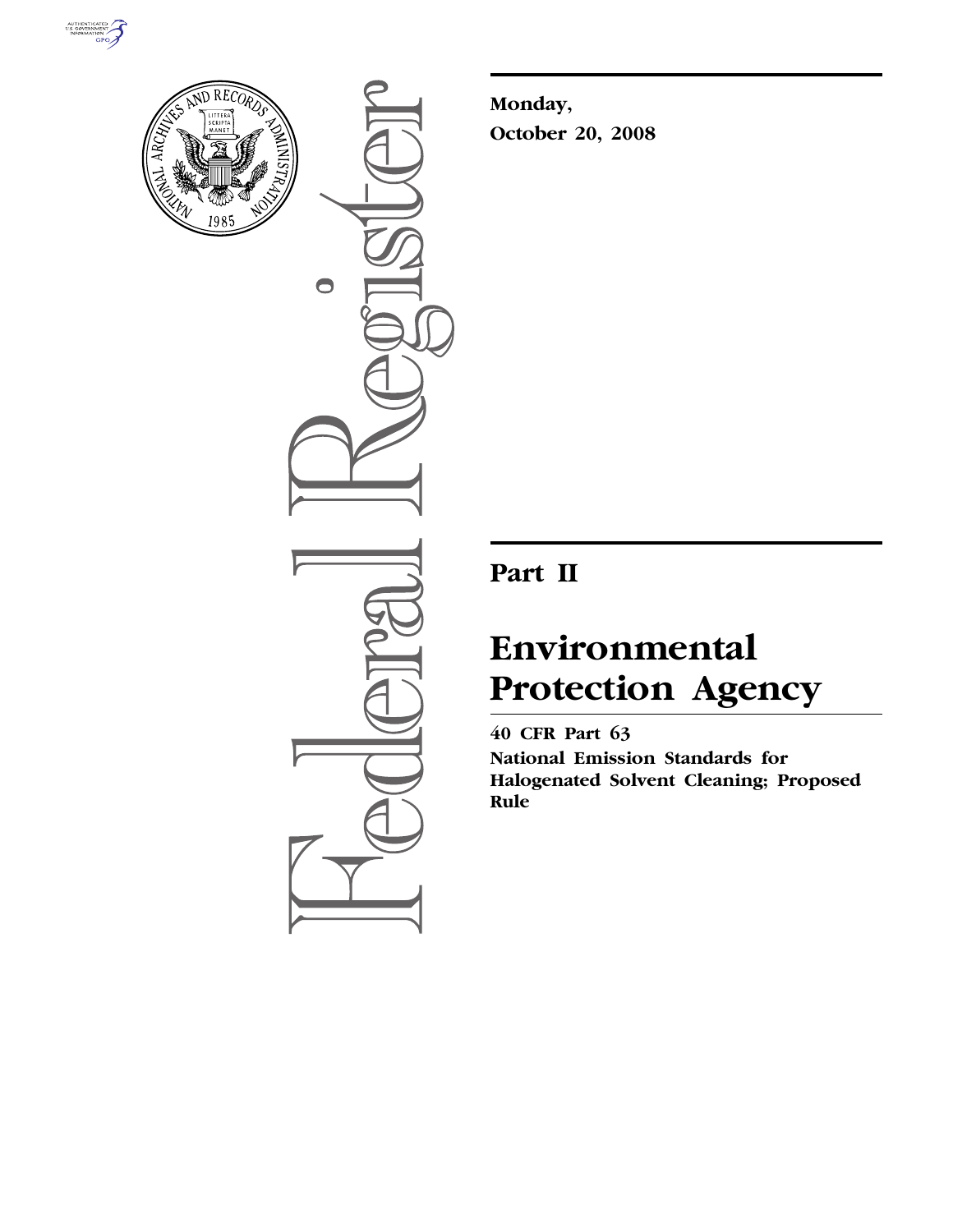#### **ENVIRONMENTAL PROTECTION AGENCY**

#### **40 CFR Part 63**

**[EPA–HQ–OAR–2002–0009; FRL–8727–5]** 

**RIN 2060–AP07** 

#### **National Emission Standards for Halogenated Solvent Cleaning**

**AGENCY:** Environmental Protection Agency (EPA).

**ACTION:** Proposed Notice of Reconsideration and Request for Public Comment.

**SUMMARY:** On May 3, 2007, EPA promulgated the final rule titled: National Air Emission Standards for Hazardous Air Pollutants: Halogenated Solvent Cleaning (the Halogenated Solvent Cleaning rule) pursuant to sections 112(d)(6) and 112(f) of the Clean Air Act. The Halogenated Solvent Cleaning rule set facility-wide emission limits for certain halogenated solvent cleaning machines and a May 3, 2010, compliance deadline.

Following promulgation of the Halogenated Solvent Cleaning rule, the Administrator received several petitions for reconsideration, pursuant to Clean Air Act section  $307(d)(7)(B)$ . The purpose of this notice is to initiate a process for responding to certain issues raised in the petitions. We are requesting comment on the particular issues for which we are granting reconsideration, and those issues are identified, in detail, below. Specifically, we are requesting comment on the revised risk assessment, our use of the 2002 National Emissions Inventory data in lieu of the 1999 National Emissions Inventory data, which was used at proposal, our ample margin of safety determination under Clean Air Act section 112(f)(2), our determination under Clean Air Act section 112(d)(6), and the compliance deadline. **DATES:** *Comments.* Comments must be received on or before December 4, 2008.

*Public Hearing.* If anyone contacts EPA requesting to speak at a public hearing by October 30, 2008, a public hearing will be held November 4, 2008. **ADDRESSES:** Submit your comments, identified by Docket ID No. EPA–HQ– OAR–2002–0009, by one of the following methods:

• *http://www.regulations.gov*. Follow the on-line instructions for submitting comments.

• *E-mail: a-and-r-docket@epa.gov*. • *Fax:* (202)566–1741.

• *Mail:* Air and Radiation Docket, EPA, Mailcode: 6102T, 1200 Pennsylvania Ave., NW., Washington, DC 20460. Please include a duplicate copy, if possible. We request that a separate copy of each public comment also be sent to the contact person listed below (see **FOR FURTHER INFORMATION CONTACT**).

• *Hand Delivery:* In person or by courier, deliver comments to: EPA Docket Center (2822T), EPA West Building, Room 3334, 1301 Constitution Ave., NW., Washington, DC 20004. Such deliveries are only accepted during the Docket's normal hours of operation and special arrangements should be made for deliveries of boxed information. We request that a separate copy of each public comment also be sent to the contact person listed below (see **FOR FURTHER INFORMATION CONTACT**).

*Instructions:* Direct your comments to Docket ID No. EPA–HQ–OAR–2002– 0009. EPA's policy is that all comments received will be included in the public docket without change and may be made available online at *http:// www.regulations.gov*, including any personal information provided, unless the comment includes information claimed to be confidential business information (CBI) or other information whose disclosure is restricted by statute. Do not submit information that you consider to be CBI or otherwise protected through *http:// www.regulations.gov* or e-mail. The *http://www.regulations.gov* Web site is an ''anonymous access'' system, which means EPA will not know your identity or contact information unless you provide it in the body of your comment. If you send an e-mail comment directly to EPA without going through *http:// www.regulations.gov*, your e-mail address will be automatically captured and included as part of the comment that is placed in the public docket and made available on the Internet. If you submit an electronic comment, EPA recommends that you include your name and other contact information in the body of your comment and with any disk or CD–ROM you submit. If EPA cannot read your comment due to technical difficulties and cannot contact you for clarification, EPA may not be able to consider your comment. Electronic files should avoid the use of special characters, any form of

encryption, and be free of any defects or viruses.

*Docket:* All documents in the docket are listed in the *http:// www.regulations.gov* index. Although listed in the index, some information is not publicly available, e.g., CBI or other information whose disclosure is restricted by statute. Certain other material, such as copyrighted material, will be publicly available only in hard copy. Publicly available docket materials are available either electronically in *http:// www.regulations.gov* or in hard copy at the EPA Docket Center, Docket ID No. EPA–HQ–OAR–2002–0009, EPA West Building, Room 3334, 1301 Constitution Ave., NW., Washington, DC. The Public Reading Room is open from 8:30 a.m. to 4:30 p.m., Monday through Friday, excluding legal holidays. The telephone number for the Public Reading Room is (202) 566–1744, and the telephone number for the Air and Radiation Docket is (202) 566–1742.

**FOR FURTHER INFORMATION CONTACT:** For questions about this proposed action, contact Mr. H. Lynn Dail, Office of Air Quality Planning and Standards, Sector Policies and Programs Division, Natural Resources and Commerce Group (E143– 03), U.S. Environmental Protection Agency, Research Triangle Park, NC 27711; telephone number: (919) 541– 2363; fax number: (919) 541–3470; and e-mail address: *dail.lynn@epa.gov*. For specific information regarding the modeling methodology, contact Ms. Elaine Manning, Office of Air Quality Planning and Standards, Health and Environmental Impacts Division, Sector Based Assessment Group (C539–02), U.S. Environmental Protection Agency, Research Triangle Park, NC 27711; telephone number: (919) 541–5499; fax number: (919) 541–0840; and e-mail address: *manning.elaine@epa.gov*. For information about the applicability of these national emission standards for hazardous air pollutants (NESHAP) to a particular entity, contact Mr. Scott Throwe, Office of Enforcement and Compliance Assurance, U.S. Environmental Protection Agency, Washington, DC, (202) 564–7013; and email address: *throwe.scott@epa.gov*.

**SUPPLEMENTARY INFORMATION:** Regulated Entities. Categories and entities potentially affected by this notice include: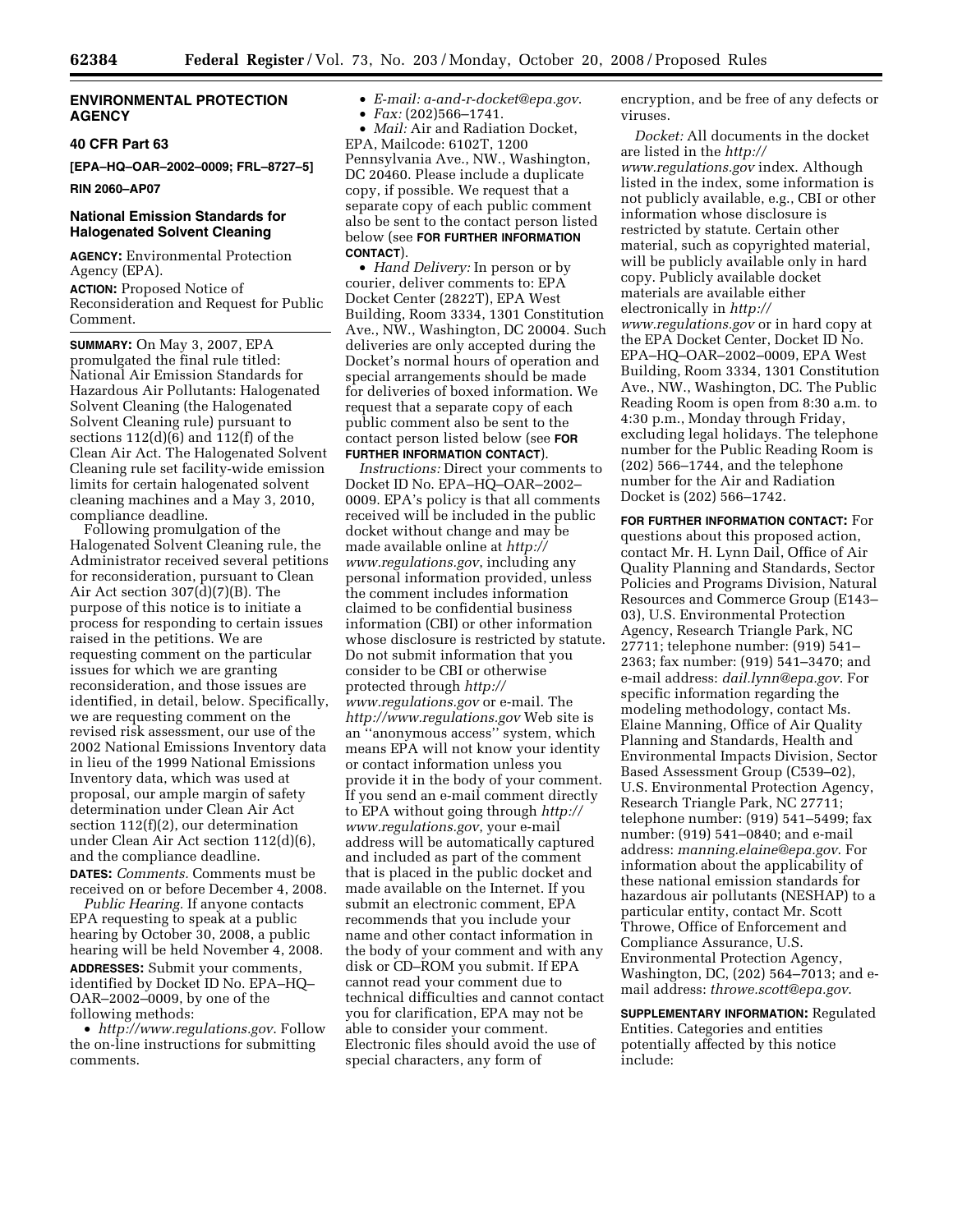| NAICS <sup>1</sup> code<br>Category              |                                                                                                                                                                                                                                                                                                                                                                                                                                                                                                                                            | Examples of potentially regulated entities                                                                                                                 |  |  |  |
|--------------------------------------------------|--------------------------------------------------------------------------------------------------------------------------------------------------------------------------------------------------------------------------------------------------------------------------------------------------------------------------------------------------------------------------------------------------------------------------------------------------------------------------------------------------------------------------------------------|------------------------------------------------------------------------------------------------------------------------------------------------------------|--|--|--|
|                                                  | Any of numerous industries using halogenated solvent<br>cleaning, primary affected industries include those in<br>NAICS Codes beginning with: 331 (primary metal<br>manufacturing), 332 (fabricated metal manufacturing),<br>333 (machinery manufacturing), 334 (computer and<br>electronic product manufacturing), 335 (electrical<br>equipment, appliance, and component manufac-<br>turing); 336 (transportation equipment manufac-<br>turing); 337 (furniture and related products manufac-<br>turing); and 339 (misc. manufacturing). | Operations at sources that are engaged in solvent<br>cleaning using methylene chloride<br>$(MC)$ ,<br>perchloroethylene (PCE), or trichloroethylene (TCE). |  |  |  |
| Federal, State, local, and<br>tribal government. |                                                                                                                                                                                                                                                                                                                                                                                                                                                                                                                                            | Operations at sources that are engaged in solvent<br>cleaning using MC, PCE, or TCE.                                                                       |  |  |  |

1 North American Industry Classification System.

This table is not intended to be exhaustive, but rather provides a guide for readers regarding entities likely to be affected by this proposed action. This action proposes to require an owner or operator of a facility that is subject to the 1994 NESHAP for Halogenated Solvent Cleaning (40 CFR part 63.460 of subpart T) to operate under certain specific emission limits. If you have any questions regarding the applicability of this proposal to a particular entity, consult the person listed in the preceding **FOR FURTHER INFORMATION CONTACT** section.

*Submitting Comments/CBI.* Direct your comments to Docket ID No. EPA– HQ–OAR–2002–0009. Do not submit CBI to EPA through *http:// www.regulations.gov* or e-mail. Instead, send or deliver information identified as CBI only to the following address: Mr. Roberto Morales, OAQPS Document Control Officer (C404–02), U.S. Environmental Protection Agency, Office of Air Quality Planning and Standards, Research Triangle Park, NC 27711, Attention Docket ID No. EPA– HQ–OAR–2002–0009. Clearly mark the part or all of the information that you claim to be CBI. For CBI information on a disk or CD–ROM that you mail to Mr. Morales, mark the outside of the disk or CD–ROM as CBI and then identify electronically within the disk or CD– ROM the specific information that is claimed as CBI.

In addition to one complete version of the comment that includes information claimed as CBI, a copy of the comment that does not contain the information claimed as CBI must be submitted for inclusion in the public docket. If you submit a CD–ROM or disk that does not contain CBI, mark the outside of the disk or CD–ROM clearly that it does not contain CBI. Information not marked as CBI will be included in the public docket and EPA's electronic public docket without prior notice.

If you have any questions about CBI or the procedures for claiming CBI,

please consult the person identified in the **FOR FURTHER INFORMATION CONTACT** section. Information marked as CBI will not be disclosed except in accordance with procedures set forth in 40 CFR part 2. *Worldwide Web (WWW)*. In addition to being available in the docket, an electronic copy of this proposed action will also be available on the WWW through the Technology Transfer Network (TTN). Following signature, a copy of the proposed action will be posted on the TTN's policy and guidance page for newly proposed or promulgated rules at the following address: *http://www.epa.gov/ttn/oarpg/*. The TTN provides information and technology exchange in various areas of air pollution control.

Additional information is available in section I of this preamble and on the Halogenated Solvents Cleaning Web page at *http://www.epa.gov/ttn/atw/ rrisk/rtrpg.html*. This information includes source category descriptions and detailed emissions and other data that were used as inputs to the risk assessments.

*Public Hearing.* If anyone contacts EPA requesting to speak at a public hearing concerning the particular issues for which we are granting reconsideration by October 30, 2008, we will hold a public hearing at 10 a.m. at EPA's Campus located at 109 T.W. Alexander Drive in Research Triangle Park, NC, or an alternate site nearby on November 4, 2008. Persons interested in presenting oral testimony should contact Ms. Joan C. Rogers, Natural Resources and Commerce Group (E143– 03), Sector Policies and Programs Division, EPA, Research Triangle Park, NC 27711, telephone number: (919) 541–4487, e-mail address: *rogers.joanc@epa.gov*, by October 30, 2008. Persons interested in attending the public hearing should also call Ms. Rogers to verify the time, date, and location of the hearing. A public hearing will provide interested parties the opportunity to present data, views, or

arguments concerning the proposed standards.

*Outline.* The information presented in this Preamble is organized as follows:

#### I. Background

- A. What is the statutory authority for regulating hazardous air pollutants?
- B. What is the Halogenated Solvent
- Cleaning rule?
- C. What have we been asked to reconsider? II. Proposed Response to the Petitions for
	- Reconsideration
- A. What is our proposed action?
- B. What is the reason for our proposed action?
- III. Discussion of Issues Subject to Reconsideration
	- A. Baseline Risk Assessment and Decision on Acceptable Risk
	- B. Decision on Ample Margin of Safety
- C. Clean Air Act Section 112(d)(6) Review
- D. Compliance Schedule
- IV. Proposed Regulatory Text
- V. Impacts
- VI. Statutory and Executive Order Reviews A. Executive Order 12866: Regulatory
	- Planning and Review
	- B. Paperwork Reduction Act
	- C. Regulatory Flexibility Act
	- D. Unfunded Mandates Reform Act
	- E. Executive Order 13132: Federalism
	- F. Executive Order 13175: Consultation and Coordination With Indian Tribal Governments
	- G. Executive Order 13045: Protection of Children From Environmental Health and Safety Risks
- H. Executive Order 13211: Actions Concerning Regulations That Significantly Affect Energy Supply, Distribution, or Use
- I. National Technology Transfer Advancement Act
- J. Executive Order 12898: Federal Actions to Address Environmental Justice in Minority Populations and Low-Income Populations

#### **I. Background**

#### *A. What is the statutory authority for regulating hazardous air pollutants?*

Section 112 of the Clean Air Act (CAA) establishes a two-stage regulatory process to address emissions of hazardous air pollutants (HAP) from stationary sources. In the first stage,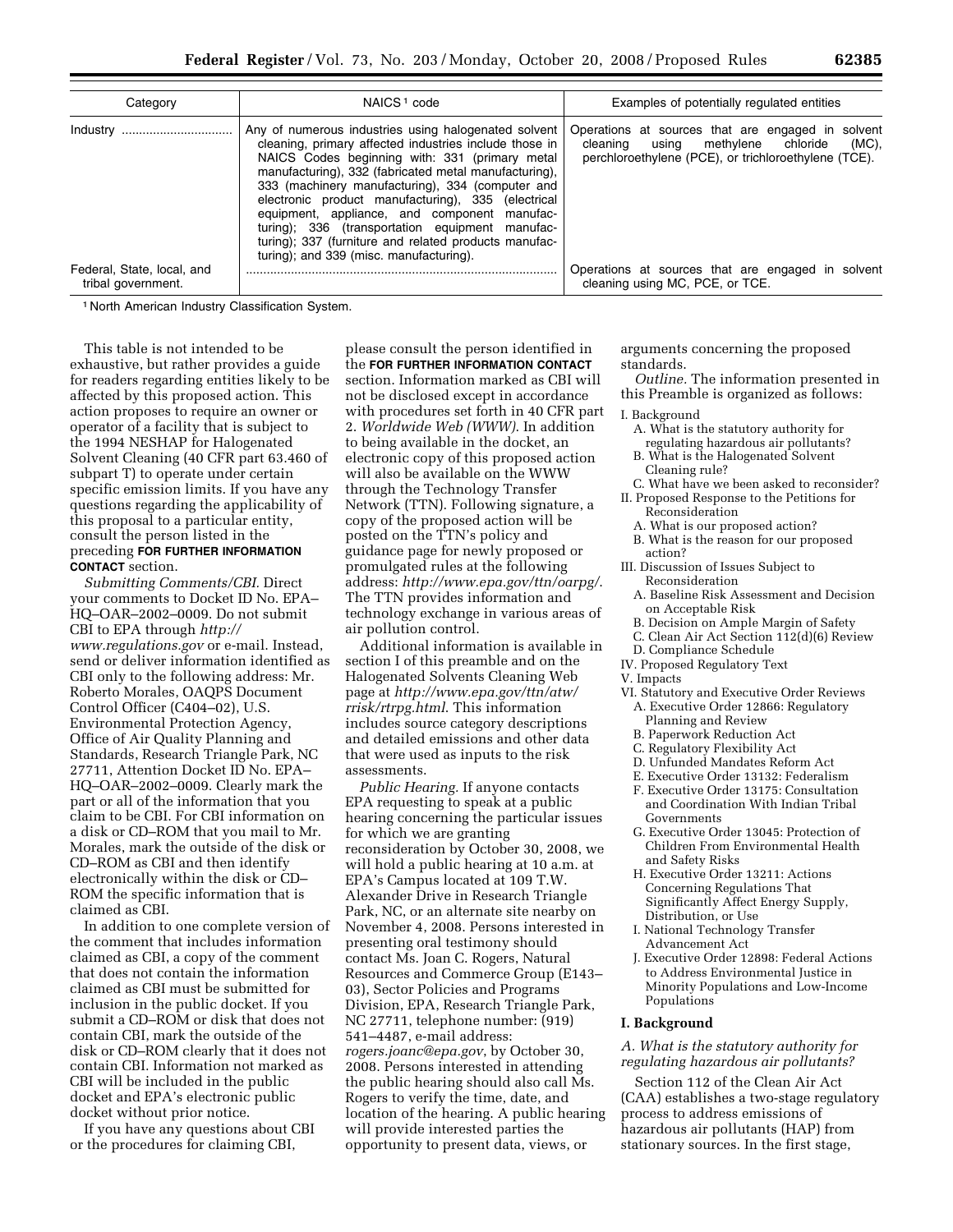after EPA has identified categories of sources emitting one or more of the HAP listed in section 112(b) of the CAA, section 112(d) of the CAA calls for us to promulgate NESHAP for those sources: ''Major sources'' are those that emit or have the potential to emit any single HAP at a rate of 10 tons or more per year or 25 tons or more per year of any combination of HAP. For major sources, the technology-based standards must reflect the maximum degree of emission reductions of HAP achievable (after considering cost, energy requirements, and non-air quality health and environmental impacts) and are commonly referred to as maximum achievable control technology (MACT) standards.

The MACT floor is the minimum control level allowed for NESHAP and is defined under section 112(d)(3) of the CAA. For new sources, the MACT floor cannot be less stringent than the emission control that is achieved in practice by the best-controlled similar source. The MACT standards for existing sources can be less stringent than standards for new sources, but it cannot be less stringent than the average emission limitation achieved by the best-performing 12 percent of existing sources in the category or subcategory (or the best-performing five sources for categories or subcategories with fewer than 30 sources). In developing MACT standards, we must also consider control options that are more stringent than the floor. We may establish standards more stringent than the floor based on the consideration of the cost of achieving the emission reductions, any non-air quality health and environmental impacts, and energy requirements.

EPA is then required to review these technology-based standards and to revise them ''as necessary (taking into account developments in practices, processes, and control technologies)'' no less frequently than every 8 years, under CAA section 112(d)(6). In this proposal, we are publishing the results of our 8 year technology review for the halogenated cleaning solvent source category.

The second stage in standard-setting focuses on reducing any remaining ''residual'' risk according to CAA section 112(f). This provision requires, first, that EPA prepare a Report to Congress discussing (among other things) methods of calculating risk posed (or potentially posed) by sources after implementation of the MACT standards, the public health significance of those risks, the means and costs of controlling them, actual health effects to persons in proximity of emitting

sources, and recommendations as to legislation regarding such remaining risk. EPA prepared and submitted this report (Residual Risk Report to Congress, EPA–453/R–99–001) in March 1999. Congress did not act in response to the report, thereby triggering EPA's obligation under CAA section 112(f)(2) to analyze and address residual risk.

CAA section  $112(f)(2)$  requires us to determine for source categories subject to certain CAA section 112(d) standards whether the emission limitations provide an ample margin of safety to protect public health. If the MACT standards for HAP ''classified as a known, probable, or possible human carcinogen do not reduce lifetime excess cancer risks to the individual most exposed to emissions from a source in the category or subcategory to less than 1-in-1 million,'' EPA must promulgate residual risk standards for the source category (or subcategory) as necessary to provide an ample margin of safety to protect public health. EPA must also adopt more stringent standards, if necessary, to prevent an adverse environmental effect,<sup>1</sup> but must consider cost, energy, safety, and other relevant factors in doing so. In a residual risk rulemaking under section 112(f)(2), EPA may adopt standards equal to the existing MACT standards (*NRDC* v. *EPA,* 529 F.3d 1077, 1083 (D.C. Cir. 2008).

Section 112(f)(2) of the CAA expressly preserves our use of the two-step process for developing standards to address residual risk and our interpretation of ''ample margin of safety'' developed in the National Emission Standards for Hazardous Air Pollutants: Benzene Emissions from Maleic Anhydride Plants, Ethylbenzene/ Styrene Plants, Benzene Storage Vessels, Benzene Equipment Leaks, and Coke By-Product Recovery Plants (Benzene NESHAP) (54 FR 38044, September 14, 1989). See *NRDC* v. *EPA,* 529 F.3d 1077 D.C. Cir. 2008). The first step in the residual risk process is the determination of acceptable risk. The second step provides for an ample margin of safety to protect public health, which is the level at which the standards are set (unless a more stringent standard is required to prevent, taking into consideration costs, energy, safety, and other relevant

factors, an adverse environmental effect).

The terms ''individual most exposed,'' ''acceptable level,'' and ''ample margin of safety'' are not specifically defined in the CAA. However, CAA section 112(f)(2)(B) directs us to use the interpretation set out in the Benzene NESHAP. See also, A Legislative History of the Clean Air Act Amendments of 1990, volume 1, p. 877 (Senate debate on Conference Report). We notified Congress in the Residual Risk Report to Congress that we intended to use the Benzene NESHAP approach in making CAA section 112(f) residual risk determinations (EPA–453/R–99–001, p. ES–11).

In the Benzene NESHAP, we stated as an overall objective:

\* \* \* in protecting public health with an ample margin of safety, we strive to provide maximum feasible protection against risks to health from hazardous air pollutants by (1) protecting the greatest number of persons possible to an individual lifetime risk level no higher than approximately 1-in-1 million; and (2) limiting to no higher than approximately 1-in-10 thousand (i.e., 100-in-1 million) the estimated risk that a person living near a facility would have if he or she were exposed to the maximum pollutant concentrations for 70 years.

We also stated that, ''The EPA also considers incidence (the number of persons estimated to suffer cancer or other serious health effects as a result of exposure to a pollutant) to be an important measure of the health risk to the exposed population. Incidence measures the extent of health risk to the exposed population as a whole, by providing an estimate of the occurrence of cancer or other serious health effects in the exposed population.'' The EPA went on to conclude that ''estimated incidence would be weighed along with other health risk information in judging acceptability.'' As explained more fully in our Residual Risk Report to Congress, EPA does not define ''rigid line(s) of acceptability,'' but considers rather broad objectives to be weighed with a series of other health measures and factors (EPA–453/R–99–001, p. ES–11).

The determination of what represents an ''acceptable'' risk is based on a judgment of ''what risks are acceptable in the world in which we live'' (54 FR 38045, quoting the *Vinyl Chloride* decision at 824 F.2d 1165) recognizing that our world is not risk-free.

In the Benzene NESHAP, we stated that ''EPA will generally presume that if the risk to (the maximum exposed) individual is no higher than approximately 1-in-10 thousand, that risk level is considered acceptable.'' We discussed the maximum individual lifetime cancer risk as being ''the

 $^{\rm 1\,\prime\prime}\!\!\operatorname{Adverse}$  environmental effect'' is defined in CAA Section 112(a)(7) as any significant and widespread adverse effect, which may be reasonably anticipated to wildlife, aquatic life, or natural resources, including adverse impacts on populations of endangered or threatened species or significant degradation of environmental quality over broad areas.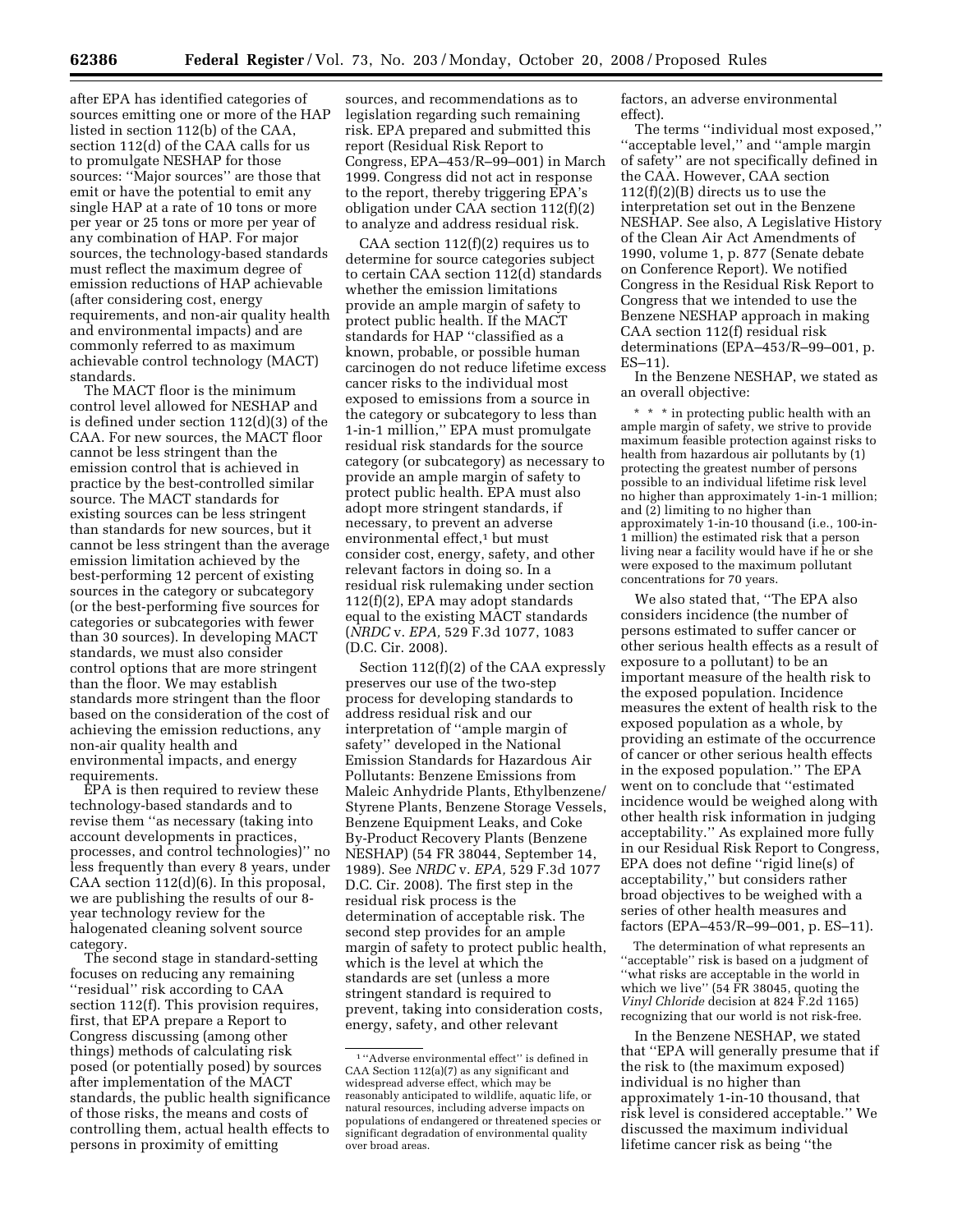estimated risk that a person living near a plant would have if he or she were exposed to the maximum pollutant concentrations for 70 years.'' We explained that this measure of risk ''is an estimate of the upperbound of risk based on conservative assumptions, such as continuous exposure for 24 hours per day for 70 years."<sup>2</sup> We acknowledge that maximum individual lifetime cancer risk ''does not necessarily reflect the true risk, but displays a health-protective risk level which is an upper bound that is unlikely to be exceeded.'' 3

Understanding that there are both benefits and limitations to using maximum individual lifetime cancer risk as a metric for determining acceptability, we acknowledged in the 1989 Benzene NESHAP that ''consideration of maximum individual risk \* \* \* must take into account the strengths and weaknesses of this measure of risk.'' 4 Consequently, the presumptive risk level of 100-in-1 million (1-in-10 thousand) provides a benchmark for judging the acceptability of maximum individual lifetime cancer risk, but does not constitute a rigid line for making that determination.

The EPA also explained in the 1989 Benzene NESHAP the following:

In establishing a presumption for MIR<sup>5</sup>, rather than rigid line for acceptability, the Agency intends to weigh it with a series of other health measures and factors. These include the overall incidence of cancer or other serious health effects within the exposed population, the numbers of persons exposed within each individual lifetime risk range and associated incidence within, typically, a 50 kilometer (km) exposure radius around facilities, the science policy assumptions and estimation uncertainties associated with the risk measures, weight of the scientific evidence for human health effects, other quantified or unquantified health effects, effects due to co-location of facilities, and co-emission of pollutants.

In some cases, these health measures and factors taken together may provide a more realistic description of the magnitude of risk in the exposed population than that provided by maximum individual lifetime cancer risk alone.

As explained in the Benzene NESHAP, ''(e)ven though the risks judged ''acceptable'' by EPA in the first step of the Vinyl Chloride inquiry are already low, the second step of the inquiry, determining an ''ample margin

of safety,'' again includes consideration of all of the health factors, and whether to reduce the risks even further. In the second step, EPA strives to provide protection to the greatest number of persons possible to an individual lifetime risk level no higher than approximately 1 in 1 million. In the ample margin decision, the EPA again considers all of the health risk and other health information considered in the first step. Beyond that information, additional factors relating to the appropriate level of control will also be considered, including costs and economic impacts of controls, technological feasibility, uncertainties, and any other relevant factors. Considering all of these factors, the EPA will establish the standard at a level that provides an ample margin of safety to protect the public health, as required by section 112.''

#### *B. What is the Halogenated Solvent Cleaning rule?*

On December 2, 1994, we promulgated national emission standards for halogenated solvent cleaning machines 6 (59 FR 61801, December 2, 1994) (1994 NESHAP), to control emissions of the halogenated solvents MC, PCE, TCE, 1,1,1,trichloroethane (TCA), carbon tetrachloride, chloroform, and halogenated solvent blends or their vapors from halogenated solvent cleaning machines, pursuant to Section 112(d) of the CAA. The standards, which can be found in 40 CFR Subpart T, include multiple alternatives that allow maximum compliance flexibility. The final rule is available in the docket for this rulemaking. It can also be accessed at: *http://www.epa.gov/ttn/ atw/degrea/halopg.html*.

Carbon tetrachloride and chloroform are no longer used in this source category. The Montreal Protocol, a multi-national treaty signed on September 16, 1987, phased out the

production and use of these chlorofluorocarbons by January 1, 1996. The Montreal Protocol also phased out the production and use of TCA. Although production and use of TCA has been phased out since 1998, an exemption to the phase-out allows facilities with essential products or activities to continue their use of TCA, and facilities with non-essential activities or products to continue the use of their remaining TCA stockpiles until depleted. A declining quantity of TCA continued to be used until 2002, when all production of TCA ceased, and eventually, facilities used TCA stockpiles until depleted. Since January 1, 2002, TCA has not been manufactured for domestic use in the United States.

Halogenated solvent cleaning machines use MC, PCE, TCE and TCA to remove soils such as grease, oils, waxes, carbon deposits, fluxes, and tars from metal, plastic, fiberglass, printed circuit boards, and other surfaces. Halogenated solvent cleaning is typically performed prior to processes such as painting, plating, inspection, repair, assembly, heat treatment, and machining. Types of halogenated solvent cleaning machines include, but are not limited to, batch vapor, in-line vapor, in-line cold, and batch cold solvent cleaning machines. Buckets, pails, and beakers with capacities of 7.6 liters (2 gallons) or less are not considered halogenated solvent cleaning machines.

In May 2007, we promulgated the Halogenated Solvent Cleaning rule (72 FR 25138), which established revised standards that further limit emissions of MC, TCE and PCE from facilities engaged in halogenated solvent cleaning, pursuant to CAA section 112(f). Specifically, we promulgated a facility-wide emission limit of 60,000 kilograms per year (kg/yr) MC equivalent 7 that applied to all halogenated solvent cleaning machines with the exception of halogenated solvent cleaning machines used by the following industries: Facilities that manufacture narrow tubing, facilities that use continuous web cleaning machines, aerospace manufacturing and maintenance facilities, and military maintenance and depot facilities. We also promulgated a facility-wide emission limit of 100,000 kg/yr MC

<sup>2</sup>Quoted text is from the Benzene NESHAP preamble, pages 38045 and 38046.

<sup>3</sup>Quoted text is from the Benzene NESHAP preamble, pages 38045 and 38046.

<sup>4</sup>Quoted text is from the Benzene NESHAP preamble, pages 38045 and 38046.

<sup>5</sup>MIR is the maximum individual cancer risk.

 $^{\rm 6}\textsc{Halogenated}$  solvent cleaning does not constitute a distinct industrial category, but is an integral part of many major industries. The five 3 digit NAICS Codes that use the largest quantities of halogenated solvents for cleaning are NAICS 337 (furniture and related products manufacturing), NAICS 332 (fabricated metal manufacturing), NAICS 335 (electrical equipment, appliance, and component manufacturing), NAICS 336 (transportation equipment manufacturing), and NAICS 339 (miscellaneous manufacturing). Additional industries that use halogenated solvents for cleaning include NAICS 331 (primary metals), NAICS 333 (machinery), and NAICS 334 (electronic equipment manufacturing). Non-manufacturing industries such as railroad (NAICS 482), bus (NAICS 485), aircraft (NAICS 481), and truck (NAICS 484) maintenance facilities; automotive and electric tool repair shops (NAICS 811); and automobile dealers (NAICS 411) also use halogenated solvent cleaning machines.

<sup>7</sup>All emission limits and emission rates in the assessments were converted to MC equivalents based on the relative cancer potency of the HAP emitted. The cancer potency-weighted MC equivalent emission rate was calculated as the estimated emissions for the HAP in kg/yr or lb/yr times the unit risk estimate (URE) for the HAP divided by the URE for MC.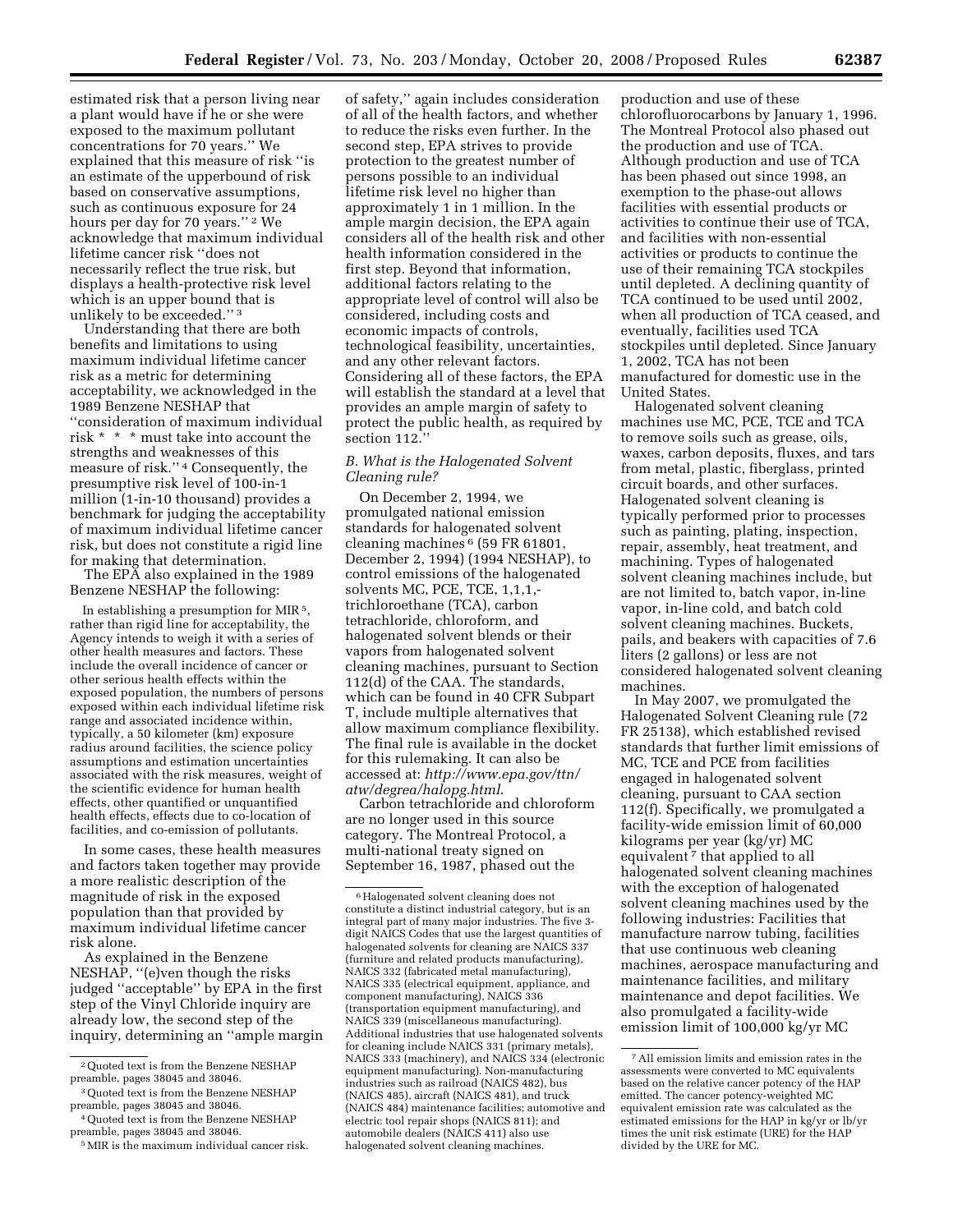equivalent for halogenated solvent cleaning machines used at military maintenance and depot facilities. We required existing facilities to comply with the revised standards by May 3, 2010, which is three years after the effective date of the Halogenated Solvent Cleaning rule. Further, with regard to halogenated solvent cleaning machines used by facilities that manufacture narrow tubing, facilities that use continuous web cleaning machines, and aerospace manufacturing and maintenance facilities we found, after considering risks, associated compliance costs and the availability of control measures, that the 1994 NESHAP reduces risk to acceptable levels, provides an ample margin of safety to protect public health, and prevents adverse environmental effects. We also reviewed the 1994 NESHAP as required by CAA section 112(d)(6).

#### *C. What have we been asked to reconsider?*

Following promulgation of the Halogenated Solvent Cleaning rule, the Administrator received several petitions 8 for reconsideration (Petitions), under CAA section 307(d)(7)(B). Generally, petitioners claimed that the Halogenated Solvent Cleaning rule contained legal interpretations and information that are of central relevance to the final rule that were not sufficiently reflected at proposal, and that they, therefore, did not have adequate opportunity to provide input during the designated public comment period. Further, petitioners claimed that additional information on compliance measures had become available since the close of the public comment period for the Halogenated Solvent Cleaning rule, and that this new information is also of central relevance to the Halogenated Solvent Cleaning rule.

On August 15, 2007, EPA informed petitioners of its intent to initiate notice and comment rulemaking to address the Petitions. We also informed petitioners that the particular issues for reconsideration and the specifics of the reconsideration process would be addressed in a forthcoming **Federal Register** notice. Additionally, we denied the request to stay the effectiveness of the Halogenated Solvent Cleaning rule pending completion of the reconsideration proceedings. (These

letters are in the docket for this rulemaking.)

Finally, petitioners challenged the Halogenated Solvent Cleaning rule in the Court of Appeals for the District of Columbia Circuit.9 Because we intended to initiate notice and comment rulemaking to address the Petitions, the Court has granted our request to hold the litigation in abeyance. The Court has directed the parties to the litigation to file Motions to Govern Further Proceedings by November 3, 2008.

#### **II. Proposed Response to the Petitions for Reconsideration**

### *A. What is our proposed action?*

In this action, we are proposing to find that the risk associated with the 1994 NESHAP for the halogenated solvent cleaning source category is acceptable within the meaning of Section 112(f). We are also proposing various regulatory options that would provide an ample margin of safety to protect public health and prevent adverse environmental effects. These proposed requirements would apply to owners and operators of halogenated solvent cleaning machines that are subject to the 1994 NESHAP. We are proposing these requirements under both CAA sections 112(d)(6) and 112(f)(2). For existing sources that were not subject to the emission reduction requirements in the Halogenated Solvent Cleaning rule,10 we are proposing a 2-year compliance deadline from the date of publication of the final rule in the **Federal Register**. As to those sources that were subject to emission reduction requirements in the Halogenated Solvent Cleaning rule,<sup>11</sup> if the final rule on reconsideration changes those requirements and makes them more stringent, we propose that these sources have two years from the

10These sources include halogenated solvent cleaning machines used by facilities that manufacture narrow tubing, facilities that manufacture specialized products requiring continuous web cleaning machines, and aerospace manufacturing and maintenance facilities.

<sup>11</sup>These sources include halogenated solvent cleaning machines at military maintenance and depot facilities and the general population of halogenated solvent cleaning machines. The general population of halogenated solvent cleaning machines includes all halogenated solvent cleaning machines, except those machines used by faciliti that manufacture narrow tubing, facilities that manufacture specialized products requiring continuous web cleaning, aerospace manufacturing and maintenance facilities, and military maintenance and depot facilities.

date of publication of the final rule to comply with the requirements of the final rule. We believe that such an extension is appropriate to allow the affected facilities time to meet the more stringent emission limitations.

We are seeking public comment on all aspects of this proposed reconsideration rule. As noted above, the issues identified below are the ones for which we are granting reconsideration. We will convey our decision as to any other issues raised in the reconsideration petitions no later than the date by which we take final action on the issues discussed in this action.

#### *B. What is the reason for our proposed action?*

On August 17, 2006, pursuant to CAA section 112(f), we proposed revised standards (71 FR 47670, August 17, 2006) (August 2006 Proposal) to further limit emissions of MC, TCE and PCE from facilities engaged in halogenated solvent cleaning. We co-proposed emission limits of 25,000 kg/yr MC equivalent and 40,000 kg/yr MC equivalent to provide an ample margin of safety to protect public health and prevent adverse environmental effects. The August 2006 proposal also identified other levels of emission reductions, including the 60,000 and 100,000 kg/yr MC equivalent levels. 71 FR 47680–81. We indicated that we expected to finalize one of the two coproposed options, and that the standards finalized would apply to the entire source category in addition to the 1994 NESHAP requirements. We also proposed a compliance deadline for existing sources of two years after the effective date of the final rule.

Industry, States, solvent manufacturers, industry trade associations and district air associations submitted comments in response to our August 2006 proposal. Industry's comments were primarily submitted by the aerospace manufacturing and maintenance industry, the narrow tubing manufacturing industry, facilities that use continuous web cleaning machines, and military maintenance and depot facilities. Comments focused on associated compliance costs, technical feasibility, and the proposed compliance deadline. In response to these comments, we issued a Notice of Data Availability (NODA), on December 14, 2006 (71 FR 75182), requesting specific information on compliance costs, technical feasibility, and compliance deadlines as they related to halogenated solvent machines used by the above-referenced industries. Responses to the NODA provided significant data and information that led

<sup>8</sup>These petitions for reconsideration were filed by the Commonwealth of Pennsylvania Department of Environmental Protection, Natural Resources Defense Council, Citizens for Pennsylvania's Future and Sierra Club, several State and federal legislators and the Governor of the Commonwealth of Pennsylvania (petitioners).

<sup>9</sup>Commonwealth of Pennsylvania Department of Environmental *Protection* v. *EPA,* No. 07–1129 (D.C. Cir.); Citizens for Pennsylvania's Future and *Sierra Club* v. *EPA,* No. 07–1255 (D.C. Cir.); *Natural Resources Defense Council* v. *EPA,* No. 07–1256 (D.C. Cir.). These cases have since been consolidated.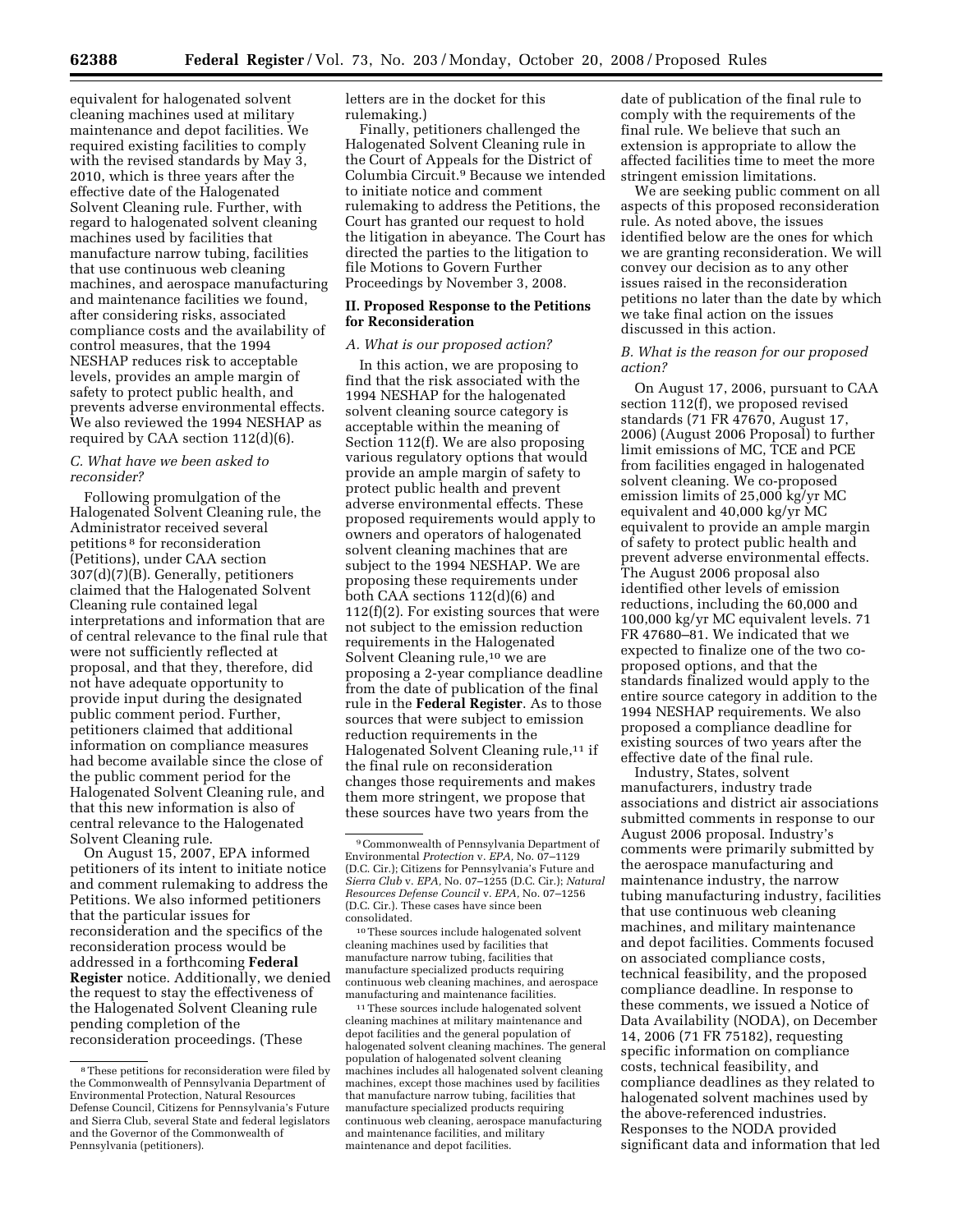EPA to re-evaluate the data and assumptions used to estimate risks, costs and technical feasibility of compliance with the co-proposed emission limits.

In the Halogenated Solvent Cleaning rule, we presented our re-evaluation of risks, costs and technical feasibility of compliance with the co-proposed emission limits. As a result of our reevaluation, we promulgated a facilitywide emission limit of 60,000 kg/yr MC equivalent for all halogenated solvent cleaning machines with the exception of halogenated solvent cleaning machines used by facilities that manufacture narrow tubing, facilities that use continuous web cleaning machines, aerospace manufacturing and maintenance facilities, and military maintenance and depot facilities. We determined that this emission limit would provide an ample margin of safety to protect health and prevent adverse environmental effects. For all halogenated solvent cleaning machines used at military maintenance and depot facilities, we promulgated a facilitywide emission limit of 100,000 kg/yr MC equivalent that would provide an ample margin of safety to protect health and prevent adverse environmental effects. We also set a compliance deadline of three years from the effective date of the Halogenated Solvent Cleaning rule. Finally, with regard to facilities that use continuous web cleaning machines and halogenated solvent cleaning machines used by facilities that manufacture narrow tubing and aerospace manufacturing and maintenance facilities, we found that the current level of control required by the 1994 NESHAP reduces HAP emissions to levels that provide an ample margin of safety to protect public health and prevent any adverse environmental effects.

As noted earlier above, following promulgation of the Halogenated Solvent Cleaning rule, the Administrator received several petitions for reconsideration, under CAA Section 307(d)(7)(B). In general, petitioners alleged that the following issues appeared for the first time in the Halogenated Solvent Cleaning rule, making it impracticable to raise objections during the period provided for public comment: The 60,000 kg/yr MC equivalent limit for the general population of halogenated solvent cleaning machines; the 100,000 kg/yr MC equivalent limit for halogenated solvent cleaning machines used by military maintenance and depot facilities; EPA's decision to use in support of its risk assessment, data from the 2002 National Emissions Inventory

(NEI) as opposed to data from the 1999 NEI; EPA's conclusion that the 1994 NESHAP reduces risk to acceptable levels and provides an ample margin of safety to protect public health for aerospace manufacturing and maintenance facilities, facilities that manufacture narrow tubing, and facilities that use continuous web cleaning machines; EPA's technical feasibility and cost analyses in the final rule; and the 3-year compliance period for existing sources.

Petitioners also provided information on technical feasibility that was not otherwise available to EPA at the time of promulgation of the Halogenated Solvent Cleaning rule. That information shows certain facilities that manufacture narrow tubing either taking steps or planning to take steps to reduce HAP emissions at their facilities. This information is discussed in greater detail below.

In response to the petitions, we are reconsidering various issues, and those issues are described in detail below.

#### **III. Discussion of Issues Subject to Reconsideration**

#### *A. Baseline Risk Assessment and Decision on Acceptable Risk*

In addition to the general issues raised above, petitioners raised several specific issues relating to the baseline risk assessment and EPA's decision on acceptable risk.

Before discussing the issues on which we are granting reconsideration, we would like to clarify a misunderstanding that was revealed to us in the Petitions. Specifically, certain petitioners contend that by removing facilities that use continuous web cleaning machines, and halogenated solvent cleaning machines used by facilities that manufacture narrow tubing, aerospace manufacturing and maintenance, and military maintenance and depot facilities in the risk assessments for the Halogenated Solvent Cleaning rule, we failed to consider the health risks from the entire source category and thus, that the Halogenated Solvent Cleaning rule deviated from the Benzene NESHAP (54 FR 38044, September 14, 1989) framework and CAA Section 112(f)(2)(B). Petitioners also contend that the risks associated with the source category are ''gross underestimates of actual risks'' because of our removal of this subset of sources. One petitioner asserts that because the risk assessment at proposal showed the baseline maximum individual risk (MIR) as 200-in-1 million with 0.40 annual cancer incidences, as compared to 100-in-1 million and 0.55 annual

cancer incidences presented in the Halogenated Solvent Cleaning rule, the resulting 38 percent increased cancer incidence was not subject to public comment. The petitioner further contends that cancer risks would have increased beyond 38 percent but for the exemptions of certain halogenated solvent cleaning machines that had a further effect of removing the Collegeville, PA, population from the population risk distribution.

However, contrary to petitioners understanding, we performed a risk assessment for the entire halogenated solvent cleaning machines source category both for the August 2006 Proposal (71 FR 47670) and for the Halogenated Solvent Cleaning rule (72 FR 25138). Our re-evaluation of risks involved the re-assessment of the risks for the entire category using both the 1999 and the 2002 NEI inventory (discussed in greater detail, below), which was not available at the time of the August 2006 Proposal, but was available for the Halogenated Solvent Cleaning rule. The preamble and risk assessment also provided separate analyses for each of the industry sectors (facilities that manufacture narrow tubing, aerospace manufacturing and maintenance, military maintenance and depots, facilities that use continuous web cleaning machines) and the subset of remaining facilities not included in one of these four sectors that make up the halogenated solvent cleaning source category. This approach allowed us to compare the risk contribution of each sector to the overall risks presented by the facilities in the halogenated solvent source category. In this way, we were able to show the contribution of each sector's risk to the risk from the entire category. Therefore, contrary to petitioners' allegations, our re-analyses of the risks in the Halogenated Solvent Cleaning rule did not exclude a subset of the halogenated solvent cleaning machines source category and therefore, did not understate or fail to consider a portion of the risks associated with the entire source category.

With regard to the issues on which EPA is granting reconsideration, one petitioner states that we failed to consider the risk assessment prepared by the Commonwealth of Pennsylvania Department of Environmental Protection (PADEP),12 and that our maximum

<sup>12</sup> In addition to raising the PADEP risk assessment in their Petitions, Petitioners identified certain other documents dated after the close of the public comment period, which they argue are of central relevance to the Halogenated Solvent Cleaning rule. If the Petitioners believe that these documents are relevant to the issues on which we Continued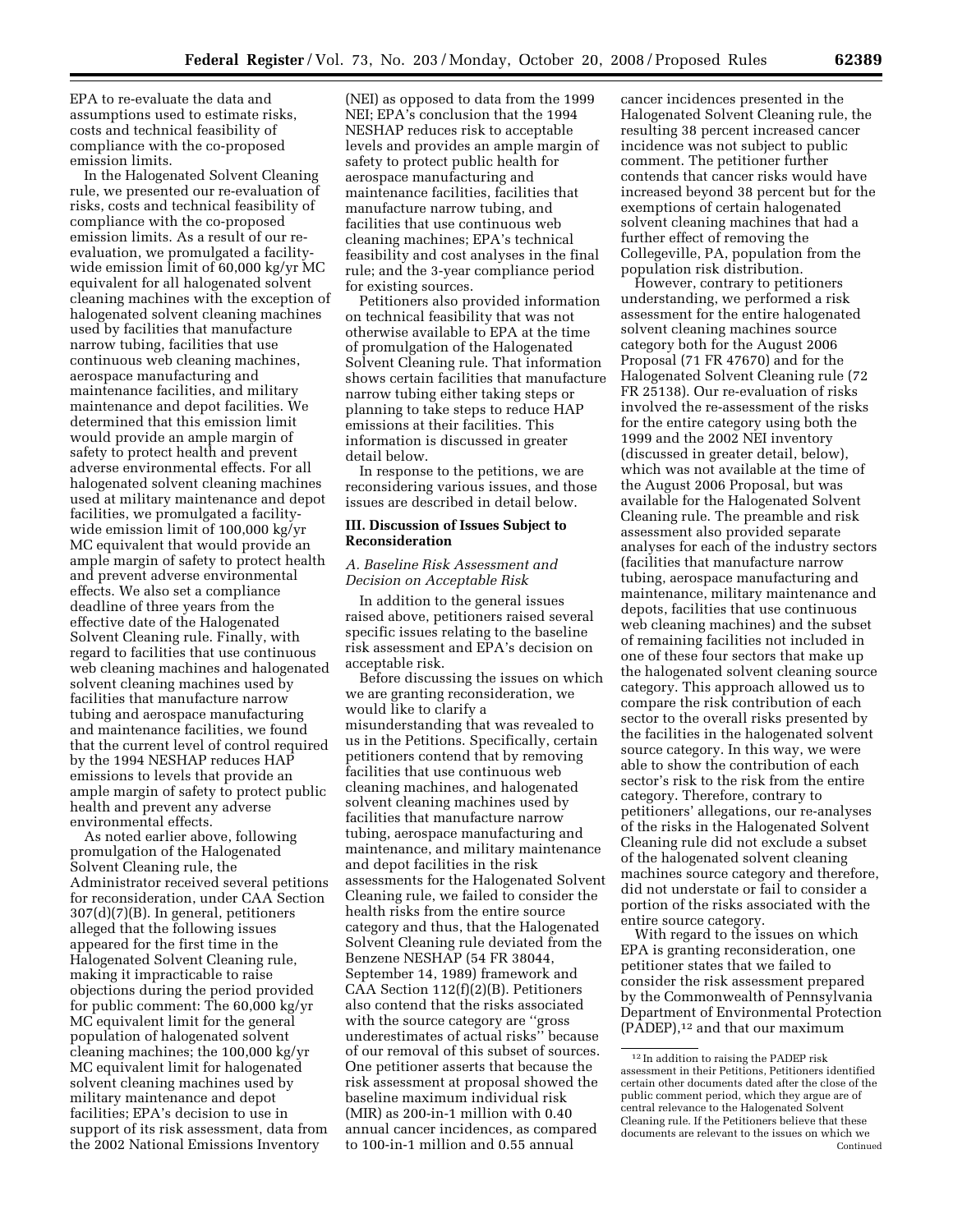individual cancer risk level of 70-in-1 million associated with the narrow tubing industry was erroneous given the associated risks of 160-in-1 million indicated by PADEP's risk assessment. Another petitioner contends that the certain assumptions underlying EPA's risk assessment for the Halogenated Solvent Cleaning rule are erroneous. In support of its position, the petitioner cites EPA's use of census block centroids to predict MIR. The petitioner argues that EPA should have estimated risk at the nearest residence and that EPA's census block approach may have resulted in an underprediction of risk.

We reviewed the risk assessment prepared by the PADEP, and we disagree with their conclusion that our estimated MIR risk level associated with the narrow tubing industry is erroneous. The PADEP risk assessment was based on ambient monitoring data collected in 2004. (PADEP continues to collect ambient data on TCE in the Collegeville, PA, area.) From 2004 to 2007, the annual average TCE concentrations measured over the 4 years ranged from 0.6 micrograms per cubic meter  $(\mu g/m^3)$ to 1.5  $\mu$ g/m<sup>3</sup> (avg. = 0.9  $\mu$ g/m<sup>3</sup>) at the Evansberg, PA site and  $1.2 \mu$ g/m<sup>3</sup> to  $1.3$  $\mu$ g/m<sup>3</sup> (avg. = 1.3  $\mu$ g/m<sup>3</sup>) at the Trappe, PA, site. We extended our risk assessment, which was based on dispersion modeling of TCE emissions from the two Collegeville, PA, halogenated solvent cleaning facilities in the 2002 NEI emissions inventory, to estimate TCE concentrations of 0.8 µg/  $m<sup>3</sup>$  and 1.4  $\mu$ g/m<sup>3</sup> at the Evansberg and Trappe monitoring sites, respectively. Thus, from an ambient air concentration perspective, the two risk assessments are consistent. The risk assessments differ, however, because TCE exposures were assessed using different cancer unit risk estimates (URE) for TCE. Following the long-established EPA policy, we used the California EPA (CalEPA) inhalation URE for TCE. In contrast, PADEP used a unit risk value for TCE developed by EPA in a draft report issued in 2001. That draft report was subjected to peer review by the EPA's Science Advisory Board, and the Board raised several important issues. As a result of the Science Advisory Board's input on the draft report, EPA asked the National Academy of Sciences (NAS) to examine issues critical to developing an objective, realistic, and scientifically-based health assessment of TCE. The NAS released their report in

2006, providing EPA further insight as they develop a revised health risk assessment for TCE. EPA never finalized the 2001 draft report because of the significant issues raised by the Science Advisory Board and NAS. Thus, PADEP's use of EPA's draft 2001 TCE risk assessment neither satisfies the basic requirements of our peer review policy, nor is the draft 2001 TCE risk assessment currently endorsed by the EPA's Office of Research and Development.

In addition, PADEP used an oral cancer slope value from the draft TCE document instead of the inhalation value derived in that document, and extrapolated the oral cancer slope factor for use in their inhalation risk assessment. Use of such an extrapolation is considered substantially inferior to use of values developed directly from inhalation data. PADEP's use of the draft extrapolated URE in their assessment resulted in the estimation of a maximum individual cancer risk of 160-in-1 million at the Trappe site, a risk which is approximately 50 times higher than what the EPA risk assessment indicates for that location. Thus, while both risk assessments are consistent with respect to the estimates of ambient TCE concentrations around these monitoring sites, there is a significant difference in the estimation of individual cancer risk. The difference results from PADEP using a cancer potency value that would not be considered acceptable under EPA's Information Quality Guidelines because it did not withstand a rigorous scientific peer review.

Several petitioners stated that the EPA's decision to use available data from the 2002 NEI, instead of data from the 1999 NEI as proposed, appeared for the first time in the Halogenated Solvent Cleaning rule, making it impracticable to raise objections during the period provided for public comment.

Based on public comments on our August 2006 Proposal, our risk assessment for the entire source category that was presented in the Halogenated Solvent Cleaning rule used the 2002 NEI database instead of the 1999 NEI database as presented at proposal. The 2002 NEI database was unavailable at proposal. Further, since receipt of the petitions, we have conducted additional risk assessments using facility emissions from both the 1999 and 2002 NEI, explicitly assessing the risks separately for each of the industry sectors identified above at various levels of control, similar to our August 2006 Proposal and the Halogenated Solvent Cleaning rule. In this way, we have been able to show the

contribution of each sector's risk to the risk from the entire source category. The 1999 NEI contains information for 1,167 halogenated solvent cleaning facilities, out of which 743 emit carcinogenic HAP. The 2002 NEI contains information for 1,080 halogenated solvent cleaning facilities, out of which 734 emit carcinogenic HAP. Considering the uncertainties associated with the development of emission inventories, we consider neither the 1999 nor the 2002 NEI to be accurate in an absolute sense. Rather, we consider them to be our best estimates of annual snapshots of emissions for this source category. For each base year risk assessment, we scale-up the modeled results to reflect what we believe to be the true number of facilities in the source category, approximately 1,900. Given our knowledge of the NEI database and as a result of meetings with industry we believe that 1,900 is a better estimate of the number of sources in the source category.

To develop an estimate of facilities currently operating, EPA asked State and EPA regional source category contacts for estimates of the number of cleaning machines in their jurisdictions. As a result of that effort, EPA concluded that there were 3,821 halogenated solvent cleaning machines nationwide. EPA also determined that there was on average about two machines per facility, therefore, EPA estimated a total of 1,932 solvent cleaning facilities currently existing nationwide. Therefore, for the development of this rule, the number of sources in this source category was assumed to be about 3,800 cleaning machines located at 1,900 facilities nationwide. This estimate is based on information collected by EPA in 1998 and in 2005. If the scale-up had not been implemented the cost and HI results would be reduced by 56 percent (given that the scale-up factor is 1.76) relative to the number of facilities and may not truly represent the affected universe. We request comment on the use of the scale-up to accurately represent the universe of sources.

In addition, the Johnson and Capel (1992) population mobility model, $13$ used to develop the population risk distribution for the Halogenated Solvent Cleaning rule, was updated subsequent to promulgation of that rule. The updated model reflects the use of more recent Surveys of Income and Program

are granting reconsideration in this rule, we invite petitioners to submit the documents to EPA during the public comment period. We will consider such documents at the same time we consider all significant comments received during the comment period for this action.

<sup>13</sup>Ted Johnson and Jim Capel. 1992. A Monte Carlo Approach to Simulating Residential Occupancy Periods and Its Application to the General U.S. Population, EPA–450/3–92–011, U.S. Environmental Protection Agency, Research Triangle Park, N.C. (This information has been placed in the docket for this rule).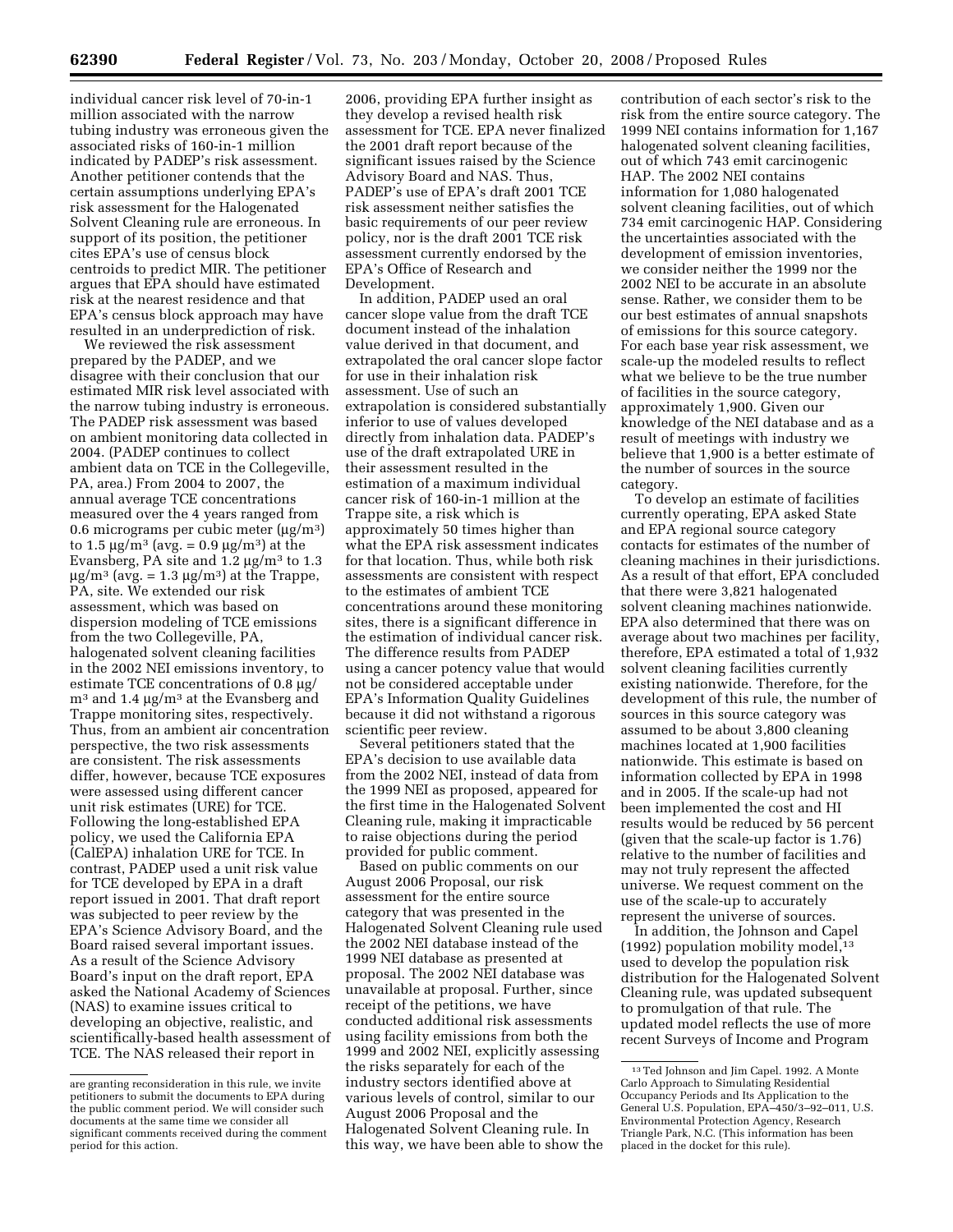Participation (SIPP) data and a newer, more complete modeling approach. The new model randomly selects subjects from the U.S. Census Bureau's American Community Survey database,14 and estimates time already spent in the residence, future time to be spent in the residence, and future length of life. These estimates are then combined to predict the total time, past and future, that the subject would occupy the current residence. Results are then compared with SIPP residence time data and adjusted to compensate for ''residential inertia'' (i.e., a tendency in the SIPP data for long-term residents to have lower-than-expected move rates). As a result of this update to the modeling approach, the baseline population risk estimates in this preamble differ somewhat from those presented in the Halogenated Solvent Cleaning rule. This preamble (section III) presents risk estimates based on the 2002 NEI. We believe the 2002 NEI is likely to provide more accurate estimates of current emissions from the source category (compared to the 1999 NEI), reflecting known decreases in solvent demand and use.

Since promulgation of the Halogenated Solvent Cleaning rule, we have also become aware of a newer assessment for non-cancer effects of TCE developed by the New York State Department of Health (NYS DOH). The NYS DOH states that their ''air criterion,'' is ''essentially equivalent to an United States Environmental Protection Agency's (US EPA, 2002a) reference concentration (RfC) \* \* \* or an Agency for Toxic Substances and Disease Registry's (ATSDR, 1996) chronic minimal risk level (MRL) \* \* \* ."<sup>15</sup> In addition to evaluating a number. of studies which look at numerous different toxicological endpoints, the NYS DOH air criterion relies on a 1993 study which evaluated clinical neurological effects (as measured by coordination tests) in 99 Danish workers. For 70 of these workers, the dominant exposure was TCE, while for 25 of the workers the dominant exposure was to CFC 113. Air exposures were extrapolated from measurements of the urinary metabolite TCA. Limitations of this study include some uncertainty about the actual long-term exposure levels of the workers to TCE during their employment, and that 25 of

the 99 subjects were exposed primarily to CFC 113. The NYS DOH assessment is limited by gaps in the data on developmental effects and immunotoxicity, and concerns about adequacy of methods for evaluating health risks to children (limitations it shares with the CalEPA assessment). The results of the scientific review are described in the NYS DOH toxicological review document.16

The CalEPA inhalation reference exposure level (REL) 17 used in the risk assessment for this proposal and our previous assessment was based on a 1973 study of 19 workers who experienced symptoms of drowsiness, fatigue, headache, and eye irritation. CalEPA identified the use of human exposure data from workers exposed over a period of years as a strength of the REL. The lack of reproductive and developmental toxicity studies and the lack of a no effect level were identified as major areas of uncertainty. Both CalEPA and NYS DOH had an external peer review process and allowed for public comment before finalizing their respective assessments. The NYS DOH assessment was finalized in 2006 and the CalEPA assessment was finalized in 2000.

Non-cancer risk results were derived using the NYS DOH TCE air criterion as well as using the CalEPA value in the additional risk assessments completed since promulgation of the Halogenated Solvent Cleaning rule. The results of our additional risk assessments are summarized in section III of this preamble and the complete documentation is available in the docket for this rulemaking. In this action, we are providing this additional risk analysis and are soliciting comment on it, including comments on the use of the NYS DOH air criterion. We note that we received no comments recommending use of the NYS DOH TCE air criterion either in comment on the proposed rule, in comment on the NODA, or in any of the petitions for reconsideration submitted to the EPA.

The additional risk assessment conducted in support of this proposal reaffirms our baseline risk analysis that was presented in the Halogenated Solvent Cleaning rule. The results are summarized in Table 1, below. Specifically, the analysis confirms that: (1) The baseline MIR for the entire source category is approximately 100-in-

1 million and (2) the total cancer incidence associated with the source category is approximately 0.55 cases per year. The updated population risk distribution at baseline emission levels shows that 100 people are exposed to risk levels at or above 100-in-1 million, 82,000 people are estimated to have risks between 10-in-1 million and 100 in-1 million, and 8,000,000 people are estimated to have risks between 1-in-1 million and 10-in-1 million. These values can be compared to the baseline risk estimates that we presented in the Halogenated Solvent Cleaning rule, i.e., about 25 people exposed to risks at or above 100-in-1 million, about 22,000 people at estimated risks between 10-in-1 million and 100-in-1 million risk level, and about 4,000,000 people at estimated risks between 1-in-1 million and 10-in-1 million.

Additionally, in our previous risk assessment for the Halogenated Solvent Cleaning rule, the maximum hazard index (HI) was 0.2 (this HI is associated with the compound TCA), and there were no facilities with a HI greater than 1. However, if we were to use the NYS DOH air criterion for TCE mentioned above, rather than the CalEPA REL and apply the national scaling factor 18 we estimate that there are ten facilities with HI greater than 1 and a maximum HI of 7. A chronic HI less than or equal to 1 indicated that there is no appreciable risk of adverse effects. Although, a chronic HI greater than 1 raises concern over potential toxicity, the numerical magnitude of the HI must be interpreted in the context of the supporting information. Thus, we examined these ten HI values greater than 1 in the context of uncertainties and additional supporting information. In the risk assessment document used to support the August 2006 proposal, we stated that the approach used then (and in all subsequent risk analyses for this source category) was a reasonable one which was more likely to over-predict risks than under-predict them. When we consider the distribution of the population at different HI levels, we see that out of a total exposed population of approximately 6 million people living around the ten facilities, only 2,000 people are estimated to be exposed to concentrations whose HI values exceed 1. Further, when the underlying information for the NY value is considered, we see that the NYS DOH air criterion incorporates a significant

<sup>14</sup>U.S. Census Bureau, 2007. American Community Survey. Available online at *http:// www.census.gov/acs/www/*.

<sup>15</sup>New York State Department of Health, Trichloroethene Air Criteria Document, October 2006, page 1, *http://www.health.state.ny.us/ environmental/chemicals/trichloroethene/docs/ cd*\_*tce.pdf.* 

<sup>16</sup>NYS DOH toxicological review document. *http://www.health.state.ny.us/environmental/ chemicals/trichloroethene/docs/cd*\_*tce.pdf.* 

<sup>17</sup>California EPA, 1999. Chronic toxicity summary: Trichloroethylene. Office of Environmental Health Hazard Assessment. *http:// www.oehha.ca.gov/air/chronic*\_*rels/pdf/79016.pdf*.

<sup>18</sup>The 2002 NEI contained 1,080 facilities and we estimate that there are a nationwide total of 1,900 facilities in this source category, we scale up the facility population by a factor of 1.76 to obtain an estimated total of facilities for the HI analysis.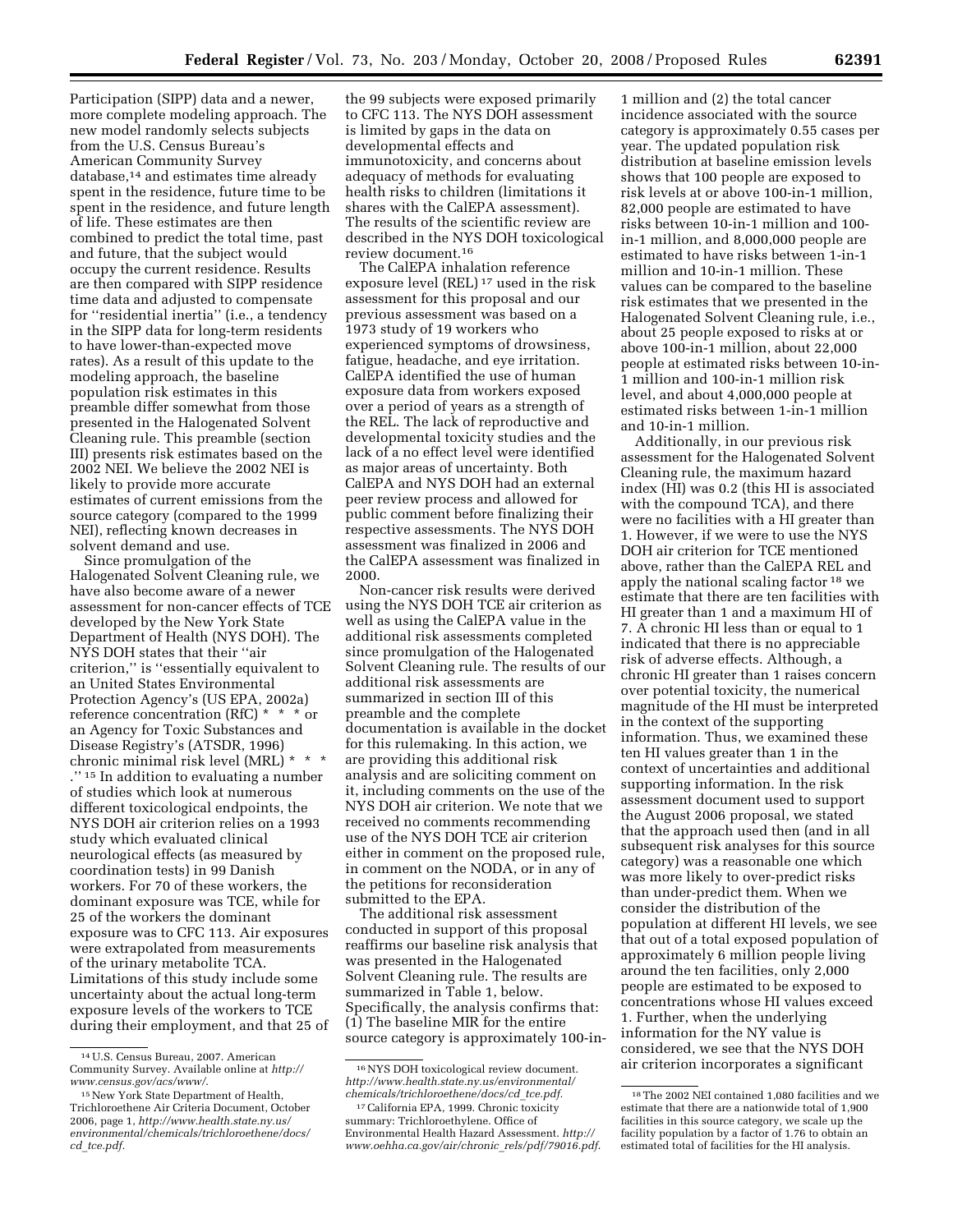degree of health protection in its use of a composite uncertainty factor of 1000. The range of maximum HI values (0.2 to 7) resulting from consideration of reference values from both CalEPA and NYS DOH is indicative of the range of uncertainty in the toxicity estimates for TCE. When the NYS DOH value is used, the maximum HI is 7; however, when the CalEPA value is used, the maximum HI becomes 0.2 and the 0.2 value is no longer driven by TCE emissions, but by TCA emissions. Thus, considering that our models would tend to overestimate risk, the limited number of people living

around these ten facilities whose exposures correspond to HI values above 1, and the health-protective factors inherent in the derivation of the NY central nervous system value, we conclude that the chronic non-cancer risks estimated around these ten facilities using the NY criteria value and associated with the baseline scenario are, in this case, acceptable. We are seeking comment on whether the scaling factor applied to the narrow tubing facilities and population exposed, as discussed earlier, is appropriate in this case.

We have not conducted any additional assessment of environmental risks for this source category. The record established in the Halogenated Solvent Cleaning rule is sufficient to conclude that ''no adverse environmental effects,'' as defined in CAA section 112(a)(7), are associated with the emissions from these sources. After considering all of these health risk measures and factors in this action, we are again concluding that the risks associated with the 1994 NESHAP are acceptable.

#### TABLE 1—ESTIMATED BASELINE CANCER RISK, POPULATION RISK DISTRIBUTION, AND ESTIMATED NUMBER OF FACILITIES AT VARIOUS RISK LEVELS USING NEI 2002 DATA: SCALED TO NATIONAL LEVEL—ALL HALOGENATED SOLVENT CLEANING FACILITIES

| Cancer risk results                                       |                                         |  |
|-----------------------------------------------------------|-----------------------------------------|--|
|                                                           | 100<br>0.55                             |  |
| Estimated lifetime cancer risk (per million) # persons    |                                         |  |
| $\geq 1$ to < 10                                          | 100<br>82,000<br>8,000,000<br>8,082,100 |  |
|                                                           | 200,000,000                             |  |
| Estimated lifetime cancer risk (per million) # facilities |                                         |  |
|                                                           | 9<br>86<br>394                          |  |

| $\geq 1$ to $< 10$                                                 | --<br>394<br>802 |
|--------------------------------------------------------------------|------------------|
| $\leq$ 1 (including sources emitting non-carcinogens) <sup>3</sup> |                  |
| Estimated total number of facilities 4                             |                  |

<sup>1</sup> Estimated maximum individual lifetime cancer risks are rounded to one significant figure.<br><sup>2</sup> Estimated annual cancer incidence and population counts have been rounded to two or three significant figures where appropri

<sup>3</sup> Includes facilities with cancer risk < 1 plus 609 (346 scaled up) of the Year 2002 facilities that emit only the non-carcinogen 1,1,1-trichloro-<br>ethane (TCA).

<sup>4</sup> Represents the total number of facilities in this category. This facility count should equal the sum of facilities with any MIR greater than or equal to 1 and the number of facilities with less than 1 (including sources emitting non-carcinogens).

#### *B. Decision on Ample Margin of Safety*

Petitioners raised a number of issues related to the approach and information that we used in making the ample margin of safety determination in the Halogenated Solvent Cleaning rule. In the following sections we summarize and address these issues. In addition, the following sections present regulatory options that we are proposing in this action, as well as health information, cost information, and other relevant factors that support an ample margin of safety analysis for those options. Finally, this section provides reasons why EPA might choose one option over another in our final action.

1. What is the approach used in making the ample margin of safety determination?

Petitioners raised a number of issues pertaining to EPA's overall approach to conducting ample margin of safety analyses and making ample margin of safety determinations, and we address these issues in this section of the preamble. The petitioners also raise a number of points directed at EPA's obligations and discretion under the CAA, as well as our exercise of those obligations and that discretion. Issues raised by petitioners that pertain to more specific topics or analyses related to our ample margin of safety determination are addressed later in this notice.

Several petitioners contend that our finding for facilities that manufacture narrow tubing that the 1994 NESHAP provides an ample margin of safety to protect public health is arbitrary and capricious because it rests on an ''erroneous assumption that the MIR from (narrow tubing) facilities is 70-in-1 million'' given that PADEP risk data indicated risks of 160-in-1 million associated with the same facilities in the Collegeville, PA area. As discussed in the previous section, we believe that the PADEP risk assessment is in error, and instead rely on our estimated baseline MIR for the narrow tubing industry of 70-in-1 million. One petitioner also contended that ''(d)espite the principle articulated by EPA in the Benzene NESHAP that residual risk standards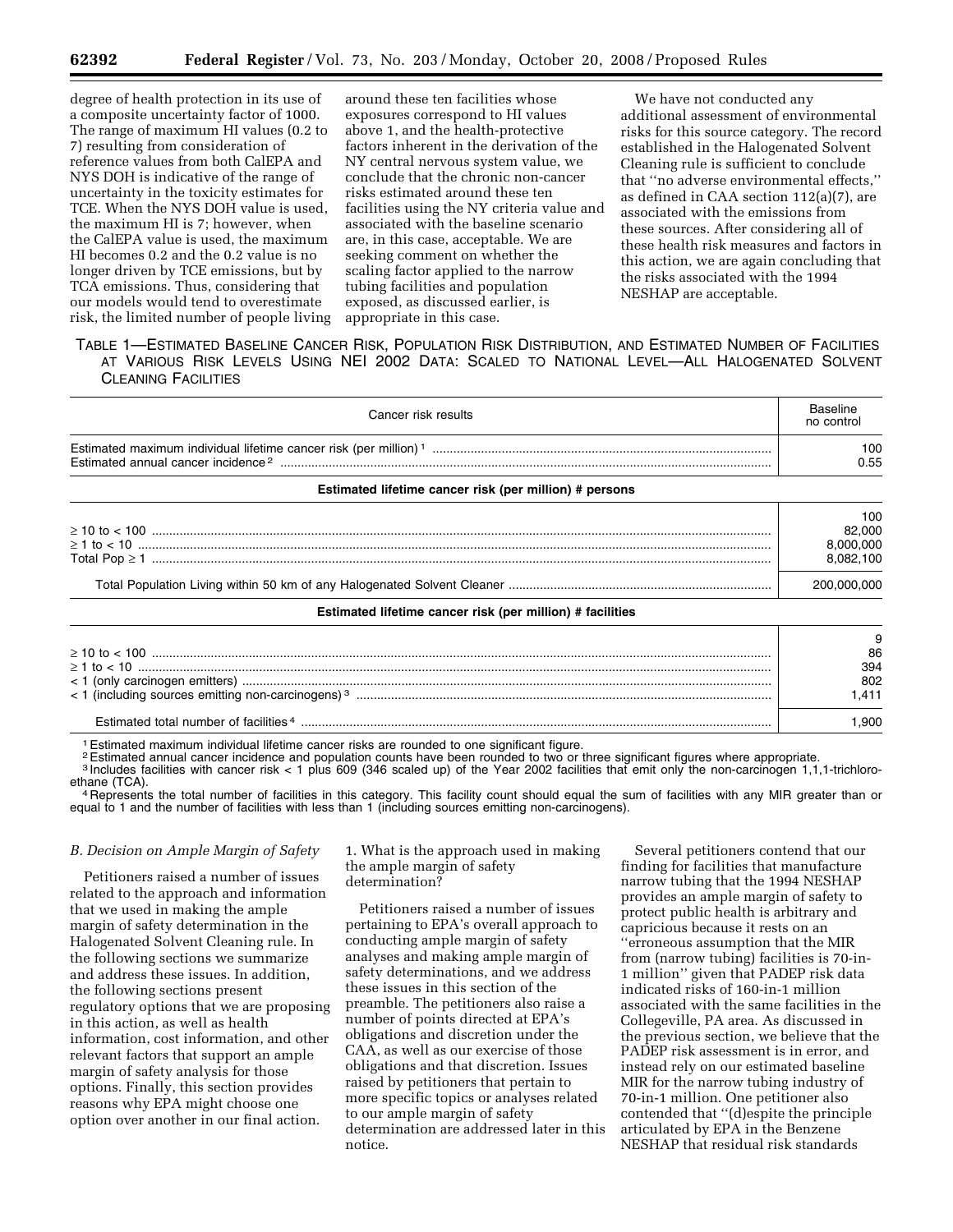should 'protect the greatest number of persons possible to an individual lifetime risk level no higher than approximately 1-in-1 million,' '' the Halogenated Solvent Cleaning rule failed to demonstrate that it reduced risk in this manner. Petitioners further claim that consideration of costeffectiveness of controls in making an ample margin of safety finding is unlawful and does not conform to the Benzene NESHAP approach. For example, one petitioner stated that ''EPA claims that 'incremental' reductions in risk that would result from the 40,000 kg/yr instead of the 60,000 kg/yr are not cost-effective.'' Petitioners argue that cost and costeffectiveness are different concepts and CAA section 112(f)(2)(B) does not contemplate basing the ample margin of safety analysis on cost-effectiveness. The petitioner stated that EPA's reliance on cost-effectiveness changes the inquiry from whether the residual risk standards provide an ample margin of safety to protect public health, as intended by Congress, to a far more discretionary inquiry of whether controls measures are cost-effective.

Petitioners claim that CAA section 112(f)(2)(B) does not contemplate basing the ample margin of safety analysis on cost-effectiveness, suggesting that EPA inappropriately and impermissibly considered cost-effectiveness as well as incremental cost-effectiveness (as opposed to just cost) in making our ample margin of safety determination.

EPA disagrees with the petitioners and contends that the CAA contemplates consideration of costeffectiveness in ample margin of safety determinations. The Benzene NESHAP, which is incorporated into CAA section 112(f)(2) by reference, explains that in the second step of the ample margin of safety analysis we consider all of the health risks and other health information considered in the first step—determining what level of risk is acceptable. The Benzene NESHAP goes on to explain that in the second step; in the ample margin of safety decision, we consider additional factors relating to the appropriate level of control, including costs and economic impacts of controls, technological feasibility, uncertainties and other relevant factors. To reiterate, in the second step of the ample margin of safety determination, we adopt standards at the level that provides an ample margin of safety to protect public health. That level may be equal to or more stringent than the acceptable risk level. The EPA's authority to consider such factors was affirmed in *NRDC* v. *EPA*, 529 F.3d.

1077, 1083 (D.C. Cir. 2008), which stated:

\* \* \* subsection 112(f)(2)(B) expressly incorporates EPA's interpretation of the Clean Air Act from the Benzene standard, complete with a citation to the **Federal Register**. In that rulemaking, EPA set forth its standard for benzene ''at a level that provides an 'ample margin of safety' in consideration of all health information \* \* \* as well as other relevant factors *including costs and economic impacts,* technological feasibility, and other factors relevant to each particular decision.'' 54 FR 38045. (Emphasis in original).

In discussing the second step of the ample margin of safety analysis in the Benzene NESHAP, the EPA stated that other relevant factors, aside from cost and feasibility, could include, but are not limited to, impact on the national economy, small business impacts, costeffectiveness, incremental costeffectiveness, or net benefits. Indeed, with regard to the consideration of costeffectiveness and incremental costeffectiveness, the Benzene NESHAP states that:

Because the court (in Vinyl Chloride) has specifically sanctioned the consideration of costs as well as feasibility of controls, it is clear that Vinyl Chloride does not require imposition of the maximum feasible controls without regard to cost or effectiveness. (54 FR 38057).

The EPA further stated in the Benzene NESHAP that:

\* \* \* EPA concluded that all the relevant health, technological and economic information should be considered in making the ample margin of safety decision. Accordingly, EPA rejects the position that the maximum feasible control technologies should be applied in all cases and accepts the position that an analysis of incremental risk reduction benefits versus incremental costs of additional controls be performed to help determine if additional control is warranted. (54 FR 38061).

Based on the foregoing, the EPA can consider, among other things, costeffectiveness and incremental costeffectiveness in the second step of the ample margin of safety decision.

Petitioners contend that even if CAA section 112(f)(2)(B) allows for consideration of cost-effectiveness, the EPA failed to provide a reasoned explanation supporting its cost conclusions in the Halogenated Solvent Cleaning rule. In particular, the petitioners argue that the EPA has not explained why the cost and costeffectiveness values estimated by the EPA for options that were assessed in the rule, but ultimately rejected, were unacceptable. Petitioners also contend that in the past the EPA has promulgated other rules where

estimates of cost or cost-effectiveness are within the range of those for options rejected in the Halogenated Solvent Cleaning rule. For example, Petitioners assert that a \$3,600/ton costeffectiveness is well within range of cost-effectiveness that the EPA has found acceptable in the past for less toxic pollutants. Petitioners also question why a cost-effectiveness of \$3,400/ton and \$2,000/ton for facilities that use continuous web cleaning machines and aerospace manufacturing and maintenance facilities, respectively, is not reasonable. Petitioners further contend that a cost-effectiveness of \$520/ton and annualized costs of \$1.2 million for the proposed 25,000 kg/yr MC equivalent limit and \$74/ton and annualized costs of \$130,000 for the proposed 40,000 kg/yr MC equivalent limit are well within the range of costs the EPA has found acceptable in the past. Some petitioners also contend that the EPA failed to calculate costs of 30 percent TCE reduction as indicated in response to comments at proposal by one facility that manufactures narrow tubing.

The EPA's rationale supporting its ample margin of safety decision was set forth in the Halogenated Solvent Cleaning rule. Consistent with the Benzene NESHAP, after determining that risks were acceptable, the EPA weighed the health information evaluated in the acceptability determination and other relevant factors as specified in the Benzene NESHAP to determine the appropriate level of control to provide an ample margin of safety (e.g., see excerpts from the EPA's analysis in the Halogenated Solvent Cleaning rule, below). As noted above, the Benzene NESHAP is inherently and necessarily flexible regarding what factors the EPA might consider, and how they might be weighed, in our ample margin of safety analysis, stating that ''\* \* \* EPA believes the relative weight of the many factors that can be considered in selecting an ample margin of safety can only be determined for each specific source category. This occurs mainly because technological and economic factors (along with the health-related factors) vary from source category to source category.'' (54 FR 38061).

Concerning the petitioners' assertion that the EPA did not explain why the magnitude of certain cost and costeffectiveness values that supported the EPA's decision were unacceptable, and the petitioner's contention that these values are in fact similar to values estimated for other pollutants in previous rulemakings, the EPA affirms that we conducted our analysis in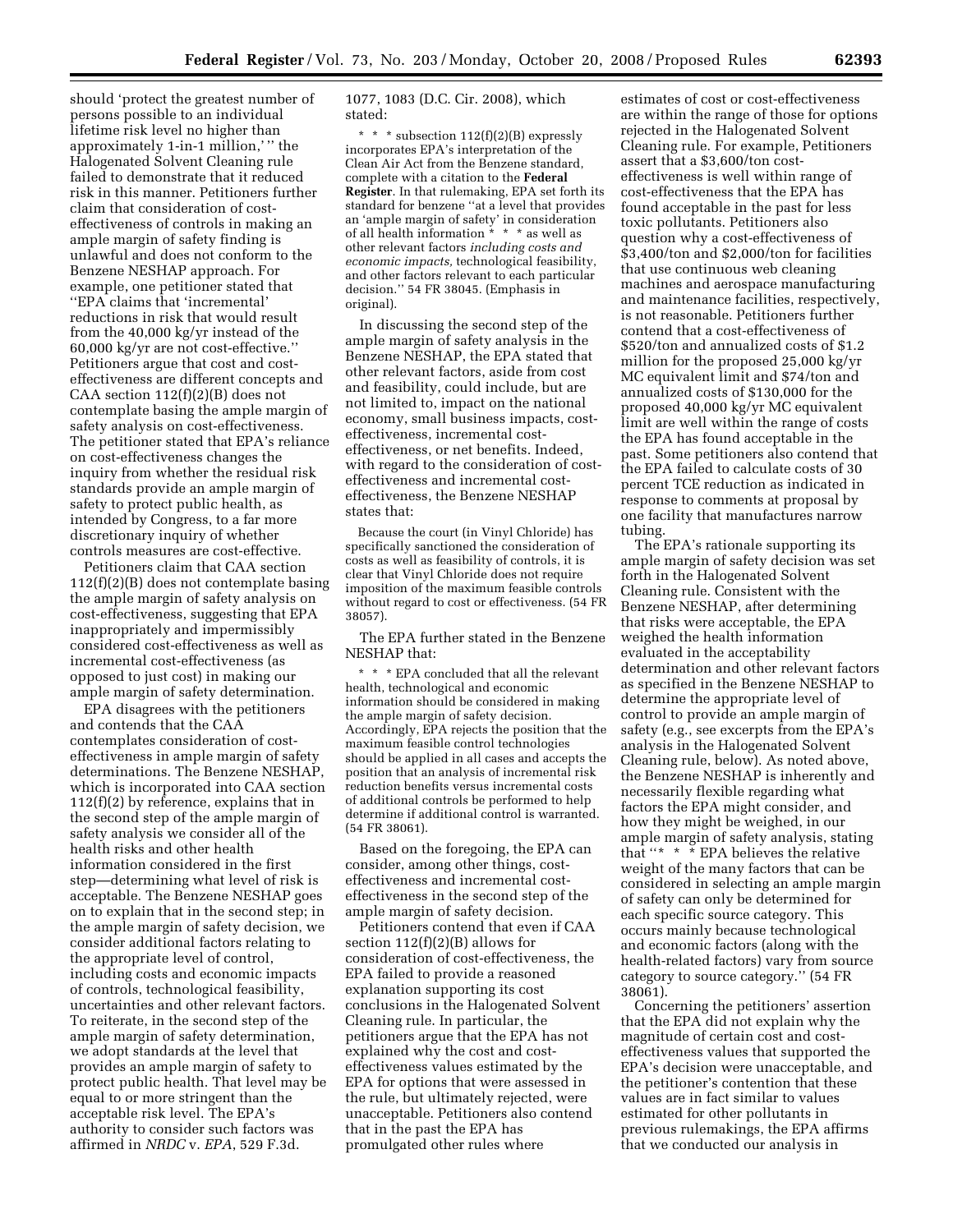accordance with the framework established in the Benzene NESHAP. With regard to comparing cost or costeffectiveness values to values in past rules, the EPA points out that the Benzene NESHAP specifically discourages such a practice: ''(EPA) does not intend to use 'bright-line' costeffectiveness ratios to make the ample margin of safety decision but rather will consider such information with all the other relevant information available for this decision.'' (54 FR 38061). Further, as explained above, the Benzene NESHAP provides that the ample margin of safety analysis is a categoryspecific determination (''the relative weight of the many factors that can be considered in selecting an ample margin of safety can only be determined for each specific source category'') reflecting the consideration of a number of factors, all of which may be weighed differently for different source categories such that comparisons of the magnitudes of factors are rendered meaningless.

The EPA also clearly explained how we determined ample margin of safety and why the minimal risk reductions achieved by the options we ultimately rejected in the Halogenated Solvent Cleaning rule did not warrant the disproportionate costs. For example, in addition to other detailed results, we stated in the Halogenated Solvent Cleaning rule that:

The finding regarding an 'ample margin of safety' is based on a consideration of the relatively small reductions in health risks likely to result from the feasible emission reductions we evaluated, the additional costs required to achieve further control, the lack of technically feasible control options for these sectors, and the time required to comply with any requirements. (72 FR 25146)

#### and

Therefore, we believe that a requirement for these facilities to meet a 100,000 kg/yr MC equivalent emission limit is technically feasible, provides an annual and long-term cost savings, provides an ample margin of safety to protect public health and prevents adverse environmental effects. (72 FR 25145) and

After considering revisions to the risk and cost estimates presented at proposal, we believe that the 60,000 kg/yr MC equivalent emission limit for those halogenated solvent cleaning machines not identified as being in use by one of the four sectors discussed in section II, above, protects public health with an ample margin of safety and prevents adverse environmental effects. Specifically, the 60,000 kg/yr level reduces 90 percent of the HAP emissions reduced at the 40,000 kg/ yr level. The 60,000 kg/year emission limit achieves reductions in MIR and cancer incidence that are similar to those expected

at the 25,000 kg/yr and 40,000 kg/yr emission levels. The incremental reduction in emissions with a 40,000 kg/yr level instead of 60,000 kg/yr imposes an incremental cost of \$1.5 million per year. The incremental cost per ton of this reduction is roughly \$9,000/ ton.

Moreover, in comparing the 40,000 kg/yr and the 60,000 kg/yr emission limits, the incremental cost per cancer case avoided, \$73 million/case, is substantial, supporting our conclusion that the \$60,000 kg/yr emission limit provides an ample margin of safety consistent with the Benzene NESHAP. (72 FR 25145)

Moreover, contrary to the petitioners' claims, an analysis such as the one we provided in the Halogenated Solvent Cleaning rule is consistent with, and more comprehensive than, similar analyses presented in the Benzene NESHAP. For example, one ample margin of safety analysis in the Benzene NESHAP offered the conclusion that:

\* \* \* this control option will reduce benzene emissions by 70 to 90 Mg/yr, which represents less than an additional one percent reduction over the uncontrolled level. The cost of this additional emission reduction (and consequent risk reduction) would be about \$200,000/yr (1982 dollars). While this additional cost is small, it is disproportionately large in comparison to the small additional emission and risk reduction achieved. (54 FR 38050)

While it is ultimately irrelevant (for the reasons stated above), the EPA notes that annualized costs rejected in the Benzene NESHAP itself—\$200,000 per year in 1982 dollars, or approximately \$430,000<sup>19</sup> per year in 2007 dollarsare even less than the cost estimates for options that the EPA rejected that are cited by the petitioners (e.g., see above where the petitioner cites \$600,000; \$630,000, and \$700,000 per year).

Petitioners cite to the Benzene NESHAP, arguing ''that residual risk standards should 'protect the greatest number of persons possible to an individual lifetime risk level no higher than approximately 1-in-1 million.' Petitioners focus, however, on one facet of the Benzene NESHAP in isolation, without accounting for the fact that the EPA evaluates various factors as part of the ample margin of safety determination. Specifically, the Benzene NESHAP states that ''\* \* \* EPA strives to provide maximum feasible protection against risks to health from hazardous air pollutants by (1) protecting the greatest number of persons possible to an individual lifetime risk level no higher than approximately 1 in 1 million and (2) limiting (maximum individual risk, the MIR) to no higher

than approximately 1 in 10 thousand \* \* \*'' (54 FR 38044–38045). The Benzene NESHAP continues with an explicit statement that

''(i)mplementation of these goals is by means of a two-step standard-setting approach'' (54 FR 38045), which the notice explains further in greater detail. As described in this preamble (and in the Halogenated Solvent Cleaning rule), the EPA has implemented the two-step standardsetting approach to achieve these goals. As an additional note, the EPA points out that the Benzene NESHAP is unambiguous that "\* \* \* it is clear that \* \* \* (the court) does not require imposition of the maximum feasible controls without regard to cost or effectiveness'' (54 FR 38057).

Petitioners further claim that category-wide residual risk standards must be set for the entire source category, but that the EPA's rule exempted certain machines. First, the EPA would like to reiterate that we did not ''exempt'' machines in our Halogenated Solvent Cleaning rule. The EPA implemented the statutorilymandated two-step Benzene NESHAP framework and ultimately re-adopted the 1994 NESHAP for certain segments of the source category. Our authority to re-adopt the NESHAP in our residual risk rulemaking was recently affirmed by the United States Court of Appeals for the District of Columbia Circuit in *NRDC* v. *EPA, 529 F.3d 1077* (D.C. Cir. 2008). In that case, the court stated that ''If EPA determines that the existing technology-based standards already provide an 'ample margin of safety,' then the agency is free to readopt those standards during a residual risk rulemaking.'' In this rule, we have adhered to the two-step approach set forth in the Benzene NESHAP, and we are proposing a range of regulatory options.

#### 2. Overview of Options Examined

Similar to the approach taken in our August 2006 Proposal and discussed in the Halogenated Solvent Cleaning rule, we have evaluated a range of regulatory options and have assessed the residual risk reductions that could be achieved if post-MACT HAP emissions were controlled further. These options incorporate MC equivalent based emission limits because we continue to believe that such emission limits (e.g., as promulgated in the Halogenated Solvent Cleaning rule that is the subject of this reconsideration) may provide an opportunity for additional risk reduction. These options were derived from information on the availability and feasibility of specific emission control technologies or practices, and are expressed as maximum facility-wide

<sup>19</sup>Escalation in costs is calculated using the CPI–U *(ftp://ftp.bls.gov/pub/special.requests/cpi/ cpiai.txt*).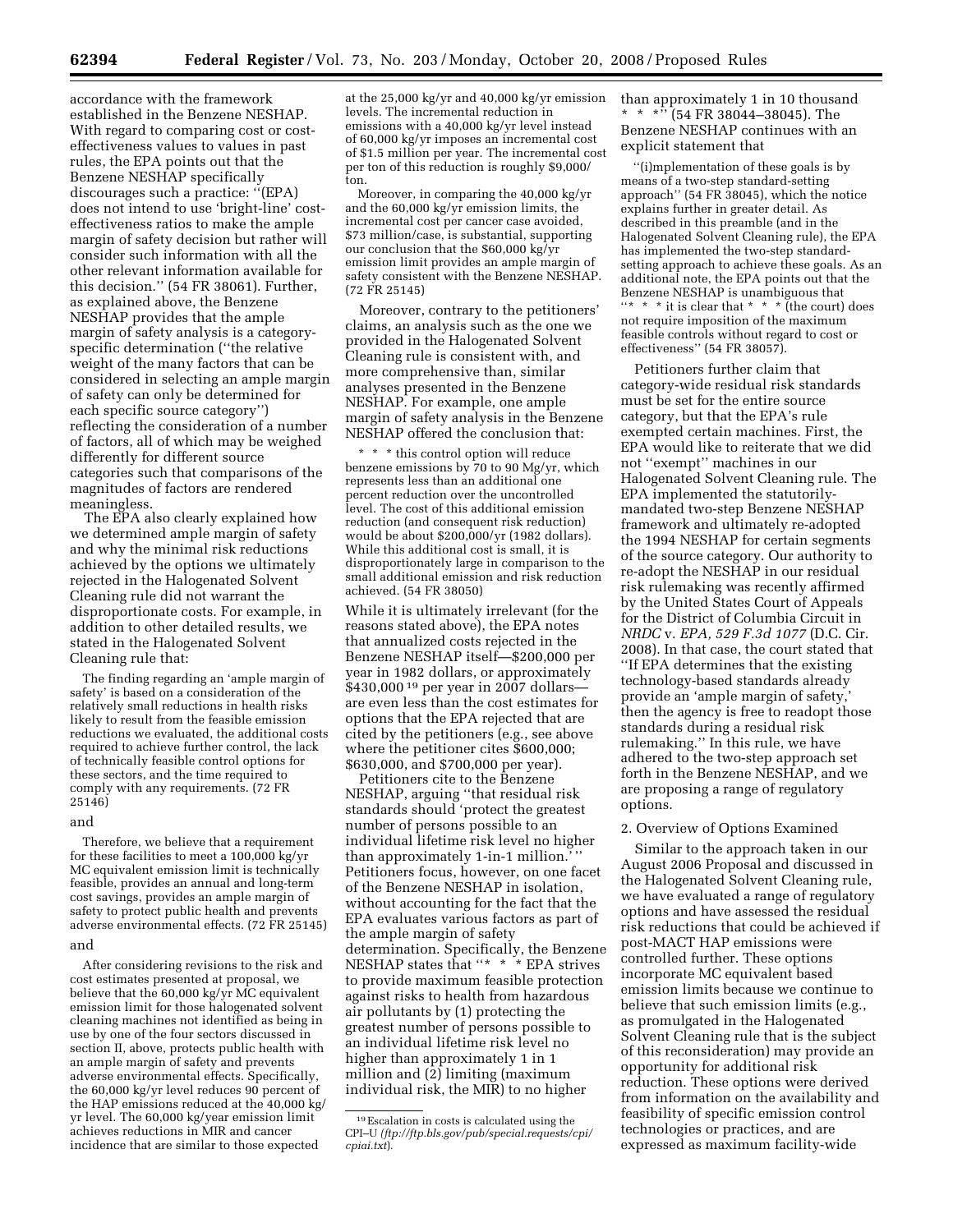emission limits and requirements that would apply to the total emissions from all of a facility's solvent cleaning machines that are subject to the 1994 NESHAP. This proposal also reflects our investigations of information received subsequent to promulgation of the Halogenated Solvent Cleaning rule and our belief based on that information that certain emission limits could be achieved through both solvent switching and traditional technologies and practices for some sectors of the category. We have produced additional risk and cost analyses to support the evaluation of these proposed regulatory options.

We recognize that some commenters may either endorse aspects of one or more of the proposed regulatory options or advocate for a combination of the options in ways other than presented in this proposal. Specifically, comments that we receive may lead us to conclude that the most appropriate regulatory approach would be one that combines sector-specific alternatives from different options. This proposal seeks to allow such an approach by providing the risk (Table 3, section III) and cost (Table 5, section III) estimates that correspond to each of the sector-specific alternatives that make up the broader options (Options 1, 2, and 3) we are proposing. The estimated risk reductions and associated costs for Options 1, 2 and 3 are presented in Tables 2 and 4 below. This approach differs from our August 2006 Proposal where we explicitly solicited comments on only two co-proposed options, although we had also developed six emission levels to evaluate reductions in residual risk if post-MACT emissions (i.e., baseline emissions) were controlled further from this source category. Thus, we are soliciting comments on options 1 through 3, and any combination of the proposed sectorspecific options identified in this proposal. Our decision on the final regulatory approach will reflect the comments we receive. The options are summarized below:

#### i. Proposed Option 1

A 60,000 kg/yr MC equivalent limit would be applicable to sources associated with the general population of halogenated solvent cleaning machines. A 100,000 kg/yr MC equivalent limit would be applicable to halogenated solvent cleaning machines located at military maintenance and depot facilities. With respect to facilities that use continuous web cleaning machines, halogenated solvent cleaning machines used by facilities that manufacture narrow tubing, and

halogenated solvent cleaning machines used by aerospace manufacturing and maintenance facilities, we are proposing to re-adopt the 1994 NESHAP under CAA section  $112(f)(2)$  because we are proposing that the current level of control called for by the 1994 NESHAP reduces HAP emissions to levels that present an acceptable level of risk, provide an ample margin of safety to protect public health, and prevent any adverse environmental effects. (This option represents the standards promulgated in the Halogenated Solvent Cleaning rule.)

#### ii. Proposed Option 2

A 60,000 kg/yr MC equivalent limit would be applicable to sources associated with the general population of halogenated solvent cleaning machines and halogenated solvent cleaning machines used by facilities that manufacture narrow tubing. A 100,000 kg/yr MC equivalent limit would be applicable to halogenated solvent cleaning machines located at military maintenance and depot facilities. With respect to facilities that use continuous web cleaning machines, and halogenated solvent cleaning machines used by aerospace manufacturing and maintenance facilities, we are proposing to re-adopt the 1994 NESHAP under CAA section  $112(f)(2)$  because we are proposing that the current level of control called for by the 1994 NESHAP reduces HAP emissions to levels that present an acceptable level of risk, provide an ample margin of safety to protect public health, and prevent any adverse environmental effects.

#### iii. Proposed Option 3

A 60,000 kg/yr MC equivalent limit would be applicable to sources associated with the general population of halogenated solvent cleaning machines and halogenated solvent cleaning machines used by facilities that manufacture narrow tubing. A 100,000 kg/yr MC equivalent limit would be applicable to halogenated solvent cleaning machines used by aerospace manufacturing and maintenance facilities and halogenated solvent cleaning machines located at military maintenance and depot facilities. Facilities that use continuous web cleaning machines that exceed 60,000 kg/yr MC equivalent HAP emissions would have to achieve 80 percent overall control efficiency for those units.

3. How Did the EPA Establish the Proposed Regulatory Options?

This section describes our determination that the above proposed regulatory options are technically

feasible. Additionally, section III discusses human health risks and costs associated with these options. Similar to our August 2006 Proposal and our May 3, 2007 final rule, we have also reexamined and re-evaluated the impacts to small businesses associated with the alternative emission limits based on supporting information from the Halogenated Solvent Cleaning rule (contained in the docket for that rule) and information we received after promulgation of the Halogenated Solvent Cleaning rule. Our discussion of the small business impacts of this action are presented in section VI of this preamble.

Several petitioners contend that we did not evaluate all of the control options provided in response to our August 2006 Proposal and subsequent NODA. However, the EPA did carefully evaluate specific comments from commenters on costs, on results, on technical compatibility with products and technical feasibility. While commenters identified specific control options, most indicated implementing such controls were not feasible because of physical limitations of the facility or the proposed compliance timeframes.

Petitioners also provided information indicating that certain manufacturers in the narrow tube industry, after the close of the comment period for our August 17, 2006 proposal, either instituted or began planning the installation of various control measures that would have achieved the emission limitations that the EPA co-proposed in August 2006 and contend that this information was of central relevance to the outcome of the Halogenated Solvent Cleaning rule. Petitioners further contend that we excluded available alternative control measures without providing an explanation in the Halogenated Solvent Cleaning rule, that we frequently set technology-forcing standards, and that recognizing the responses by the affected industries regarding compliance difficulty is not an excuse for our failure to set a standard. In the May 3, 2007 rule, the EPA set a final standard according to section 112(f)(2) and 112(d)(6) and provided explanations for that final standard. In response to the petitioners comment on setting technology-forcing standards, the EPA is bound by CAA section 112(f)(2) to make an ample margin of safety decision according to the Benzene NESHAP and not to extend this authority in setting technology-forcing standards. In summary, petitioners contend that the requirements promulgated in the Halogenated Solvent Cleaning rule were not a logical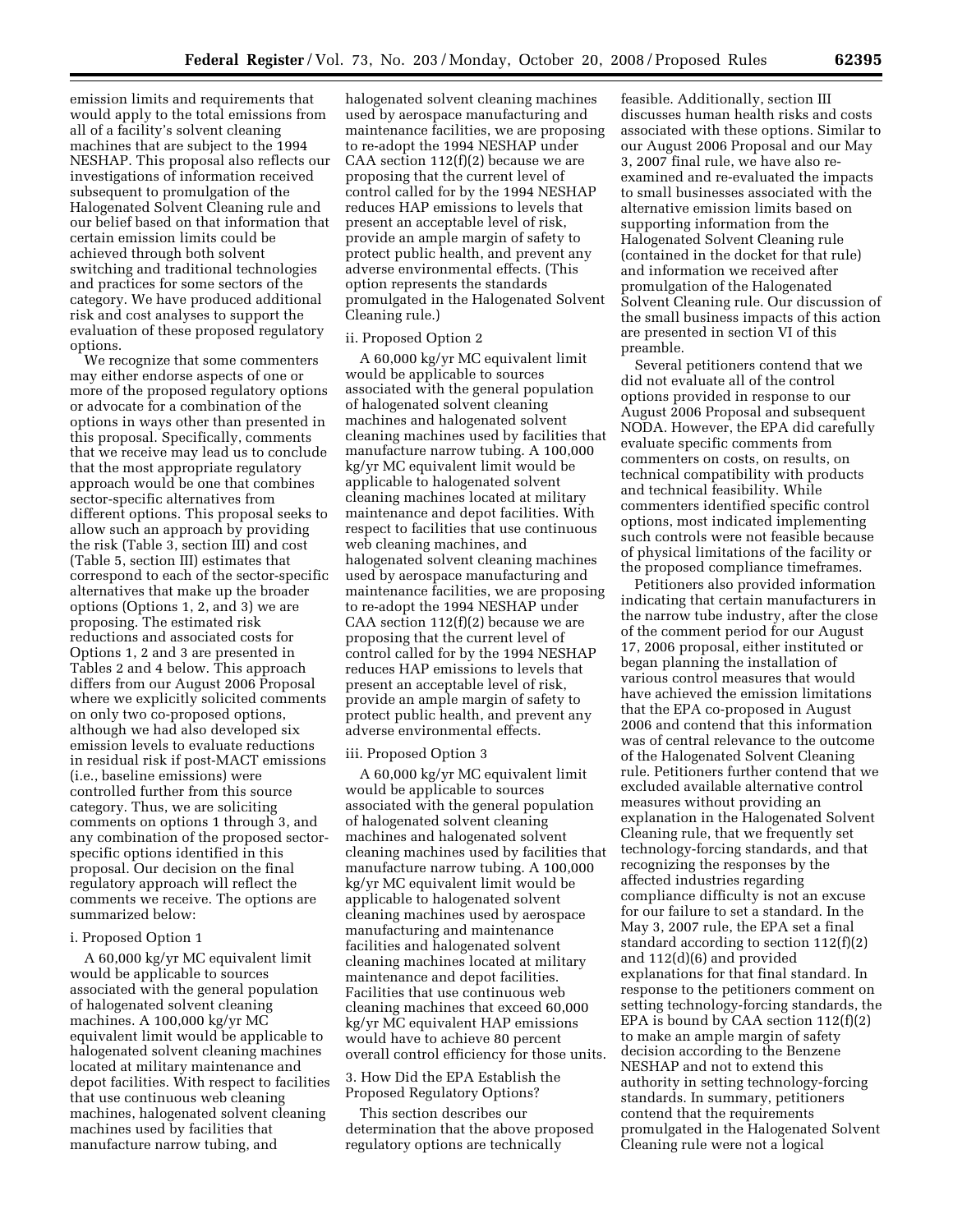outgrowth of the August 2006 Proposal and December 2006 NODA.

As part of this reconsideration effort, we have re-analyzed our conclusions on risk, cost, technical feasibility, and compliance deadlines made in the Halogenated Solvent Cleaning rule. In this action and in response to the petitions we reassessed the regulatory options for halogenated solvent cleaning machines used by facilities that manufacture narrow tubing, aerospace manufacturing and maintenance, military maintenance and depot facilities, facilities that use continuous web cleaning machines, and for all other halogenated solvent cleaning machines that are not included in these named sectors.

This proposal is based on supporting data and information from the Halogenated Solvent Cleaning rule (contained in the docket for that rule) and data and information received since promulgation of the Halogenated Solvent Cleaning rule. Data and information received since promulgation of the Halogenated Solvent Cleaning rule indicates the availability of control measures that would enable certain facilities in the narrow tube industry and certain facilities that use continuous web cleaning machines to achieve HAP emission reductions that we did not believe feasible when we finalized the Halogenated Solvent Cleaning rule. In some cases, this proposal reflects a reevaluation of the information on availability of control measures that we received in response to both the August 17, 2006 proposal and subsequent NODA, in light of information that we received since we promulgated the Halogenated Solvent Cleaning rule.

As in the final Halogenated Solvent Cleaning rule, today's proposal recognizes that certain facilities might be able to use control measures that include retrofit technologies, such as a carbon adsorption device (CAD), and vacuum-to-vacuum machines, switching from HAP to non-HAP solvents, such as n-propyl bromide (nPB), changes to the manufacturing process, and instituting emission reduction programs. Further, this proposal recognizes and reflects the differences between facilities that use continuous web cleaning machines and batch cleaning machines, and acknowledges comments on the August 2006 Proposal and subsequent NODA indicating that control efficiency requirements rather than straight emission limits are a preferable approach for expressing emission limitations for facilities that use continuous web cleaning machines because continuous web cleaning

machines must control emissions at both entry and exit points. These comments from some facilities that use continuous web cleaning machines suggested that their emission capture systems could be modified within a 3 year period to achieve an 80 percent overall control efficiency, over uncontrolled emission levels. Control efficiency requirements rather than straight emission limits are a preferable approach for expressing emission limitations for facilities that use continuous web cleaning machines, which is the same conclusion that we made in the final Halogenated Solvent Cleaning rule. In this action, we also are soliciting comments on whether CAD or emission capture systems operating at high efficiency would provide an opportunity for facilities that use continuous web cleaning machines to control up to 80 percent of their emissions. We note that although the final Halogenated Solvent Cleaning rule also considered, but ultimately rejected, such an option, the option in today's proposal (described in more detail below) would restrict this requirement to facilities emitting over 60,000 kg/yr MC equivalent HAP emissions.

#### i. Narrow Tube Manufacturing Facilities

Petitioners contend that we failed to consider and evaluate various compliance options for the facilities that manufacture narrow tubing despite responses and comments we received on both our August 17, 2006 proposal and NODA. Specifically:

• Petitioners cite comments and responses to both the August 17, 2006 proposal and the subsequent NODA from several facilities that manufacture narrow tubing indicating the likelihood of 25 percent TCE emission reductions through installation of CAD and a capture and control system. The EPA considered this comment in our final rule (see 72 FR 25154) and concluded that while reductions may be obtained, the industry, through their comments, was unable to research, design and implement the necessary technological controls within the compliance period and the EPA's proposed costs.

• Petitioners cite responses by various facilities that manufacture narrow tubing indicating an ability to achieve emission reductions ranging from either 25–35 percent or 50–95 percent through installation of emission control devices and changes in production processes. The EPA considered this comment in developing our final rule and concluded that while reductions may be obtained through solvent switching and installation of controls, the narrow tube manufacturing industry, through their comments, indicated that there was inadequate research available to the industry to warrant solvent switching. They indicated the research, design and implementation could not be accomplished within the EPA's proposed compliance period and would exceed the EPA's proposed costs.

• Petitioners also cite responses indicating the ability of one particular facility to reduce TCE emissions from 68.4 tons per year (tpy) to 52 tpy. The EPA considered this comment in developing our final rule (see 72 FR 25154) and concluded that the industry, through their comments, was unable to research, design and implement the necessary technological controls within the compliance period and EPA's proposed costs. Petitioners further argue that we should have investigated the feasibility of establishing a 100,000 kg/ yr MC equivalent emission limit given the response of one facility that manufactures narrow tubing indicating the ability to meet this level within five years of promulgation. The EPA did not develop this option for two reasons: First, Congress limits the EPA's ability to impose compliance periods that exceed three years, and, second, the industrial sector commented that they simply could not implement the necessary technology within the 3-year compliance period permitted by Congress and within the cost parameters the EPA assumed in the August 17, 2006 proposal.

Subsequent to promulgation of the Halogenated Solvent Cleaning rule, Petitioners provided information to the EPA indicating that this industrial sector may, in fact, be capable of complying with the co-proposed limits in our August 17, 2006 proposal within the 3-year compliance period provided in the Halogenated Solvent Cleaning rule. Petitioners also provided information indicating that subsequent to the close of the comment period of the Halogenated Solvent Cleaning rule various facilities that manufacture narrow tubing either installed control devices or were in advanced planning stages to install control devices that would enable them to achieve either of our August 17, 2006 co-proposed emission limits. Specifically, subsequent to promulgation of the Halogenated Solvent Cleaning rule, one facility that manufactures narrow tubing has installed vacuum-to-vacuum machines. Two other facilities that manufacture narrow tubing have switched from solvent HAP to a non-HAP, nPB. One of these two facilities also indicated an ability to achieve eight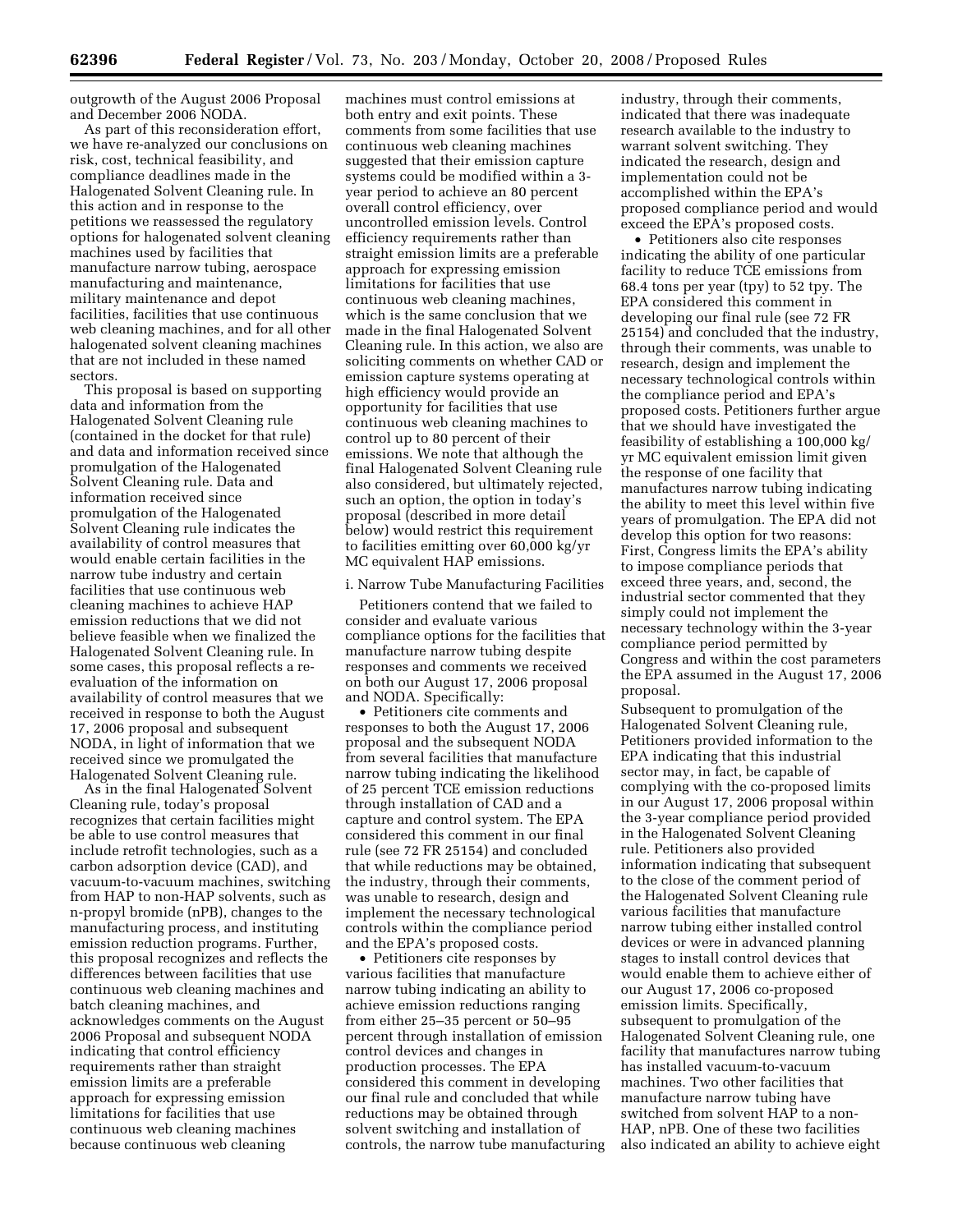percent and 22 percent TCE emission reductions through reconfiguration of two flush degreasers and use of reformulated materials, respectively.20 Petitioners also provided information indicating that the other of the two facilities was in advanced installation stages for CAD and a capture and control system that would likely achieve 30 percent TCE reduction. This information and supporting documentation have been placed in the docket for this rulemaking.

As explained earlier, our August 17, 2006 proposal would have required all owners and operators of all halogenated solvent cleaning machines to comply with either 25,000 kg/yr or 40,000 kg/yr MC equivalent facility-wide emission limit. We assumed compliance with these limits could be achieved by installation of control technologies, such as vacuum-to-vacuum machines and CAD, and switching solvents, either from PCE to TCE or TCE to MC. We also assumed compliance would be achieved through retrofit technologies such as freeboard ratios, working mode covers and freeboard refrigeration devices. In commenting on our August 17, 2006 proposal, various facilities that manufacture narrow tubing indicated that further HAP control that would be required by the co-proposed standards would likely be achieved only through installation of expensive technology, and that such technologies had yet to be proven either effective or reliable for their manufacturing processes. They also expressed concerns over the proposed compliance period. Additionally, several facilities that manufacture narrow tubing that use PCE indicated that solvent switching was an unsuitable compliance option because they were bound to their customers' procedural requirements for the higher vapor temperature of PCE and thus, that both TCE and MC, which have lower vapor pressure temperature, would be inadequate for proper cleaning. Although some facilities that manufacture narrow tubing indicated the possibility of switching solvents from TCE to nPB, they also stated that it had yet to be proven as a degreaser and thus, had yet to be approved as an alternative solvent by many original equipment manufacturers. They further indicated that such approval processes would likely be beyond the proposed 2year compliance period. Some facilities that manufacture narrow tubing also described their halogenated solvent cleaning machines as unique due to their large size and capacity and indicated the non-availability of vacuum-to-vacuum machines as a result.

As explained above, subsequent to our evaluation of these comments, we issued a NODA that requested additional information on costs, compliance deadlines and technical feasibility for halogenated solvent cleaning at facilities that manufacture narrow tubing. In response, most facilities that manufacture narrow tubing reiterated and expanded upon the reasons why they were unable to comply with the 25,000 kg/yr and 40,000 kg/yr MC equivalent co-proposed limits due to technological factors, costs and compliance deadline constraints. The facilities that manufacture narrow tubing did, as noted by the petitioners and described at the beginning of this section, outline those emission reduction measures they believed they could achieve. Because we were persuaded by their assertions, we found, after re-evaluating risks, associated compliance costs and availability of control measures, that the 1994 NESHAP both reduces risk to acceptable levels and provides an ample margin of safety to protect public health for halogenated solvent cleaning machines used by facilities that manufacture narrow tubing. In the final Halogenated Solvent Cleaning rule the EPA also considered, but ultimately rejected in our ample margin of safety analysis, a compliance option that would have required a 10 percent reduction in HAP emissions from facilities that manufacture narrow tubing. We believed this reduction could feasibly be achieved by facilities that manufacture narrow tubing within the compliance period through installation of side chambers, however the estimated risk reductions were small in comparison to the cost.

We are now aware, however, that since promulgation of the Halogenated Solvent Cleaning rule, at least four out of 17 facilities that manufacture narrow tubing have either implemented or instituted plans to install control measures and HAP reduction techniques that would likely achieve either of the August 17, 2006 coproposed limits, *i.e.*, 25,000 kg/yr and 40,000 k/yr MC equivalent limits. These control measures and HAP emission reduction techniques have been implemented within the compliance period—which earlier comments by the

facilities indicated was not possible and include:

• Installing CAD and vacuum-tovacuum machines (installed by the facilities that manufacture narrow tubing that indicated uniqueness of their halogenated solvent cleaning machines due to size, in their comments on the August 17, 2006 proposal),

• Switching to nPB (a non-HAP solvent), and

• Manufacturing process changes such as cleaning smaller bundles of tubes and/or allowing product to remain in the machine for a longer duration to allow complete condensation of the solvent vapors before removal. These accomplishments are applauded by the EPA, yet appear to be in direct conflict with the comments submitted on the August 17, 2006 proposal and subsequent NODA.

We are also aware that at least four facilities would not need to install any additional controls in order to comply with these proposed regulatory options. The remaining nine facilities continue to use HAP solvents and operate in accordance with the 1994 NESHAP. We believe the techniques and technologies employed by the four facilities that manufacture narrow tubing may be used by the remaining facilities to achieve further emission reductions to comply with the emission limit of 60,000 kg/yr MC equivalent.

In light of the information that was otherwise not available to the EPA at the time of promulgation of the Halogenated Solvent Cleaning rule, we have reviewed and revised our conclusions on technical feasibility, the compliance deadline and compliance costs associated with meeting the August 17, 2006 co-proposed limits. With the activities completed by these facilities that manufacture narrow tubing, we believe that the remaining facilities that manufacture narrow tubing nationwide, most with lower total emissions than the facilities mentioned above, could achieve reductions in emissions within a 2-year compliance period and at a potentially reasonable cost. Therefore, as discussed in section III of this Preamble, we are proposing two regulatory options that would be applicable to halogenated solvent cleaning machines in use at facilities that manufacture narrow tubing. We are soliciting comments on the proposed regulatory options as they relate to facilities that manufacture narrow tubing.

#### ii. Aerospace Manufacturing and Maintenance Facilities

Petitioners contend that the Halogenated Solvent Cleaning rule does

<sup>20</sup>EPA notes that in this case the facility's permit does not identify a specific reformulated material that would be used to achieve 22 percent TCE emissions reduction. In addition, materials reformulation specified in the facility's permit could be implemented to reduce TCE emissions from an activity that is not in the source category addressed in today's notice.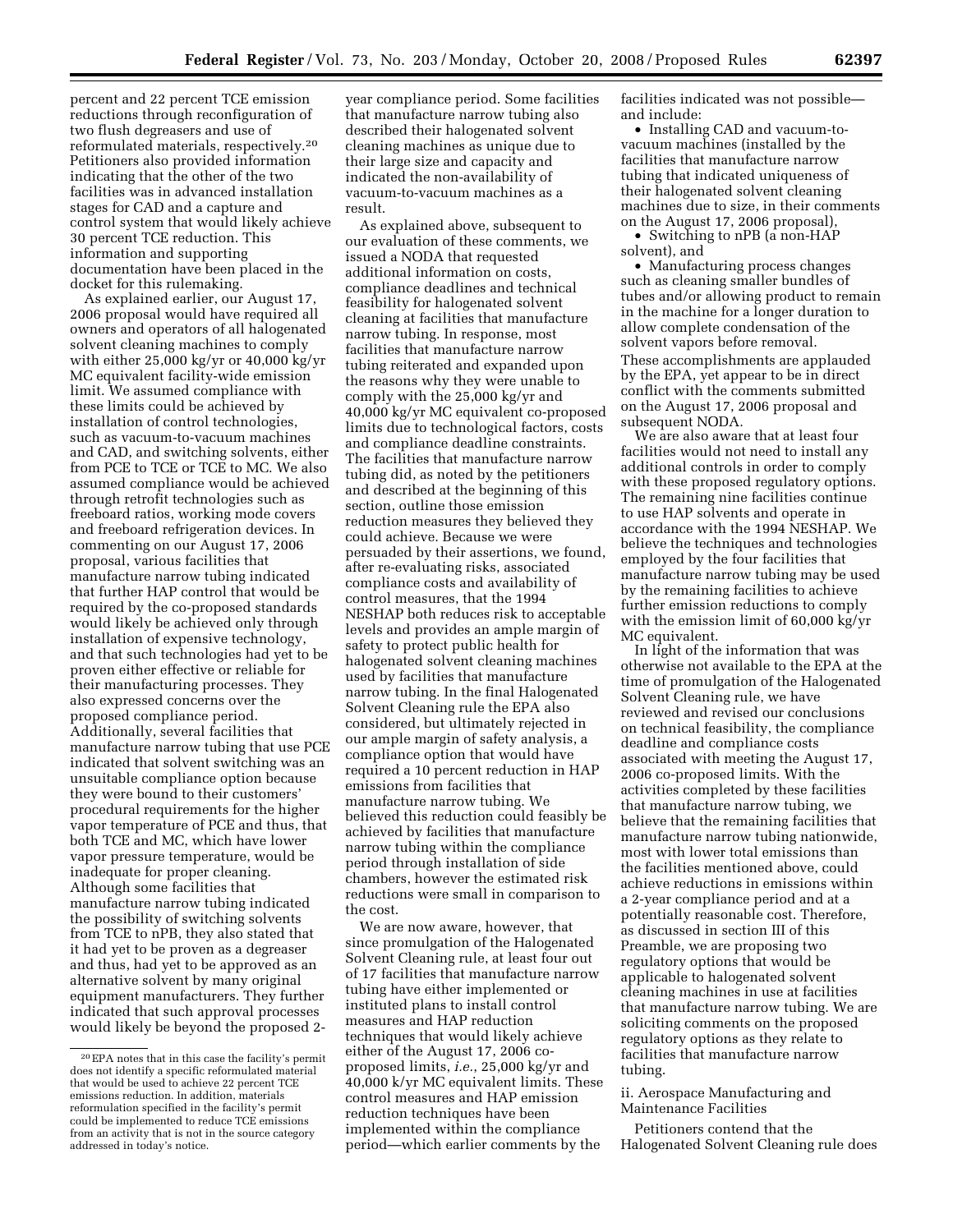not provide any explanation as to why vacuum-to-vacuum technology and retrofit technologies such as freeboard ratios, working mode covers and freeboard refrigeration devices cannot be used by aerospace manufacturing and maintenance facilities. One petitioner stated that there was no explanation for the rejection of vacuum-to-vacuum technology as a control option for aerospace manufacturing and maintenance facilities even though the Halogenated Solvent Cleaning rule indicated that such technology was in use by ''similar'' aerospace manufacturing and maintenance facilities.

In response to both our August 17, 2006 proposal, and subsequent NODA, aerospace manufacturing and maintenance facilities indicated an inability to comply with our coproposed limits due to technical infeasibility, associated compliance costs and the limited proposed compliance deadline. Some facilities indicated a 5-year minimum compliance period would be required because they would need to investigate technology and protocol changes called for by the proposed 40,000 kg/yr MC equivalent limit. With regard to vacuum-to-vacuum technology, aerospace manufacturers indicated that vacuum-to-vacuum technology was extremely expensive and had not been proven effective or reliable for the operations at aerospace manufacturing and maintenance facilities. With regard to solvent switching, those aerospace manufacturing and maintenance facilities that use PCE stated that switching to either TCE or MC would be an unsuitable compliance option because of incompatibility issues and lower vapor pressure. Other facilities also stated that they may be able to switch from a HAP solvent to a non-HAP solvent such as nPB, but indicated that nPB solvent was untested in their industry. They also stated that changing solvents involved a rigorous approval process by the original equipment manufacturers and the Federal Aviation Administration in order to ensure that safety and quality criteria continue to be met and that such process would likely be beyond the 2-year proposed compliance deadline. We note, in general, that the bulk of comments indicated an inability to implement these control measures within the proposed 2-year compliance period at the costs presented in our August 17, 2006 proposal.

In the Halogenated Solvent Cleaning rule, we evaluated costs alone for the 60,000 kg/yr MC equivalent emission limit and both risks and costs for the

100,000 kg/yr and 250,000 kg/yr MC equivalent levels for aerospace manufacturing and maintenance, but rejected these options based on our conclusion that they were either not cost-effective or the costs were disproportionate given the emission reductions achieved. We also rejected these options because the industry strongly indicated necessary emission control actions could not be achieved within the compliance timeframe. Additionally, similar to the facilities that manufacture narrow tubing, we were persuaded by the industry's responses and information, and after our re-evaluation of compliance costs, technical feasibility and risks, we determined that the current level of control provided by the 1994 NESHAP for the aerospace manufacturing and maintenance industry both reduces HAP emissions to levels that present an acceptable risk and provides an ample margin of safety to protect public health.

Since receiving the petitions, we have re-evaluated our treatment of the responses to the NODA by aerospace manufacturing and maintenance facilities. Specifically, we have reevaluated responses we received from various aerospace manufacturing and maintenance facilities indicating the availability of compliance options that include various work practices and installing larger or additional CAD systems, and vacuum-to-vacuum machines and switching from a HAP solvent to nPB. We have also learned that certain aerospace manufacturing and maintenance facilities are testing nPB as a compliance approach to HAP emission reductions. We currently do not have sufficient information that would allow us to conclude definitively that nPB switching is a viable compliance option for this industry primarily because we are aware of material compatibility concerns. Therefore, we do not believe that we can extrapolate the use of nPB by facilities that manufacture narrow tubing to the aerospace manufacturing and maintenance facilities. We have thus calculated compliance costs for the aerospace manufacturing and maintenance facilities using HAP solvent switching, retrofitting of machines, vacuum-to-vacuum machines and CAD using the same assigned costs used in the Halogenated Solvent Cleaning rule, which were based on costs provided in public comments. As discussed in section III of this preamble, we are proposing a range of regulatory options that would be applicable on a facility-wide basis for all halogenated solvent cleaning machines in use at

aerospace manufacturing and maintenance facilities.

iii. Continuous Web Cleaning Machines 21

Petitioners also allege that the EPA failed to provide any explanation as to why several alternative reduction measures, such as either vacuum-tovacuum machines or solvent switching are not available control options for facilities that use continuous web cleaning machines.

As explained earlier, in response to both our August 17, 2006 proposal, and subsequent NODA, the EPA received significant comments from some facilities that use continuous web cleaning machines identifying numerous compliance issues presented by the co-proposed limits. Responses included that switching from either PCE or TCE to MC was not an available compliance option due to the fact that MC is incompatible with certain metals, and production processes, has a lower boiling point, and stringent worker safety OSHA requirements. Some facilities also indicated that installation of vacuum-to-vacuum machines was not a compliance option due to the differences between the continuous web cleaning process and other batch cleaning operations. They stated that the 1994 NESHAP, in recognition of these differences, prescribed compliance options for facilities that use continuous web cleaning machines that were different from other halogenated solvent cleaning machines. They requested that we set different compliance requirements that would be based on overall control efficiency rather than an emission limit, in light of the fact that they could not comply with either of the proposed emission limits in the August 2006 proposed rule. They maintained that attaining a degree of control rather than meeting an emission limit was a more appropriate measure of their emission reduction capability. They also indicated that they had installed CAD, which can operate at about 99 percent control efficiency, and that they could possibly achieve an overall effectiveness of 80 percent control efficiency (the

<sup>21</sup>Continuous web cleaners are a subset of in-line cleaners that are used to clean products such as films, sheet metal, and wire in rolls or coils. They are semi-enclosed, with emission points where the workload enters and exits the machine. Squeegee rollers reduce carry out emissions by removing excess solvent from the exiting workload. The workload is uncoiled and conveyorized throughout the cleaning machine at speeds in excess of 11 feet per minute and recoiled or cut as it exits the machine. Emission points are similar to emission points from other in-line cleaners. Also some continuous web machines have exhaust systems that are similar to those used with some in-line cleaners.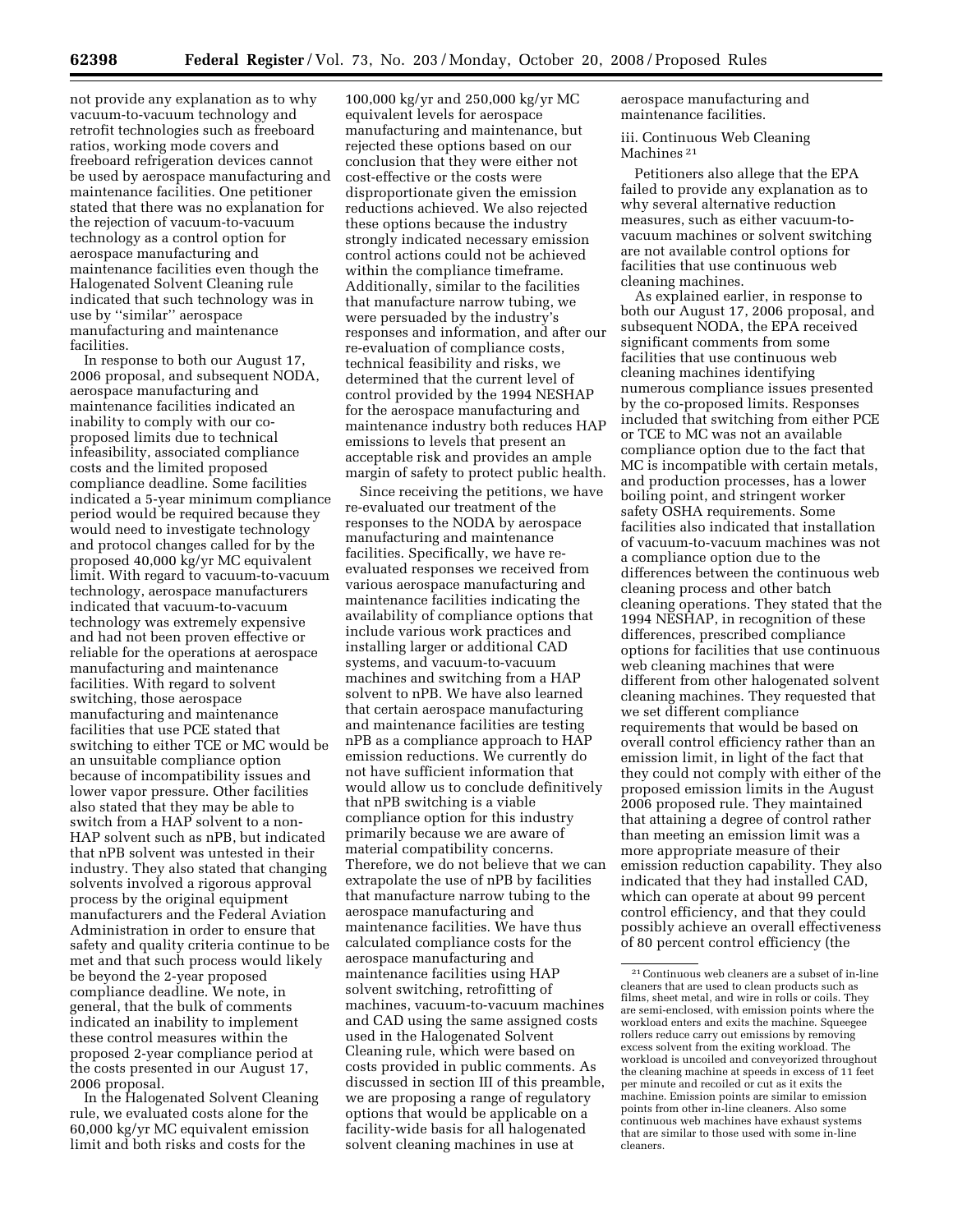1994 NESHAP requires 70 percent overall control efficiency).

Similar to our treatment of comparable assertions by both facilities that manufacture narrow tubing and aerospace manufacturing and maintenance facilities, we were persuaded by these assertions, and in the Halogenated Solvent Cleaning rule, we acknowledged that continuous web machines are designed differently from general halogenated solvent cleaning machines, i.e., batch cleaning machines, and that it would be both technologically infeasible and cost prohibitive for facilities that use continuous web cleaning machines to comply with our final promulgated emission limits. Further, we determined that their control choices were limited to installation of CAD, but that CAD would be insufficient for purposes of complying with either the proposed or final promulgated emission limits because they would likely achieve only a 10 to 30 percent overall emission reductions in facility-wide emissions. 72 FR 25155. In our final Halogenated Solvent Cleaning rule we analyzed and discussed a regulatory alternative that would require 80 percent overall control efficiency for all facilities, but we ultimately concluded that for facilities that use continuous web cleaning machines the current level of control provided by the 1994 NESHAP both reduces HAP emissions to levels that present an acceptable risk and provides an ample margin of safety to protect public health.

Since promulgation of the Halogenated Solvent Cleaning rule, and receipt of the reconsideration petitions, we have also re-evaluated our assumptions on compliance options, and costs for additional emission reductions as it relates to facilities that use continuous web cleaning machines. In doing so, we have re-examined the comments submitted on the August 16, 2006 proposal and NODA, where some facilities that use continuous web cleaning machines indicated their preference for tighter control efficiency as compared to a straight emission limit and more specifically their comments that indicated the ability to achieve 80 percent overall control efficiency over uncontrolled emission levels within a 3 year compliance period. (These comments are in the docket for this rulemaking.) Facilities that use continuous web cleaning machines are currently required to achieve 70 percent overall control efficiency under the 1994 NESHAP.

This proposal reflects this reevaluation and our belief that a relative reduction limit is more suitable than an

emission cap for facilities that use continuous web cleaning machines. Under one of the regulatory options presented in this proposal, six facilities would be required to reduce emissions by 33 percent, i.e.,  $((1 - 70\%) - (1 80\%/1 - 70\%) = 33\%$ . To meet this proposed emission requirement, we assumed three facilities could switch their HAP solvent to nPB (based on the use of nPB in the narrow tubing industry). Based on the analysis we conducted to support the Halogenated Solvent Cleaning rule we also assumed that three facilities could install CAD or automated gates control to comply with the proposed option. Thus, as earlier discussed in section III of this preamble, we are proposing an option that includes an overall control efficiency of 80 percent for facilities that use continuous web cleaning machines that exceed a 60,000 kg/yr MC equivalent limit.

iv. Military Maintenance and Depot Facilities

Petitioners also contend that the EPA announced a final rule that dramatically departed from the proposed rule by imposing a 100,000 kg/yr MC equivalent limit for halogenated solvent cleaning machines used by military maintenance and depot facilities. Petitioners contend that the public was deprived of the opportunity to comment on this standard and on the technical, legal and policy rationale the EPA proffered in the Halogenated Solvent Cleaning rule.

In response to both our August 17, 2006 proposal and the NODA, military depot and maintenance facilities indicated an inability to comply with either co-proposed limits due to both technological and compliance deadline constraints. They indicated, however, an ability to comply with a 100,000 kg/ yr MC equivalent limit. Persuaded by these responses, we determined that the 100,000 kg/yr MC equivalent limit for halogenated solvent cleaning machines used by military depot and maintenance facilities would provide an ample margin of safety in the Halogenated Solvent Cleaning rule.

Since promulgation of the Halogenated Solvent Cleaning rule, and receipt of the petitions, we have also reevaluated our assumptions on compliance options, and costs for additional emission reductions as they relate to military maintenance and depot facilities. In this action, as discussed in section III above, for halogenated solvent cleaning machines used by military maintenance and depot facilities we are re-proposing the 100,000 kg/yr MC equivalent emission

limit option that we finalized in the Halogenated Solvent Cleaning rule.

v. General Population of Halogenated Solvent Cleaning Machines

Petitioners stated that the 60,000 kg/ yr MC equivalent level we promulgated for the general population of halogenated solvent cleaning machines was neither proposed nor made available for public comment. In reconsideration of the Halogenated Solvent Cleaning rule, we re-examined the proposed 40,000 kg/yr and promulgated 60,000 kg/yr MC equivalent levels of control for the general population, retaining the emission control assumptions (and thus the risk reduction and cost assumptions) used in the final rule. As in the Halogenated Solvent Cleaning rule, our evaluation is based on the 2002 NEI data.

Since promulgation of the Halogenated Solvent Cleaning rule, we have received no new information that would lead us to change the facts and conclusions we presented for either the 40,000 kg/yr MC equivalent level (which we rejected in the Halogenated Solvent Cleaning rule) or the 60,000 kg/ yr MC equivalent level. Therefore, in this action we are proposing a 60,000 kg/yr MC equivalent emission limit as a regulatory option for the general degreasing units.

4. Health Information for the Proposed Options

As previously mentioned, we have performed additional risk assessments for this source category since the final rule was promulgated. In this section, we provide estimates of the health risk reductions achieved by each of the proposed regulatory options for each of the industry sectors. The estimates were derived using the same analytical methodologies which were used to derive the estimates for the Halogenated Solvent Cleaning rule, with two exceptions: (1) The health risk estimates were derived explicitly (rather than extrapolated, as was done for the Halogenated Solvent Cleaning rule) for each industrial sector as well as for the total population of facilities; and, (2) in addition to our use of the CalEPA chronic REL for TCE, a chronic noncancer air criterion developed by the NYS DOH was used to characterize noncancer risks for TCE.

While health risks were estimated using both the 1999 NEI and the 2002 NEI, we only present those derived using the more recent emission inventory data. Additional details and results are provided in the docket for this rule.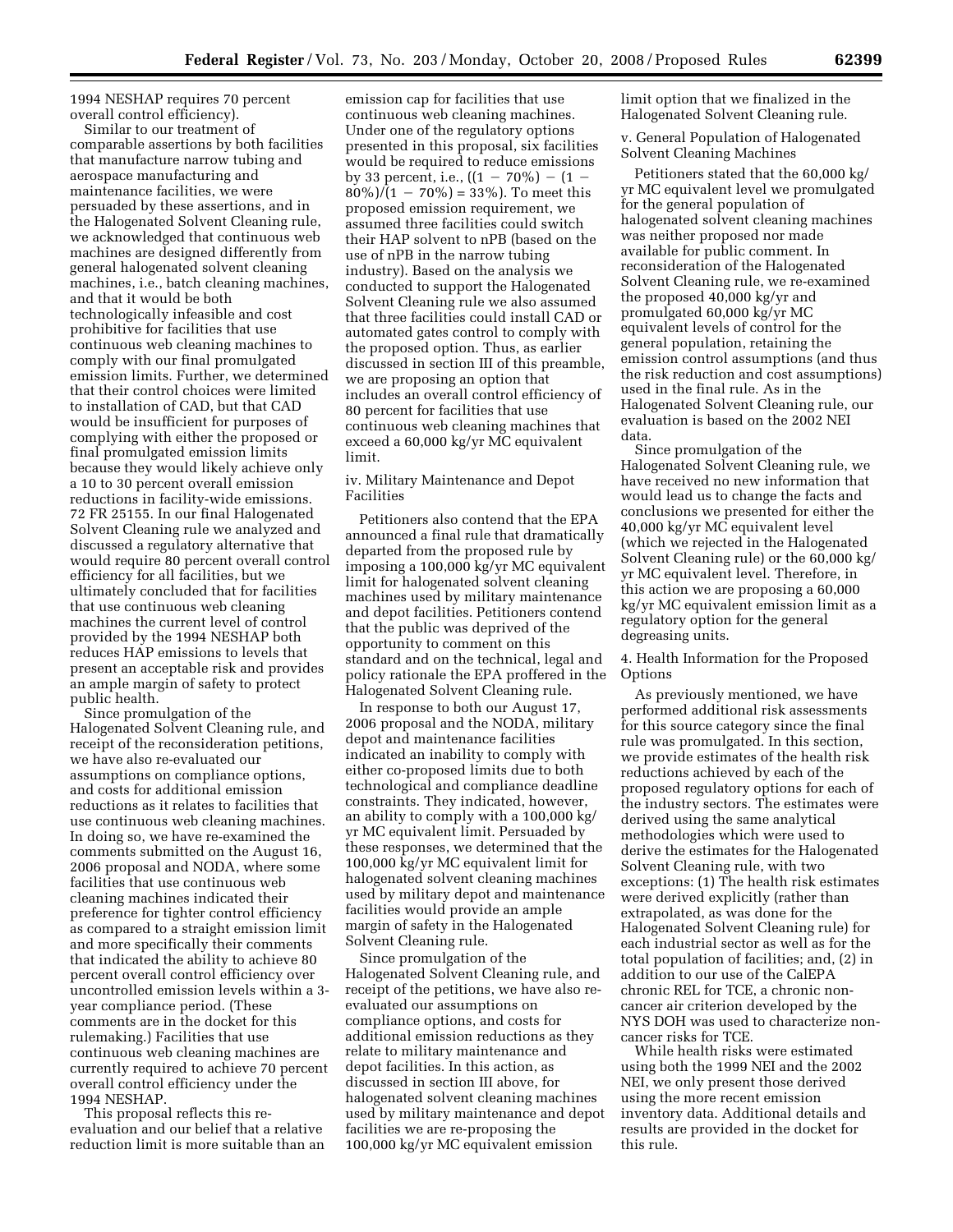Table 2 presents a summary of cancer risk results for the entire source category at baseline levels and for each of the proposed control options, indicating both how the maximum individual cancer risk level and the population within various individual risk ranges vary from option to option. It also shows the projected emission reductions and cancer incidence levels associated with each option, as well as the estimated maximum non-cancer target organspecific HI values (indicated as a range, depending on which chronic reference value is used in the calculation). We note specifically that the range of exposures (as indicated by the HI values) for the baseline and Option 1 scenarios are near the exposure level

where we can say that there is no appreciable risk of non-cancer health effects (see previous discussion in this section). We believe that this result does not indicate that there should be concern; rather, we believe it is indicative of the range of values associated with the chronic non-cancer toxicity of TCE. We also note that using the CalEPA REL there are no facilities with an HI above 1; however, using the NYS DOH air criterion, which incorporates a significant degree of conservatism in its final estimate, the only HAP contributing to non-cancer HI values above 1 becomes TCE. The target organ system which is most sensitive for both the CalEPA REL and the NYS DOH air criterion is the central nervous

system, with symptoms including dizziness, drowsiness, and confusion at high enough exposures. Effects to the liver and immune systems have also been observed in people at high enough TCE exposures.

In response to one petitioner's assertion that the Halogenated Solvent Cleaning rule omitted an analysis of the population exposed to lifetime cancer risks greater than 1-in-1 million, Table 1, above, presents updated estimates of this information from the Halogenated Solvent Cleaning rule while Table 2, below, provides population risk information relevant to the different proposed regulatory options that we are seeking comment on in this action.

| Table 2—Effect of the Proposed Options on Risk and Emissions |
|--------------------------------------------------------------|
|--------------------------------------------------------------|

| Options | <b>Baseline</b> | Option 1    | Option 2     | Option 3     |
|---------|-----------------|-------------|--------------|--------------|
|         | 100             | ~50         | $~1$ –50     | ~50          |
|         | 100             |             |              | $\Omega$     |
|         | 82.000          | 7.500       | 6.600        | 5.700        |
|         | 8.000.000       | 2.100.000   | 2.087.500    | 946,500      |
|         |                 | 1.681       | 2.601        | 3.188        |
|         | 4.200           | 2.535       | 1.615        | 1.028        |
|         | $0.2 - 7.0$     | $0.2 - 2.0$ | $0.05 - 1.0$ | $0.05 - 1.0$ |
|         | 0.55            | 0.36        | 0.35         | 0.32         |

\* Number of people in the specified risk range

*Option 1:* 60,000 kg/yr MC equivalent applicable to general population of halogenated solvent cleaning machines and 100,000 kg/yr MC equivalent for halogenated solvent cleaning machines in use at military maintenance and depot facilities.

*Option 2:* 60,000 kg/yr MC equivalent applicable to facilities that manufacture narrow tubing and general population of halogenated solvent cleaning machines

and 100,000 kg/yr MC equivalent for halogenated solvent cleaning machines in use at military maintenance and depot facilities.

*Option 3:* 60,000 kg/yr MC equivalent applicable to general population and facilities that manufacture narrow tubing; 100,000 kg/yr MC equivalent applicable to aerospace manufacturing and maintenance facilities and military maintenance and depot facilities; and 80

percent overall control efficiency for facilities that use continuous web cleaning machines that have emissions exceeding 60,000 kg/yr MC equivalent.

Table 3 presents a summary of cancer incidence, cancer incidence reduction, and emission reductions for the general population and for each of the industrial sectors discussed above, for each of the control options being considered.

TABLE 3—INCIDENCE AND EMISSIONS REDUCTIONS FOR THE SECTOR-SPECIFIC COMPONENTS OF OPTIONS 1, 2, AND 3

| Industry group                                             | Emission limit                              | Baseline<br>incidence<br>(cases/yr) | Incidence after<br>control<br>(cases/yr) | Cases avoided/<br>year | Tons reduced |
|------------------------------------------------------------|---------------------------------------------|-------------------------------------|------------------------------------------|------------------------|--------------|
| General Degreaser Population (not<br>in any other sector). |                                             | 0.45                                | 0.26                                     | 0.19                   | 1.592        |
| Narrow Tubing Manufacturing                                |                                             | 0.02                                | 0.007                                    | 0.013                  | 920          |
| Continuous Web Cleaning Ma-<br>chines (>60,000 kg/yr).     | 80 percent overall control effi-<br>ciency. | 0.03                                | 0.02                                     | 0.01                   | 263          |
| Manufacturing<br>Aerospace<br>and<br>Maintenance.          |                                             | 0.05                                | 0.03                                     | 0.02                   | 324          |
| Military maintenance and depot                             | 100,000 kg/yr                               | 0.0003                              | 0.0001                                   | 0.0002                 | 89           |

After promulgation of the Halogenated Solvent Cleaning rule, we became aware that nPB, a non-HAP, had already been substituted for TCE in at least two facilities that manufacture narrow tubing and that it may be a suitable alternative solvent at other facilities. As a result, in this proposal

we have assumed that nPB could and would be used in both the narrow tube manufacturing industry and facilities that use continuous web cleaning machines. Due to materials incompatibility, however, we do not believe we can extrapolate the use of nPB to the aerospace manufacturing and maintenance facilities. The HAP emission reductions, risk reductions, and costs projected under these's proposed regulatory options 2 and 3 rely, and are based, in part, on nPB substitution for TCE in a specific number of machines of specific sizes.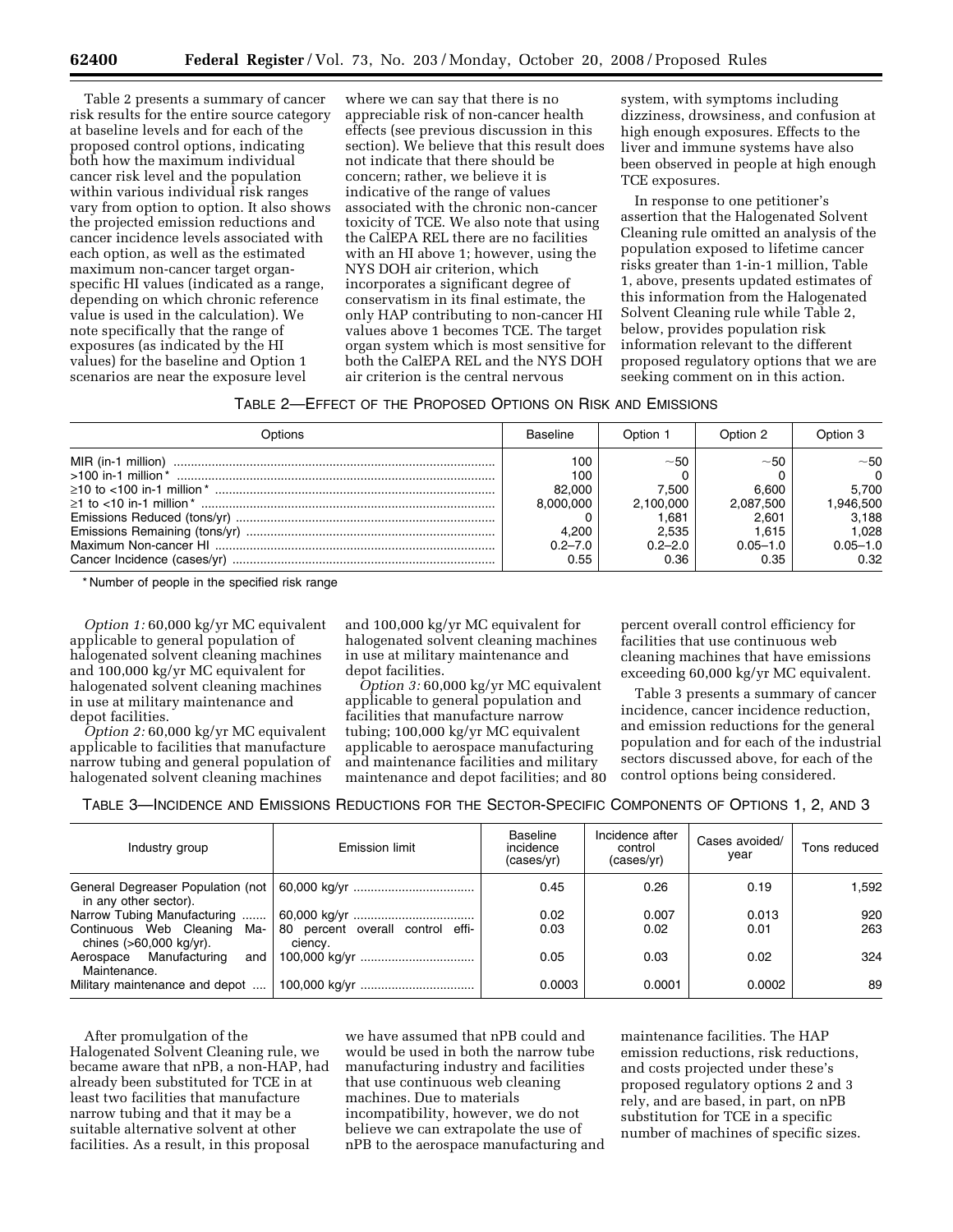Although nPB is not a HAP, there are known adverse health effects from exposures to high levels of nPB, including effects on the nervous system (headaches, dizziness, nausea, numbness in the lower body) based on studies of exposed workers,<sup>22</sup> and effects on the liver and reproductive system based on animal tests.23 In its review of the use of nPB as an alternative to using solvents which deplete stratospheric ozone (72 FR 30142, May 30, 2007), the EPA determined that nPB was an acceptable substitute in solvent cleaning applications, but recommended use of personal protective equipment and adherence to the capture and suppression guidelines in the NESHAP

for halogenated solvent cleaning.24 For example, emission controls previously used for MC or TCE should remain in place for worker safety and general public safety reasons. In evaluating nPB in a specific use

under the SNAP program, we evaluated the worst-case level of nPB emissions. We note that even though this worstcase emission level is higher, by at least a factor of 4, than the highest-emitting facility in the halogenated solvents category, the worst-case impact estimated under the SNAP program is still substantially below, by more than a factor of 10, the derived threshold for non-cancer effects. This leads us to conclude that the substitution of nPB for TCE and/or MC in halogenated solvent

Ichihara *et al.* 2002. Neurological disorders in three workers exposed to 1-bromopropane. Journal of Occupational Health 44:1–7 (2002).

23WIL. 2001. An Inhalation Two-Generation Reproductive Toxicity Study of 1–Bromopropane in Rats. Conducted by Stump D. G. at WIL Research Laboratories, Inc., Sponsored by Brominated Solvents Consortium. May 24, 2001.

24The EPA has addressed the use of nPB as a solvent in industrial equipment for metals cleaning, electronics cleaning and precision cleaning under the Significant New Alternative Policy (SNAP) Program. Under SNAP, EPA reviews substitutes for ozone depleting substances to determine if a substitute would pose a substantially greater risk to human health or the environment than other substitutes that are available. See CAA section 612(c), 40 CFR Part 82, subpart G. Specifically, based on evidence that in solvent cleaning worker exposure levels were consistently below levels of concern, EPA concluded that users could use nPB as safely as other available substitutes. Thus, EPA found nPB acceptable as a substitute for methyl chloroform and CFC–113, (72 FR 30142 May 30, 2007). While under SNAP no restrictions were placed on the use of nPB in the solvent cleaning end uses addressed in the rule, SNAP approval does not relieve users from the obligation to comply with any other regulatory obligations, such as those that might apply under the 1994 NESHAP.

cleaners should not pose any health risks to the general population.

The SNAP final rule stated that for non-aerosol solvent cleaning, facilities should follow the guidelines in the NESHAP for halogenated solvent cleaning if they are using nPB. The equipment and procedural changes described in the NESHAP for halogenated solvent cleaning can reduce emissions, reduce solvent losses and lower the cost of cleaning with organic solvents.

Based on this information, we conclude that use of nPB to comply with the proposed emission limit is reasonable, and we recommend that those switching to nPB maintain use of their current emission controls for worker and general public safety. In this notice, we request comment on additional or new information which might suggest that this conclusion is incorrect.

5. Costs and Other Relevant Factors for the Proposed Options

As discussed earlier in sections I and III of this preamble, petitioners have raised several issues on our cost conclusions in the Halogenated Solvent Cleaning rule. Since promulgation of the Halogenated Solvent Cleaning rule, we have become aware of certain facilities that manufacture narrow tubing that have voluntarily investigated and instituted HAP emission reductions by installing CAD, vacuum-to-vacuum machines, switching from HAP solvents to a non-HAP solvent and reconfiguration and changing production processes.

Consequently, we have re-evaluated our conclusions on costs, availability of technology and the compliance deadline for the facility-wide limits in the Halogenated Solvent Cleaning rule. As earlier explained in this section, existing information now leads us to conclude, in a change from the Halogenated Solvent Cleaning rule, that certain affected sources in the narrow tubing industry can comply with the proposed limits and requirements through installation of CAD, vacuum-tovacuum machines, switching from HAP to non-HAP and improved work practices and manufacturing process changes. In addition, we extrapolated information on compliance measures that we obtained for the narrow tubing industry sector to facilities that use continuous web cleaning machines. Specifically, we assumed that facilities that use continuous web cleaning machines could substitute TCE for nPB. As noted earlier, however, due to concerns over materials incompatibility, we do not believe we can extrapolate

the information on the use of nPB by facilities that manufacture narrow tubing to aerospace manufacturing and maintenance facilities. Finally, our cost estimates do not reflect any new information on available HAP emission reduction options for both the general population of halogenated solvent cleaning machines, the aerospace manufacturing and maintenance facilities and military maintenance and depot facilities.

To estimate the costs of reducing emissions for individual facilities, the EPA first calculated the percent emission reductions necessary for each facility to comply with the levels being investigated. Then, control technologies were applied on a per unit basis to achieve the percent reduction necessary to achieve the level. The control technologies applied varied depending on the cleaning machine type, the solvent used, and the percent control required. As earlier stated, such control technologies include the replacement of existing units with vacuum-to-vacuum machines, solvent switching, and addon controls. This proposal reflects our investigation of these control options and a determination of the direct costs associated with these emission reduction measures.

Prior to selection of the proposed emission limits and control efficiency requirements, we have considered the costs of each of the emission limits in providing various degrees of emission reductions, similar to our August 17, 2006, proposal and our Halogenated Solvent Cleaning rule. The costs for an individual facility were then determined based on the costs associated with the controls needed to meet the level and taking into account any increase or decrease in solvent costs. We have determined facilities in each sector of industries engaging in halogenated solvent cleaning that would have to add technology measures to control emissions at the various emission limits discussed in this preamble. With regard to the narrow tube manufacturing industry, we have applied costs that were incurred by specific facilities in Pennsylvania for purposes of meeting various proposed emission limits. We have also extrapolated some of these costs to facilities that use continuous web cleaning machines (e.g., use of nPB as a substitute for TCE). We also assumed that the necessary controls were all high efficiency and costlier controls. We did not apply any mid-level controls and their associated costs for instances where we had direct compliance costs to use as examples. In other words, when estimating costs for the facilities

<sup>22</sup> Ichihara *et al.* 2004b. Neurological Abnormalities in Workers of 1-Bromopropane Factory, Environmental Health Perspectives published by the National Institute of Environmental Health Sciences, National Institute of Health, U.S. Department of Health and Human Services, June 2004.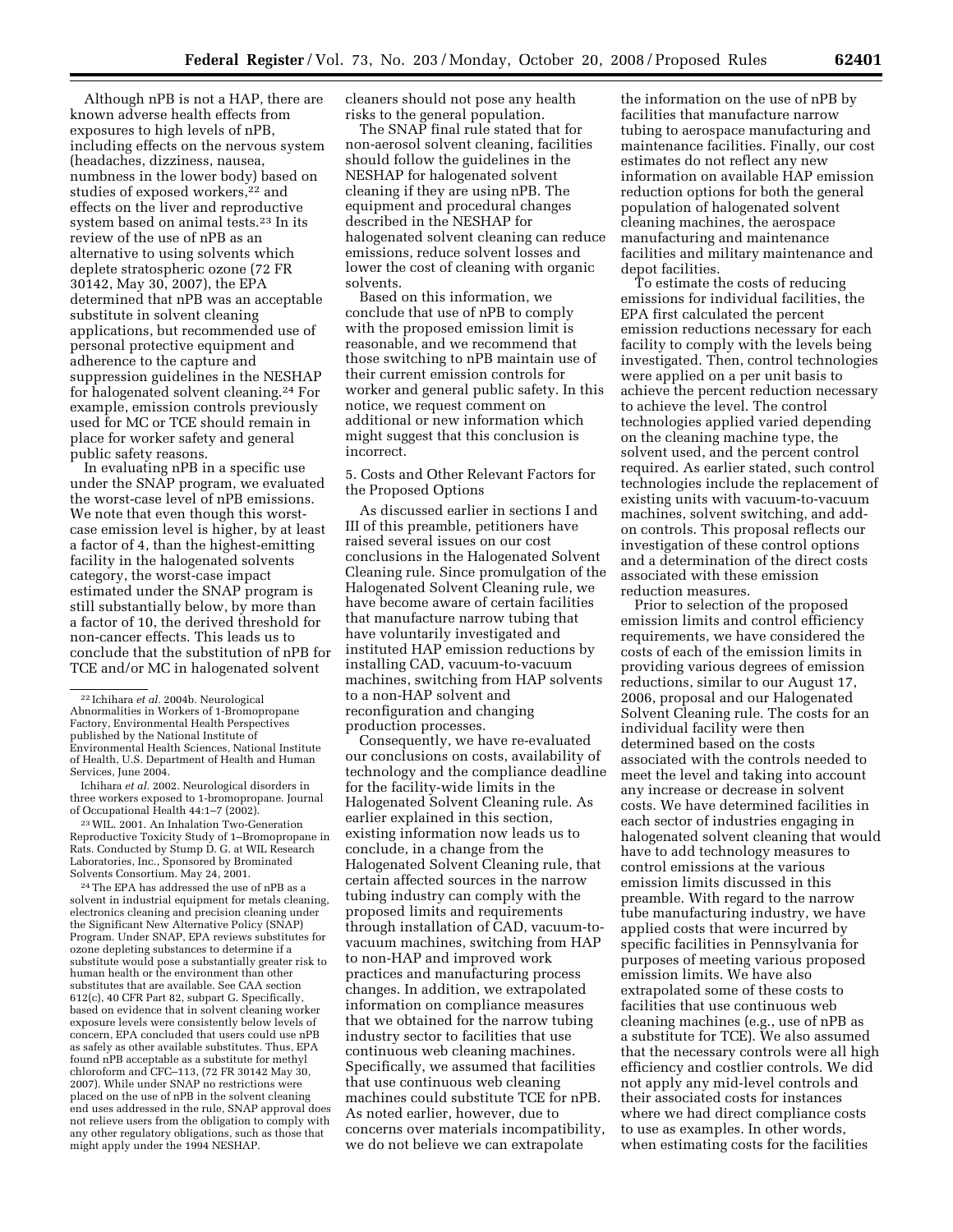that manufacture narrow tubing, the EPA used cost information provided by facilities that manufacture narrow tubing that had already implemented control technologies, such as CAD, vacuum-to-vacuum machines, and switching to nPB. Additionally, costs and risk estimates were developed for the narrow tube manufacturing industry at various percent emission reduction levels and MC equivalent levels. We have then applied these associated direct costs to facilities that use

continuous web cleaning machines because we have assumed that these associated direct costs would be a primary example of costs of complying with the various proposed emission limits for any facility with similar cleaning machines, similar solvent usage and similar HAP emission reduction. These applied assumptions are similar to our cost assumptions in the August 17, 2006, proposal. To more fully analyze the implications of the various emission limits, we re-

calculated the overall and incremental annualized cost per cancer case avoided for each proposed option. The results of our analyses are summarized in Table 4 below. In general, we expect that facilities that use halogenated solvents with a higher URE, and as a result have lower emission limits, would likely incur higher costs to reduce emissions to the necessary limit. We are soliciting comments on these aspects of this proposal.

#### TABLE 4—COST ANALYSIS FOR PROPOSED OPTIONS

| วิntion                                                                                    |          |         |          |
|--------------------------------------------------------------------------------------------|----------|---------|----------|
|                                                                                            | \$15.65  | \$37.58 | \$49.89  |
|                                                                                            | \$1.50   | \$3.73  | \$5.19   |
|                                                                                            | \$0.76   | \$1.88  | \$2.61   |
|                                                                                            | (\$3.65) | (S4.00) | (\$4.96) |
|                                                                                            | (\$1.38) | \$1.60  | \$2.83   |
|                                                                                            | .681     | 2.601   | 3.058    |
|                                                                                            | 0.19     | 0.20    | 0.23     |
|                                                                                            | (\$821)  | \$616   | \$927    |
| Incremental Cost effectiveness (compared to next least stringent option) (Millions \$/case |          |         |          |
| avoided)                                                                                   | (\$7.0)  |         |          |

\* Net Annualized Costs plus O&M plus Solvent Savings.

We are also presenting in Table 5 the associated costs and emission reductions for the sector-specific control

options in light of the fact that we are soliciting comments on combinations of limits other than those represented by

options 1 through 3 presented above in section III.

| <b>Emission limit</b>                      | 60,000 kg/yr<br>MC equivalent<br>for general<br>degreaser pop-<br>ulation (does<br>not include<br>named sectors) | 60,000 kg/yr<br>MC equivalent<br>for narrow tub-<br>ing | 80 percent<br>overall control<br>for continuous<br>web cleaning<br>machines at fa-<br>cilities emitting<br>>60,000 kg/yr | 100,000 kg MC<br>equivalent for<br>aerospace man-<br>ufacture and<br>maintenance | 100,000 kg/yr<br>MC equivalent<br>for military<br>maintenance<br>and depot |
|--------------------------------------------|------------------------------------------------------------------------------------------------------------------|---------------------------------------------------------|--------------------------------------------------------------------------------------------------------------------------|----------------------------------------------------------------------------------|----------------------------------------------------------------------------|
|                                            | \$15.7                                                                                                           | \$21.92                                                 | \$3.29                                                                                                                   | \$9.02                                                                           | \$0.54                                                                     |
|                                            | \$1.45                                                                                                           | \$2.23                                                  | \$0.63                                                                                                                   | \$0.87                                                                           | \$0.06                                                                     |
| Operation and Maintenance Costs (Millions) | \$0.72                                                                                                           | \$1.11                                                  | \$0.31                                                                                                                   | \$0.44                                                                           | \$0.04                                                                     |
|                                            | (\$3.50)                                                                                                         | (\$0.36)                                                | (\$0.34)                                                                                                                 | (\$0.68)                                                                         | (S0.16)                                                                    |
|                                            | Million                                                                                                          | Thousand                                                | Thousand                                                                                                                 | Thousand                                                                         | Thousand                                                                   |
|                                            | (\$1.32)                                                                                                         | \$2.97                                                  | \$0.60                                                                                                                   | \$0.63                                                                           | \$0.06                                                                     |
|                                            | 1,621                                                                                                            | 920                                                     | 290                                                                                                                      | 324                                                                              | 89                                                                         |
|                                            | (\$832)                                                                                                          | \$3,238                                                 | \$2.774                                                                                                                  | \$1,933                                                                          | (\$625)                                                                    |
| Cost per Case Avoided (Millions)           | (\$7.0)                                                                                                          | \$596                                                   | \$177                                                                                                                    | \$31                                                                             | (\$56)                                                                     |

\* Net Annualized Costs plus O&M plus Solvent Savings.

Other factors relevant to our ample margin of safety determination include (but are not limited to) impact on the national economy, small business impacts, cost-effectiveness, incremental cost-effectiveness, or net benefits.

All economic impact estimates incorporate the scale-up factor of 1.76 applied to affected source populations and costs. Option 1 is expected to affect 120 ultimate parent entities, and 40 of these parent entities (one-third of the total number of ultimate parent entities affected) are small as defined by the Small Business Administration (SBA)

small business size standards. Of these 40 small entities, none have an annualized cost of greater than one percent of their sales. Option 2 is expected to affect 148 ultimate parent entities, and 52 (or 35 percent) of these entities are small. Of these 52 small entities, three have an annualized cost of greater than one percent of their sales. Finally, Option 3 is expected to affect 181 ultimate parent entities, and 56 (or 31 percent) of these entities are small. Of these 56 small entities, three have an annualized cost of greater than one percent of their sales.

6. Ample Margin of Safety Rationale for Each of the Proposed Options

This section provides the results of our reconsideration analysis and the options that the EPA believes suitable for proposal considering the issues raised by the petitioners and the capabilities of the industries affected by the source category NESHAP regulations. Specifically, Option 1 proposes the same limits promulgated in the Halogenated Solvent Cleaning rule that is the subject of this reconsideration. Option 2 introduces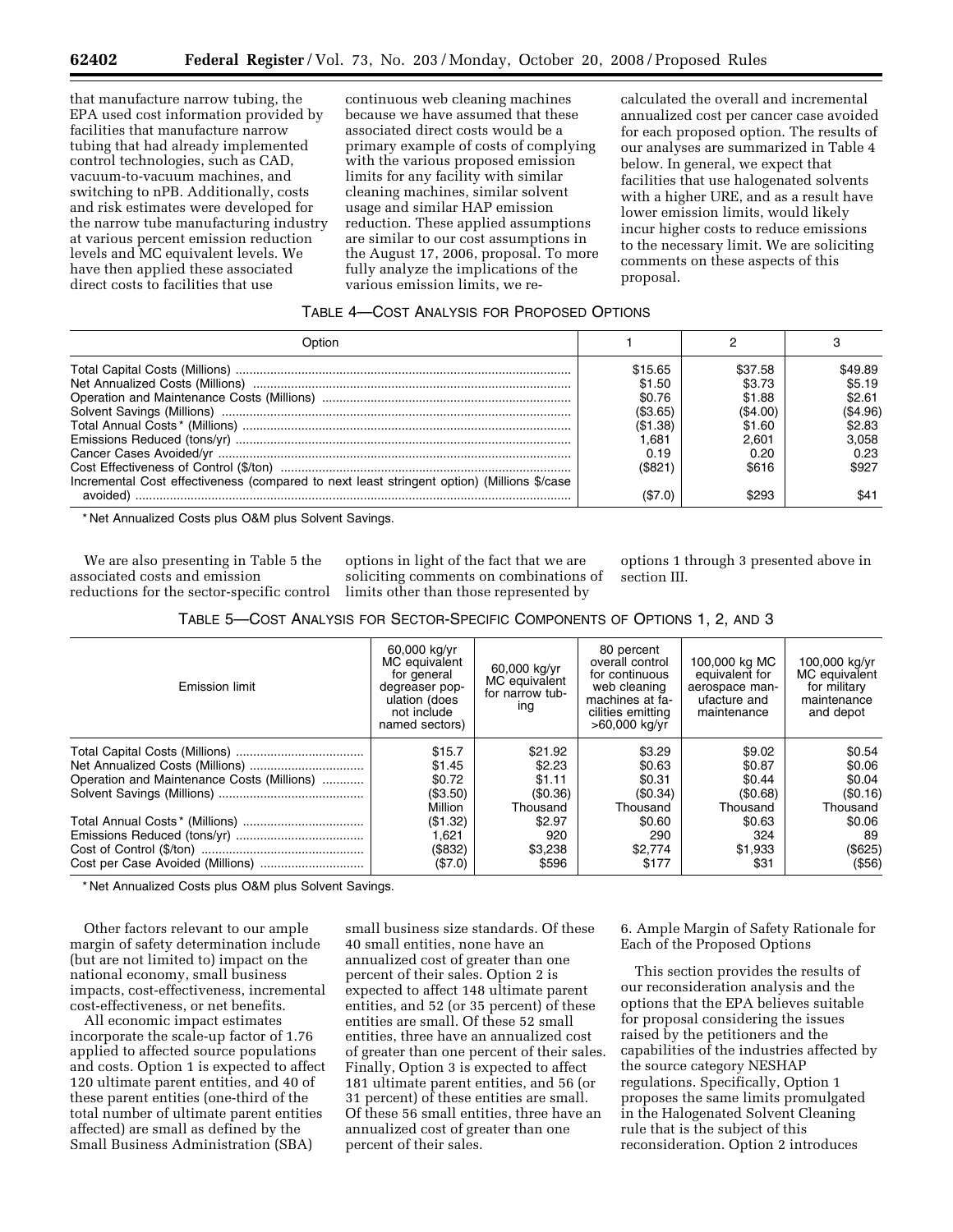more stringent emission limits (60,000 kg/yr MC equivalent) for the narrow tube manufacturing industry. Finally, Option 3 introduces more stringent limits for aerospace manufacturing and maintenance facilities (100,000 kg/yr MC equivalent) and facilities that use continuous web cleaning machines (80% overall control efficiency for units at facilities emitting greater than 60,000 kg/yr MC equivalent).

We recognize that there are significant differences between these options in terms of the level of emission reductions, the number of cancer cases avoided per year, and the associated costs of control, but we believe that each of the options presented provides an ample margin of safety consistent with the Benzene framework. We specifically solicit comment on the information included in Table 4 above and any other information relevant to our ample margin of safety determination.

#### i. What is our rationale for Option 1?

A 60,000 kg/yr MC equivalent limit would be applicable to sources associated with the general population of halogenated solvent cleaning machines. A 100,000 kg/yr MC equivalent limit would be applicable to halogenated solvent cleaning machines located at military maintenance and depot facilities. With respect to facilities that use continuous web cleaning machines, and halogenated solvent cleaning machines used by facilities that manufacture narrow tubing and aerospace manufacturing and maintenance facilities, we are proposing to readopt the 1994 NESHAP under CAA section  $112(d)(6)$  and  $(f)(2)$ because, as discussed below, we are proposing that the current level of control called for by the 1994 NESHAP reduces HAP emissions to limits that present an acceptable level of risk, provide an ample margin of safety to protect public health, and prevent any adverse environmental effects. (This option represents the standards promulgated in the Halogenated Solvent Cleaning rule).

Under this option, the total HAP emissions would be reduced by 1,681 tpy. We anticipate that about 82 facilities and 98 halogenated solvent cleaning machines would be affected by this proposed option. Facilities would reduce their emissions to meet this proposed regulatory option by selecting control options that might include one or more of the following: (1) Solvent switching from a HAP solvent with a higher URE to a HAP solvent with a lower URE, such as switching from PCE or TCE to MC; (2) solvent switching from a HAP solvent to a non-HAP

solvent; (3) retrofitting additional freeboard; (4) installing CAD; or (5) installing vacuum-to-vacuum machines.

We are proposing to conclude that Option 1 reduces HAP emissions to levels that present an acceptable level of risk, provides an ample margin of safety to protect public health, and prevents any adverse environmental effects. When Option 1 is applied to the facilities in the 2002 NEI database we estimate that the MIR decreases to about 50-in-1 million with an estimated reduction in cancer incidence of about 0.19 cases annually, with an annualized cost savings of \$1.3 million, or a cost savings of about \$822 per ton. The maximum chronic noncancer HI is lower than the baseline, ranging from 0.2 to 2.0 depending on which noncancer toxicity value is used in the assessment. Specifically, using the CalEPA chronic REL to assess TCE noncancer hazard, emissions from no facilities would result in exposures exceeding an HI of 1. Using the NYS DOH noncancer criterion to assess TCE noncancer hazard, emissions from the five narrow tube manufacturing facilities would result in exposures exceeding an HI of 1, the HI value is 2 for each of these facilities. The HIs for the five other facilities that are above 1 in the baseline using the NYS DOH noncancer criterion would fall below 1 under this option. In addition, considering the discussion of the conservatism associated with the chronic non-cancer toxicity of TCE using the NYS DOH criterion (discussed previously in section III), along with the additional cost and risk factors discussed above, we propose that this option provides an ample margin of safety to protect public health.

#### ii. What is our rationale for Option 2?

A 60,000 kg/yr MC equivalent limit would be applicable to sources associated with the general population of halogenated solvent cleaning machines and halogenated solvent cleaning machines used by facilities that manufacture narrow tubing. A 100,000 kg/yr MC equivalent limit would be applicable to halogenated solvent cleaning machines located at military maintenance and depot facilities. With respect to facilities that use continuous web cleaning machines, and halogenated solvent cleaning machines used by aerospace manufacturing and maintenance facilities, we are proposing to re-adopt the 1994 NESHAP under CAA section  $112(d)(6)$  and  $(f)(2)$ because, as discussed below, we are proposing that the current level of control called for by the 1994 NESHAP reduces HAP emissions to levels that

present an acceptable level of risk, provide an ample margin of safety to protect public health, and prevent any adverse environmental effects. We anticipate that about 105 facilities and 150 halogenated solvent cleaning machines would be subject to this proposed option. Facilities would reduce their emissions by selecting control options that might include one or more of the following: (1) Solvent switching from a HAP solvent with a higher URE to a HAP solvent with a lower URE, such as switching from PCE or TCE to MC; (2) solvent switching from a HAP solvent to a non-HAP solvent; (3) retrofitting additional freeboard; (4) installing CAD or; (5) installing vacuum-to-vacuum machines.

We are proposing to conclude that Option 2 reduces HAP emissions to levels that present an acceptable level of risk, provides an ample margin of safety to protect public health, and prevents any adverse environmental effects. When Option 2 is applied to the facilities in the 2002 NEI database, the MIR decreases to about 30-in-1 million with an estimated reduction in cancer incidence of about 0.20 cases annually, and annualized costs of \$1.6 million, or annual costs of about \$615 per ton. The maximum chronic noncancer HI is reduced from the baseline, to a range of 0.05 to 1 depending on which noncancer toxicity value is used in the assessment. The incremental annualized cost of control options 1 and 2 is about \$3 million. The incremental emission reduced from Option 1 to Option 2 is 920 tons. Therefore the incremental cost-effectiveness between Options 1 and 2 is nearly \$3,200/ton/year. The incremental cancer incidence reduction between options 1 and 2 is 0.01. The incremental cost-effectiveness/cancer case avoided is nearly \$293 million.

#### iii. What is our rationale for Option 3?

A 60,000 kg/yr MC equivalent limit would be applicable to sources associated with the general population of halogenated solvent cleaning machines and halogenated solvent cleaning machines used by facilities that manufacture narrow tubing. A 100,000 kg/yr MC equivalent limit would be applicable to halogenated solvent cleaning machines used by aerospace manufacturing and maintenance facilities and halogenated solvent cleaning machines located at military maintenance and depot facilities. Facilities that use continuous web cleaning machines that exceed 60,000 kg/yr MC equivalent HAP emissions would have to achieve 80 percent overall control efficiency for those units.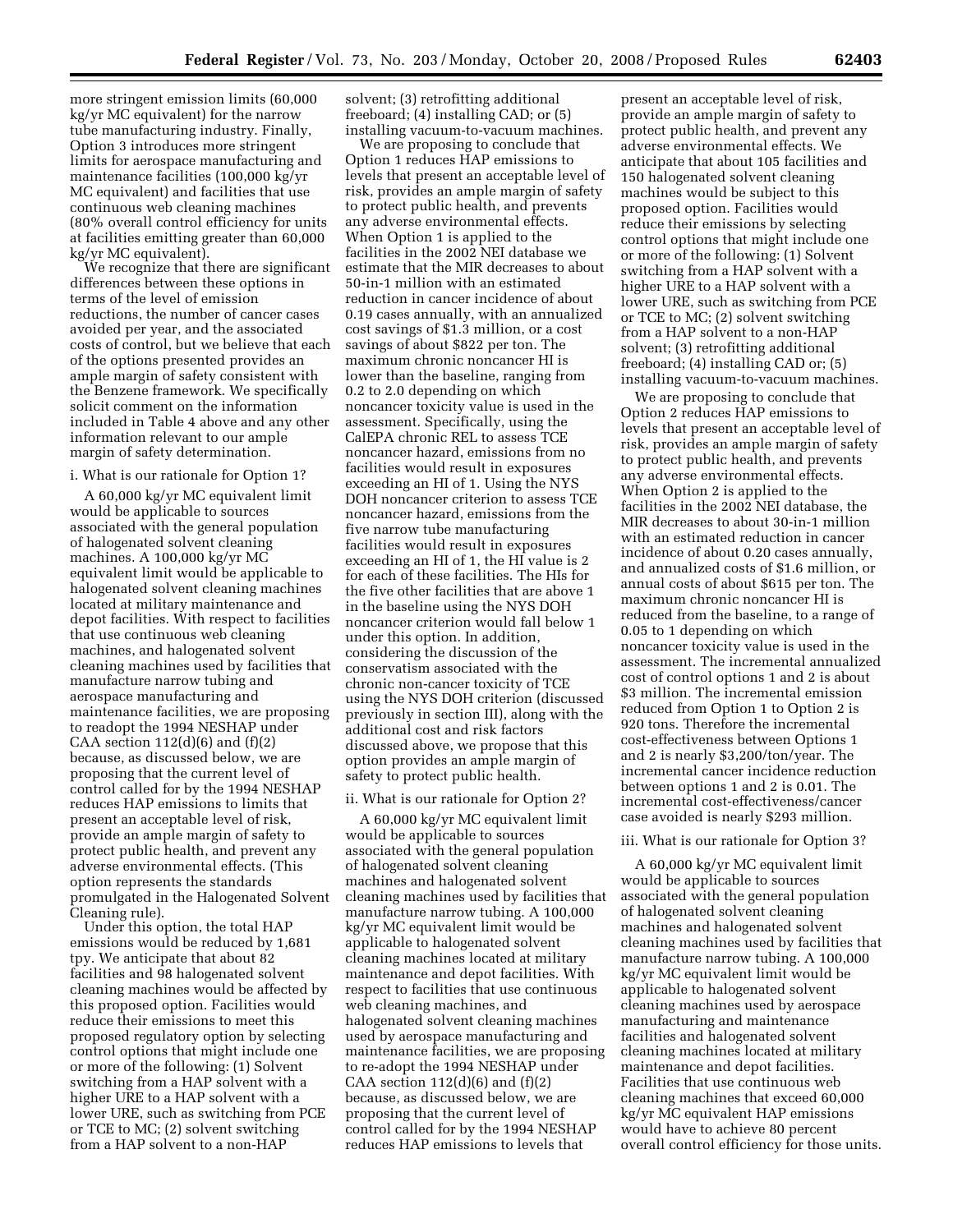We anticipate that about 130 facilities and 260 halogenated solvent cleaning machines would be subject to this proposed option. Facilities would reduce their emissions by selecting control options that might include one or more of the following: (1) Solvent switching from a HAP solvent with a higher URE to a HAP solvent with a lower URE, such as switching from PCE or TCE to MC; (2) solvent switching from a HAP solvent to a non-HAP solvent; (3) retrofitting additional freeboard; (4) installing CAD; or (5) installing vacuum-to-vacuum machines.

We are proposing to conclude that Option 3 reduces HAP emissions to levels that present an acceptable level of risk, provides an ample margin of safety to protect public health, and prevents any adverse environmental effects. When Option 3 is applied to 130 facilities in the 2002 NEI database, the MIR decreases to about 30-in-1 million with an estimated reduction in cancer incidence of about 0.23 cases annually, and annualized costs of \$2.8 million, or annual costs of about \$887 per ton. The incremental annualized cost of control Options 2 and 3 is about \$1.2 million. The incremental emission reduced from Option 2 to Option 3 is 587 tons. Therefore the incremental costeffectiveness/tons emissions reduced between Options 2 and 3 is nearly \$2,100/ton/year. The incremental cancer incidence reduction between Options 2 and 3 is 0.03. The incremental costeffectiveness/cancer case avoided is \$41 million.

#### *C. Clean Air Act Section 112(d)(6) Review*

Petitioners also contend that the Halogenated Solvent Cleaning rule does not satisfy our obligations under CAA section 112(d)(6). Several petitioners state that our review of the 1994 NESHAP failed to consider the availability of current control technology, such as CAD, and capture and control system that could achieve upwards of 35 percent TCE emissions reduction by facilities that manufacture narrow tubing. Petitioners also identify CAD, and vacuum-to-vacuum machines, and other control options, such as solvent switching as compliance options for halogenated solvent cleaning machines used by facilities that manufacture narrow tubing that became available subsequent to promulgation of the Halogenated Solvent Cleaning rule. Further, petitioners allege that we failed to provide any explanation as to why several alternative emission reduction measures, such as either vacuum-tovacuum machines or solvent switching were not available control options for

facilities that use continuous web cleaning machines.

CAA section 112(d)(6) requires the EPA to review and revise, as necessary (taking into account developments in practices, processes, and control technologies), emission standards promulgated under CAA section 112(d) no less often than every eight years. In light of the petitions, we have reassessed the issue of whether there have been developments in practices, processes and control technologies since issuance of the 1994 NESHAP. We have also reviewed the information concerning compliance options included in the various petitions, as some of that information was not available to the EPA at the time of promulgation of the Halogenated Solvent Cleaning rule. Additionally, we have held discussions with industry representatives on the availability of control measures and the potential for additional emission reductions.

We believe that there have been some developments in control technologies, practices and processes for the facilities that manufacture narrow tubing. The control technologies include the use of vacuum-to-vacuum technology and CAD. Other measures include, for example, switching from HAP to non-HAP cleaners, such as nPB and manufacturing process changes. We solicit comment on the extent to which these control approaches represent advances in the control of halogenated solvents for the entire source category or whether they are relevant only to certain sectors within the category.

Section 112(d)(6) grants EPA much discretion to revise the standards ''as necessary.'' Thus, although the specifically enumerated factors that EPA should consider all relate to technology (*e.g.*, developments in practices, processes and control technologies), the instruction to revise ''as necessary'' indicates that EPA is to exercise its judgment in this regulatory decision, and is not precluded from considering additional relevant factors, such as costs and risk. EPA has substantial discretion in weighing all of the relevant factors in arriving at the best balance of costs and emissions reduction and determining what further controls, if any, are necessary. This interpretation is consistent with numerous rulings by the U.S. Court of Appeals for the DC Circuit regarding EPA's approach to weighing similar enumerated factors under statutory provisions directing the agency to issue technology-based standards. *See, e.g. Husqvarna AB* v. *EPA*, 254 F.3d 195 (DC Cir. 2001). After weighing all relevant factors, we are proposing the same regulatory options

described above for our 112(f)(2) residual risk analysis. Based on the information analyzed for the regulatory options, and discussed in detail above, we are proposing three options for emissions standards to satisfy the requirements of section 112(d)(6) review:

*Proposed Option 1:* A 60,000 kg/yr MC equivalent limit would be applicable to sources associated with the general population of halogenated solvent cleaning machines. A 100,000 kg/yr MC equivalent limit would be applicable to halogenated solvent cleaning machines located at military maintenance and depot facilities. With respect to facilities that use continuous web cleaning machines, halogenated solvent cleaning machines used by facilities that manufacture narrow tubing, and halogenated solvent cleaning machines used by aerospace manufacturing and maintenance facilities, we are proposing to re-adopt the 1994 NESHAP under CAA section 112(f)(2).

*Proposed Option 2:* A 60,000 kg/yr MC equivalent limit would be applicable to sources associated with the general population of halogenated solvent cleaning machines and halogenated solvent cleaning machines used by facilities that manufacture narrow tubing. A 100,000 kg/yr MC equivalent limit would be applicable to halogenated solvent cleaning machines located at military maintenance and depot facilities. With respect to facilities that use continuous web cleaning machines, and halogenated solvent cleaning machines used by aerospace manufacturing and maintenance facilities, we are proposing to re-adopt the 1994 NESHAP under CAA section 112(f)(2).

*Proposed Option 3:* A 60,000 kg/yr MC equivalent limit would be applicable to sources associated with the general population of halogenated solvent cleaning machines and halogenated solvent cleaning machines used by facilities that manufacture narrow tubing. A 100,000 kg/yr MC equivalent limit would be applicable to halogenated solvent cleaning machines used by aerospace manufacturing and maintenance facilities and halogenated solvent cleaning machines located at military maintenance and depot facilities. Facilities that use continuous web cleaning machines that exceed 60,000 kg/yr MC equivalent HAP emissions would have to achieve 80 percent overall control efficiency for those units.

We solicit comments on these proposed options.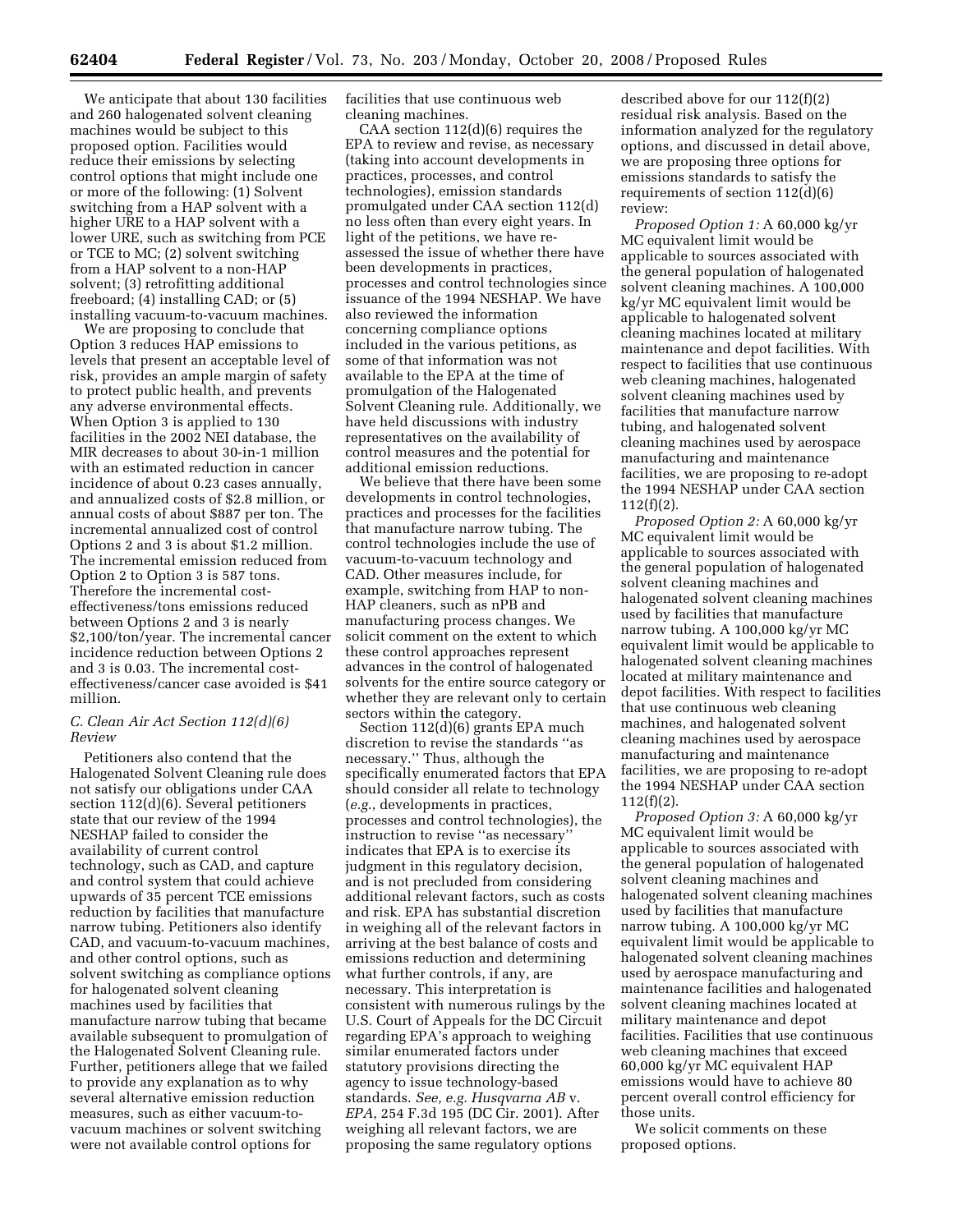#### *D. Compliance Schedule*

As discussed in section II, one petitioner stated that the 3-year compliance period appeared for the first time in the Halogenated Solvent Cleaning rule, making it impracticable to raise objections during the period provided for public comment. One petitioner argued that our assumption that facilities that manufacture narrow tubing could only achieve a 10 percent emission reduction within a 3-year compliance period was unsupported by the record and unexplained. Another petitioner argued that CAA section 112(f)(4) is the controlling provision that addresses compliance deadlines for existing sources with regard to standards promulgated under CAA sections  $112(d)(6)$  and  $(f)(2)$ .

At proposal, we determined that CAA section 112(i) was the controlling provision that addressed compliance deadlines for existing sources with regard to standards promulgated under CAA sections  $112(d)(6)$  and  $(f)(2)$ . For existing sources, we proposed a 2-year compliance deadline from the effective date of the rule. We were persuaded, however, by comments on our August 17, 2006 proposal and subsequent NODA, indicating that additional time beyond the proposed 2-year compliance deadline would be needed, and in the Halogenated Solvent Cleaning rule, we set a 3-year compliance period for existing sources, finding that this period was more appropriate given the time necessary to implement control approaches necessary to meet the emission requirements. Thus, we promulgated a 3-year compliance deadline for existing sources from the effective date of the Halogenated Solvent Cleaning rule.

In this action, for existing sources that were not subject to the emission reduction requirements in the Halogenated Solvent Cleaning rule,25 we are proposing a 2-year compliance deadline from the date of publication of the final rule in the **Federal Register**. As to those sources that were subject to emission reduction requirements in the Halogenated Solvent Cleaning rule,26 if the final rule on reconsideration changes those requirements significantly and makes them more stringent, we propose that these sources

have two years from the date of publication of the final rule to comply with the requirements of the final rule. We believe that such an extension is appropriate to allow the affected facilities time to meet the more stringent emission limitations.

In the Halogenated Solvent Cleaning rule, we identified a conflict between section 112(i) and section 112(f)(4) of the Act. To avoid a conflict in these provisions addressing compliance deadlines, we interpreted the more specific and comprehensive set of provisions in section 112(i) as governing both CAA section 112(d) and (f) standards. We maintain this interpretation in this rule. We note, however, that the 2-year compliance deadline proposed in this action is consistent with an alternative interpretation of the Act, which petitioners endorse, that the provisions of CAA section 112(f)(4) control. CAA section 112(f)(4) would allow us to grant a 2-year extension of the compliance deadline for existing sources, in addition to the 90-day compliance date otherwise applicable. We believe that the proposed 2-year compliance deadline is necessary for the installation of controls at existing sources, and section 112(f)(4) would allow us to grant such an extension for the installation of controls. The proposed 2-year compliance deadline takes into account that the sources that have already installed controls appear to have done so within a two year period. Thus, we believe that this proposal falls within the 2-year plus 90-day period that would be allowed under CAA section  $112(f)(4)(A)$ –(B) and is therefore within the permissible range of CAA section 112(f)(4), even if that section applies. We are also soliciting comments on this aspect of this proposal.

#### **IV. Proposed Regulatory Text**

Given that we are proposing a range of regulatory options, we have not prepared proposed regulatory text for each option. The regulatory text for Option 1 is, however, set forth in the Halogenated Solvent Cleaning rule. If we elect to finalize options 2 or 3 or some combination thereof, the regulatory text will follow the framework set forth in the Halogenated Solvent Cleaning rule.

#### **V. Impacts**

For the general population degreasing sources required to comply with the 60,000 kg/yr MC equivalent emission limit, the national capital costs to reach compliance are estimated to be \$15,000,000 with annualized cost savings of \$1.3 million (2007 dollars).

The capital costs for individual facilities would range from \$15,000 to \$800,000 with an average cost of about \$190,000.

More than 60 percent of the facilities implementing a control technology would recognize a cost savings primarily from solvent savings. Controlling solvent use is a pollution prevention approach where emissions reduction translate into less PCE, TCE and MC consumption and reduced operating costs primarily because facilities would need to purchase less solvents. Using the 2002 NEI database, the maximum individual cancer risk is estimated to be reduced from 100-in-1 million to between 50 and 20-in-1 million, depending on the control option selected. The options outlined here are expected to reduce cancer incidence from a source category wide baseline of 0.55 cases annually to 0.33 for Option 1, with reductions to 0.33 when continuing to Option 3, resulting in a range of reduction in cancer incidence from between 0.19 to 0.22 cases annually, depending upon the option selected. Additionally, Option 1 is expected to reduce the range of possible chronic noncancer HI values from 0.2 to 7 at the baseline, to 0.2 to 2, depending on which noncancer toxicity value is used in the assessment. Both Options 2 and 3 result in a reduction of the range of possible maximum chronic noncancer HI values from between 0.2 and 7 at the baseline, to between 0.05 and 1, depending on which noncancer toxicity value is used in the assessment.

The EPA estimates that to comply with the 100,000 kg/yr MC equivalent emission limit, military maintenance and depot facilities are expected to incur \$540,000 in capital costs with annualized savings of about \$56,000. Using the 2002 NEI database, the maximum individual cancer risk is estimated to be reduced from 6-in-1 million to 3-in-1 million. The emission limit for military maintenance and depot facilities is expected to reduce cancer incidence by 0.0002 cases annually.

The EPA also estimates that to comply with the 100,000 kg/yr MC equivalent emission limit, aerospace manufacturing and maintenance facilities are expected to incur \$9 million in capital costs with annualized costs of about \$626,000. Using the 2002 NEI database, this emission limit for aerospace manufacturing and maintenance facilities is expected to reduce cancer incidence by 0.03 cases annually.

The EPA also estimates that to comply with the 60,000 kg/yr MC equivalent emission limit, facilities that manufacture narrow tubing are expected

<sup>25</sup>These sources include halogenated solvent cleaning machines used by facilities that manufacture narrow tubing, facilities that manufacture specialized products requiring continuous web cleaning, and aerospace manufacturing and maintenance facilities.

<sup>26</sup>These sources include halogenated solvent cleaning machines at military maintenance and depot facilities and the general population of halogenated solvent cleaning machines.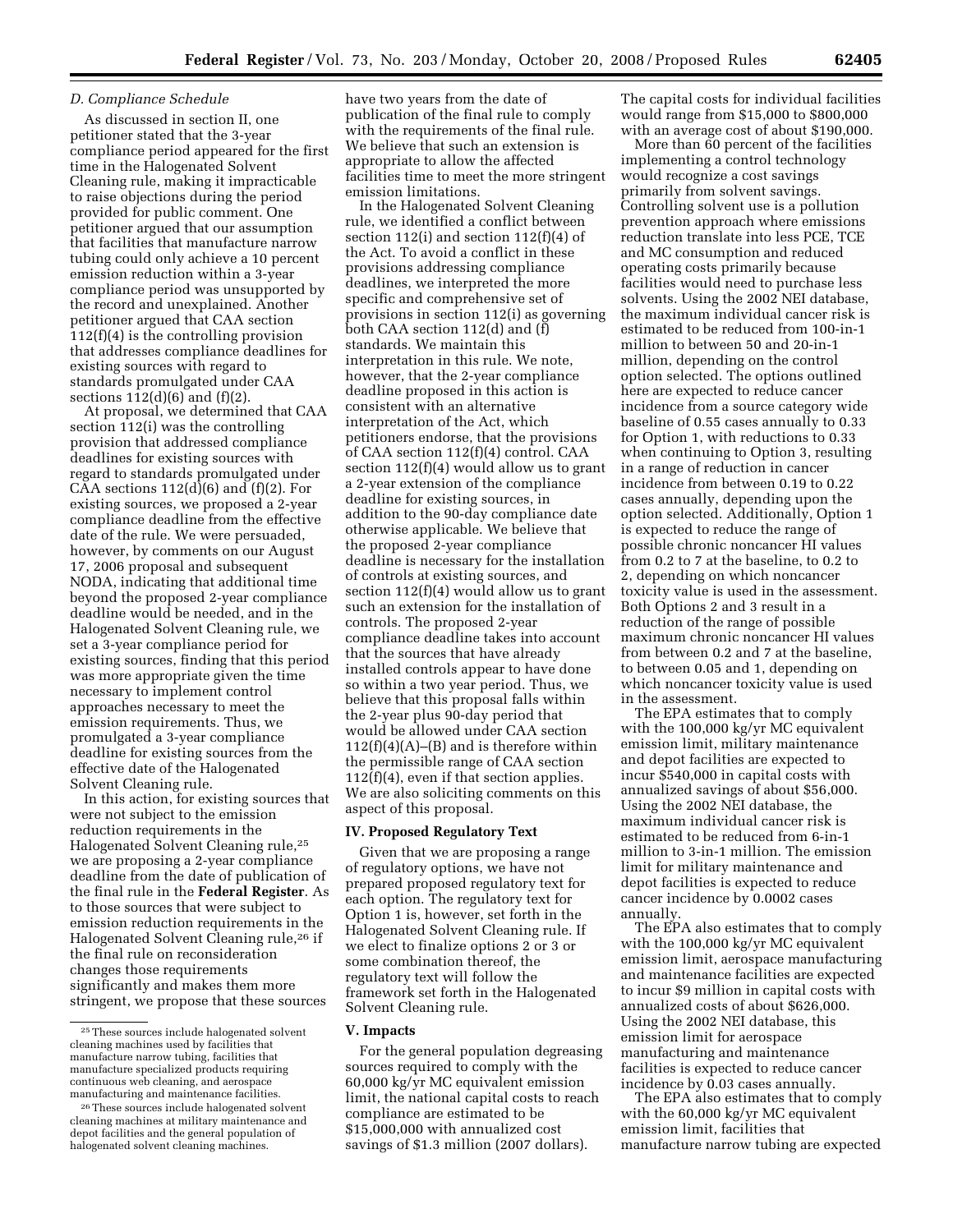to incur \$22 million in capital costs with annualized costs of about \$3 million. Using the 2002 NEI database, this emission limit for facilities that manufacture narrow tubing is expected to reduce cancer incidence by 0.005 cases annually.

The EPA further estimates that to comply with the 80 percent overall control efficiency, facilities that use continuous web cleaning machines with total emissions over the 60,000 kg/yr MC equivalent thresholds are expected to incur \$3 million in capital costs with annualized costs of about \$601,000. Using the 2002 NEI database, this emission limit for facilities that use continuous web cleaning machines is expected to reduce cancer incidence by 0.003 cases annually.

#### **VI. Statutory and Executive Order Reviews**

#### *A. Executive Order 12866: Regulatory Planning and Review*

Under Executive Order (EO) 12866 (58 FR 51735, October 4, 1993), this action is a ''significant regulatory action.'' EO 12866 gives the Office of Management and Budget (OMB) the authority to review regulatory actions that are categorized as ''significant'' under section 3(f) of the EO, i.e., those actions that are likely to result in a rule that may raise novel legal and policy issues arising out of mandates in CAA section 112(f)(2) and 112(d)(6). Accordingly, EPA submitted this action to OMB for review under EO 12866 and any changes made in response to OMB recommendations have been documented in the docket for this action.

In addition, EPA prepared an analysis of the potential costs and benefits associated with this action. The analysis, which is briefly summarized in section III of this Preamble, is contained in the Costs Analyses Memorandum, and has been placed in the docket for this action.

#### *B. Paperwork Reduction Act*

This action does not impose any new information collection burden. Owners or operators will continue to keep records and submit required reports to EPA or the delegated State regulatory authority. Notifications, reports, and records are essential in determining compliance and are required, in general, of all sources subject to the 1994 NESHAP. Owners or operators subject to the 1994 NESHAP continue to maintain records and retain them for at least five years following the date of such measurements, reports, and records. Information collection

requirements that were promulgated on December 2, 1994, in the Halogenated Solvent Cleaning NESHAP prior to the 2006 proposed amendments, as well as the NESHAP General Provisions (40 CFR part 63, subpart A), which are mandatory for all owners or operators subject to national emission standards, are documented in EPA ICR No. 1652.06. OMB has previously approved the information collection requirements contained in the existing regulations 40 CFR part 63 Subpart T under the provisions of the Paperwork Reduction Act, 44 U.S.C. 3501 *et seq.* and has assigned OMB control number 2060– 0273. The OMB control numbers for EPA's regulations in 40 CFR are listed in 40 CFR part 9.

#### *C. Regulatory Flexibility Act*

The Regulatory Flexibility Act (RFA) generally requires an agency to prepare a regulatory flexibility analysis of any rule subject to notice and comment rulemaking requirements under the Administrative Procedure Act or any other statute unless the agency certifies that the rule will not have a significant economic impact on a substantial number of small entities. Small entities include small businesses, small organizations, and small governmental jurisdictions.

For purposes of assessing the impacts of this rule on small entities, small entity is defined as: (1) A small business as defined by the Small Business Administration's (SBA) regulations at 13 CFR 121.201; (2) a small governmental jurisdiction that is a government of a city, county, town, school district or special district with a population of less than 50,000; and (3) a small organization that is any not-for-profit enterprise which is independently owned and operated and is not dominant in its field.

The companies owning the affected facilities using halogenated solvents can be grouped into small and large categories using SBA general size standard definitions. Size standards are based on industry classification codes (i.e., North American Industrial Classification System, or NAICS) that each company uses to identify the industry or industries in which they operate. SBA defines a small business in terms of the maximum employment, annual sales, or annual energygenerating capacity (for electricity generating units) of the owning entity. These thresholds vary by industry and are evaluated based on the primary industry classification of the affected companies. In cases where companies are classified by multiple NAICS codes, the most conservative SBA definition

(i.e., the NAICS code with the highest employee or revenue size standard) was used.

As mentioned earlier in this preamble, facilities across a large number of industries use halogenated solvents, therefore a number of size standards are utilized in this analysis. For the 41 industries identified at the 6 digit NAICS code represented in this analysis, the employment size standard varies from 500 to 1,500 employees. The annual sales standard is as low as four million dollars and as high as 150 million dollars. The specific SBA size standard is identified for each affected industry within the small entity database created for this economic analysis.

After considering the economic impacts of this action on small entities, we have concluded that this action will not have a significant economic impact on a substantial number of small entities. This certification is based on the economic impact of this action on all affected small entities in the entire halogenated solvent cleaning source category. Option 1 is expected to affect 120 ultimate parent entities, and 40 of these parent entities (one-third of the total number of ultimate parent entities affected) are small as defined by SBA small business size standards. Of these 40 small entities none have an annualized cost of greater than one percent of their sales. Option 2 is expected to affect 148 ultimate parent entities, and 52 (or 35 percent) of these entities are small. Of these 52 small entities, three have an annualized cost of greater than one percent of their sales. Finally, Option 3 is expected to affect 181 ultimate parent entities, and 56 (or 31 percent) of these entities are small. Of these 56 small entities, three have an annualized cost of greater than one percent of their sales. More information on these impacts can be found in the economic impact analysis for this proposed rule, a document available in the public docket for this action.

Although this proposed rule will not have a significant economic impact on a substantial number of small entities, EPA nonetheless has tried to reduce the impact of this rule on small entities. When developing the proposed rule, we took special steps to ensure that the burdens imposed on small entities were minimal. We conducted several meetings with industry trade associations to discuss regulatory options and the corresponding burden on industry, such as recordkeeping and reporting.

Following publication of the proposed rule, copies of the **Federal Register**  notice and, in some cases, background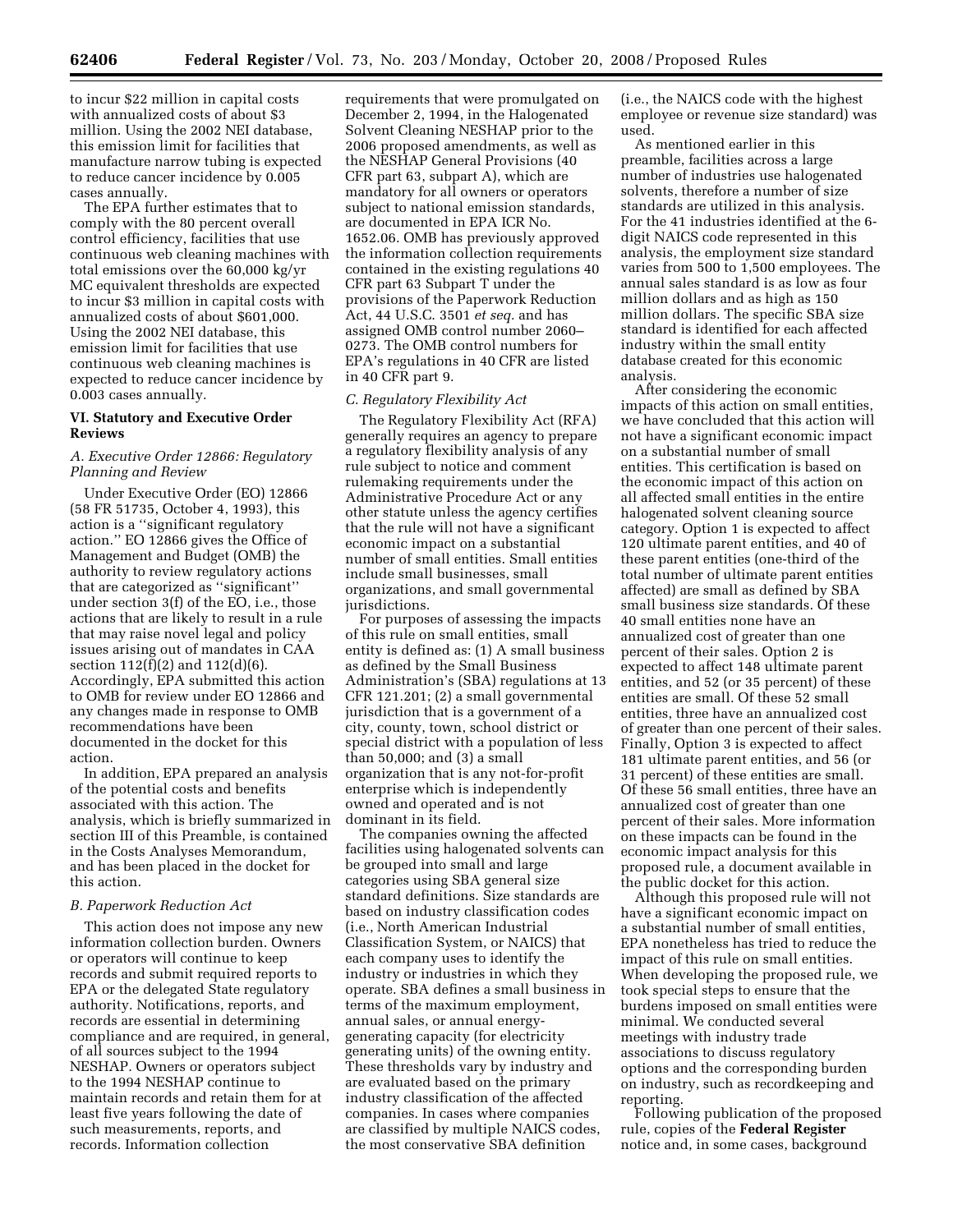documents, will be publicly available to all industries, organizations, and trade associations that have had input during the regulation development, as well as State and local agencies.

We continue to be interested in the potential impacts of this proposed rule on small entities and welcome comments on issues related to such impacts.

#### *D. Unfunded Mandates Reform Act*

This action contains no Federal mandates under the provisions of Title II of the Unfunded Mandates Reform Act of 1995 (UMRA), 2 U.S.C. 1531– 1538 for State, local, or tribal governments or the private sector. The action imposes no enforceable duty on any State, local or tribal governments or the private sector. [The term ''enforceable duty'' does not include duties and conditions in voluntary Federal contracts for goods and services.] Therefore, this action is not subject to the requirements of sections 202 or 205 of the UMRA.

This action is also not subject to the requirements of section 203 of UMRA because it contains no regulatory requirements that might significantly or uniquely affect small governments.

#### *E. Executive Order 13132: Federalism*

Executive Order (EO) 13132, entitled ''Federalism,'' (64 FR 43255, August 10, 1999) requires EPA to develop an accountable process to ensure ''meaningful and timely input by State and local officials in the development of regulatory policies that have federalism implications.'' ''Policies that have federalism implications'' is defined in the EO to include regulations that have ''substantial direct effects on the States, on the relationship between the national government and the States, or on the distribution of power and responsibilities among the various levels of government.''

This proposed action does not have federalism implications. It will not have substantial direct effects on the States, on the relationship between the national government and the States, or on the distribution of power and responsibilities among the various levels of government, as specified in EO 13132. None of the affected halogenated solvent cleaning facilities are owned or operated by State or local governments. Thus, EO 13132 does not apply to this proposed action.

In the spirit of Executive Order 13132, and consistent with EPA policy to promote communications between EPA and State and local governments, EPA specifically solicits comment on this proposed rule from State and local officials.

#### *F. Executive Order 13175: Consultation and Coordination With Indian Tribal Governments*

This proposed action does not have tribal implications, as specified in Executive Order 13175 (65 FR 67249, November 9, 2000). It will not have substantial direct effects on tribal governments, on the relationship between the Federal government and Indian tribes, or on the distribution of power and responsibilities between the Federal government and Indian tribes as specified in EO 13175. Thus, Executive Order 13175 does not apply to this proposed action.

EPA specifically solicits additional comment on this proposed rule from tribal officials.

#### *G. Executive Order 13045: Protection of Children From Environmental Health and Safety Risks*

EPA interprets EO 13045 (62 FR 19885, April 23, 1997) as applying to those regulatory actions that concern health or safety risks, such that the analysis required under section 5–501 of the Order has the potential to influence the regulation. This action is not subject to EO 13045 because it is based solely on technology performance.

This proposed action is not subject to the EO because it is not economically significant as defined in EO 12866; the Agency believes this action represents reasonable further efforts to mitigate risks to the general public, including effects on children. This conclusion is based on our assessment of the imposed emission limits that would reduce chlorinated solvent impacts on human health associated with exposures to halogenated solvent cleaning operations.

#### *H. Executive Order 13211: Actions Concerning Regulations That Significantly Affect Energy Supply, Distribution, or Use*

This proposed action is not a ''significant energy action'' as defined in Executive Order 13211 (66 FR 28355, May 22, 2001), because it is not likely to have a significant adverse effect on the supply, distribution, or use of

energy. This proposed action will have a negligible impact on energy consumption because about 10 percent of entities using halogenated solvent cleaning will have to reduce emissions through a range of activities involving simple process changes to the installation of additional emission control equipment or special low emitting machines to comply. The cost of energy distribution should not be affected by this proposed action at all since the standards do not affect energy distribution facilities. We also expect that there would be no impact on the import of foreign energy supplies, and no other adverse outcomes are expected to occur with regards to energy supplies. Further, we have concluded that this proposed action is not likely to have any significant adverse energy effects.

#### *I. National Technology Transfer Advancement Act*

Section 12(d) of the National Technology Transfer and Advancement Act (NTTAA) of 1995 (Pub. L. 104–113, 12(d) (15 U.S.C. 272 note), directs EPA to use voluntary consensus standards (VCS) in its regulatory activities unless to do so would be inconsistent with applicable law or otherwise impractical. VCS are technical standards (e.g., materials specifications, test methods, sampling procedures, and business practices) that are developed or adopted by VCS bodies. The NTTAA directs EPA to provide Congress, through OMB, explanations when the Agency decides not to use available and applicable VCS.

This proposed action does not involve technical standards. Therefore, we are not considering the use of any voluntary consensus standards.

#### *J. Executive Order 12898: Federal Actions To Address Environmental Justice in Minority Populations and Low-Income Populations*

Executive Order 12898 (59 FR 7629, Feb. 16, 1994) establishes federal executive policy on environmental justice. Its main provision directs federal agencies, to the greatest extent practicable and permitted by law, to make environmental justice part of their mission by identifying and addressing, as appropriate, disproportionately high and adverse human health or environmental effects of their programs, policies, and activities on minority populations and low-income populations in the United States.